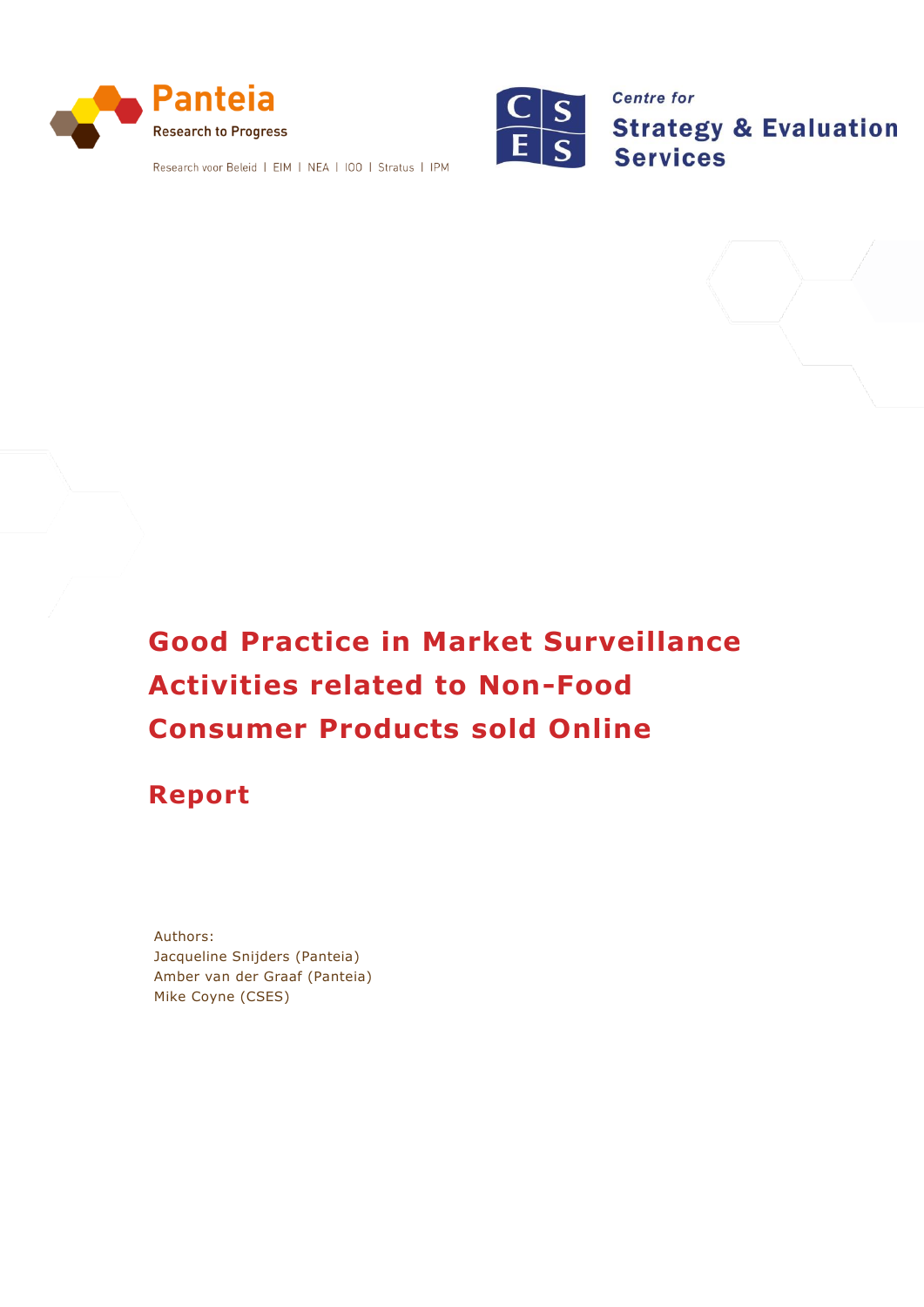

This project has been carried out for the European Commission under Framework Contract n° ENTR-090-33 coordinated by the Austrian Institute of Economic Research (WIFO).

| <b>ACCC</b>   | Australian Competition & Consumer Commission                                                      |  |
|---------------|---------------------------------------------------------------------------------------------------|--|
| ANEC          | European Association for the Co-ordination of Consumer Representation<br>in Standardisation AISBL |  |
| ADCO          | Administrative Co-operation Working Group                                                         |  |
| <b>BEUC</b>   | Bureau Européen des Unions de Consommateurs                                                       |  |
| <b>BVL</b>    | Bundesamt für Verbraucherschutz und Lebensmittelsicherheit                                        |  |
| <b>CEN</b>    | European Committee for Standardisation                                                            |  |
| <b>CPBE</b>   | Estonian Consumer Protection Board                                                                |  |
| <b>CSCE</b>   | Centre de Surveillance du Commerce Electronique                                                   |  |
| CTIA          | Czech Trade Inspection Authority                                                                  |  |
| <b>DENIC</b>  | Deutsches Network Information Center                                                              |  |
| <b>DGCCRF</b> | Direction Générale de la Concurrence, de la Consommation et de la<br>Répression des Fraudes       |  |
| <b>ECC</b>    | European Consumer Centre                                                                          |  |
| ECC-Net       | European Consumer Centres Network                                                                 |  |
|               |                                                                                                   |  |
| <b>FCCA</b>   | Finish Competition and Consumer Authority                                                         |  |
| GPSD          | General Product Safety Directive                                                                  |  |
| G@ZIELT       | Kontrolle der im Internet gehandelten Erzeugnisse des LFGB und<br>Tabakerzeugnisse                |  |
| <b>HACP</b>   | Hungarian Authority for Consumer Protection                                                       |  |
| <b>HCCTS</b>  | Hampshire County Council Trading Standards                                                        |  |
| <b>ICSMS</b>  | Information and Communication System on Market Surveillance                                       |  |
| MCAA          | Malta Competition and Consumer Affairs Authority                                                  |  |
| <b>MSA</b>    | Market Surveillance Authority                                                                     |  |
| <b>NVWA</b>   | Nederlandse Voedsel- en Warenautoriteit                                                           |  |
| <b>RAPEX</b>  | Rapid Alert System for Non-Food Consumer Products                                                 |  |
| <b>TSOs</b>   | <b>Transmission System Operators</b>                                                              |  |
| Tukes         | Turvallisuus- ja kemikaalivirasto                                                                 |  |

## **LIST OF ABBREVIATIONS**

#### December 2014

The responsibility for the contents of this report lies with Panteia. Quoting numbers or text in papers, essays and books is permitted only when the source is clearly mentioned. No part of this publication may be copied and/or published in any form or by any means, or stored in a retrieval system, without the prior written permission of Panteia. Panteia does not accept responsibility for printing errors and/or other imperfections.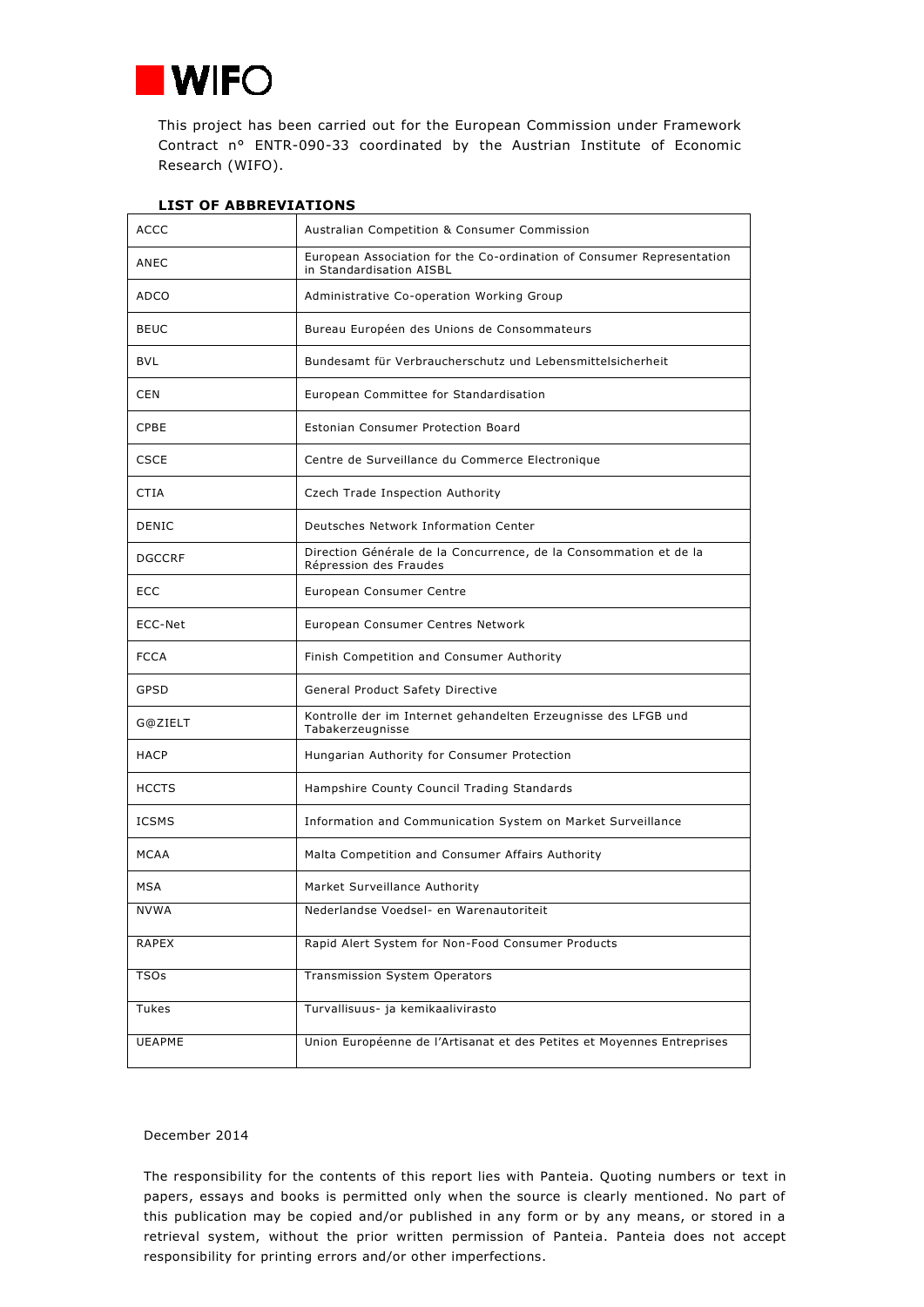# **Table of contents**

| <b>Executive Summary</b> |                                                                | 5  |
|--------------------------|----------------------------------------------------------------|----|
| 1                        | <b>Research Methodology</b>                                    | 13 |
| 1.1                      | Phase 1: Collect Examples of Existing Good Practices:          | 13 |
| 1.2                      | Phase 2: Identify Effective Elements of Practices:             | 14 |
| 1.3                      | Phase 3: Formulate Recommendations for Member States           | 14 |
| 1.4                      | Good practice selection criteria                               | 14 |
| 2                        | <b>Introduction</b>                                            | 17 |
| 2.1                      | Background of the Study                                        | 17 |
| 2.2                      | Objectives                                                     | 18 |
| 2.3                      | General Approach                                               | 19 |
| 3                        | <b>Policy Background</b>                                       | 21 |
| 3.1                      | E-commerce and Market Surveillance in the EU                   | 21 |
| 3.2                      | Challenges to Market Surveillance in e-Commerce                | 23 |
| 4                        | <b>Presentation of Good Practices</b>                          | 25 |
| 4.1                      | Common Procedures                                              | 25 |
| 4.2                      | Good Practice Criteria & Selection                             | 27 |
| 4.3                      | Monitoring and Detection                                       | 28 |
| 4.4                      | <b>Consumer Awareness Raising</b>                              | 33 |
| 4.5                      | <b>Business Awareness Raising</b>                              | 34 |
| 5                        | <b>Transferring Good Practices</b>                             | 37 |
| 5.1                      | Introduction: Transferability                                  | 37 |
| 5.2                      | Transferability: Monitoring and Detection Good Practices       | 38 |
| 5.3                      | Transferability: Consumer awareness raising practices          | 45 |
| 5.4                      | Transferability: Business operator awareness raising practices | 48 |
| 6                        | <b>Recommendations</b>                                         | 51 |
| Appendix 1               | Literature                                                     | 63 |
| Appendix 2               | Questionnaires                                                 | 67 |

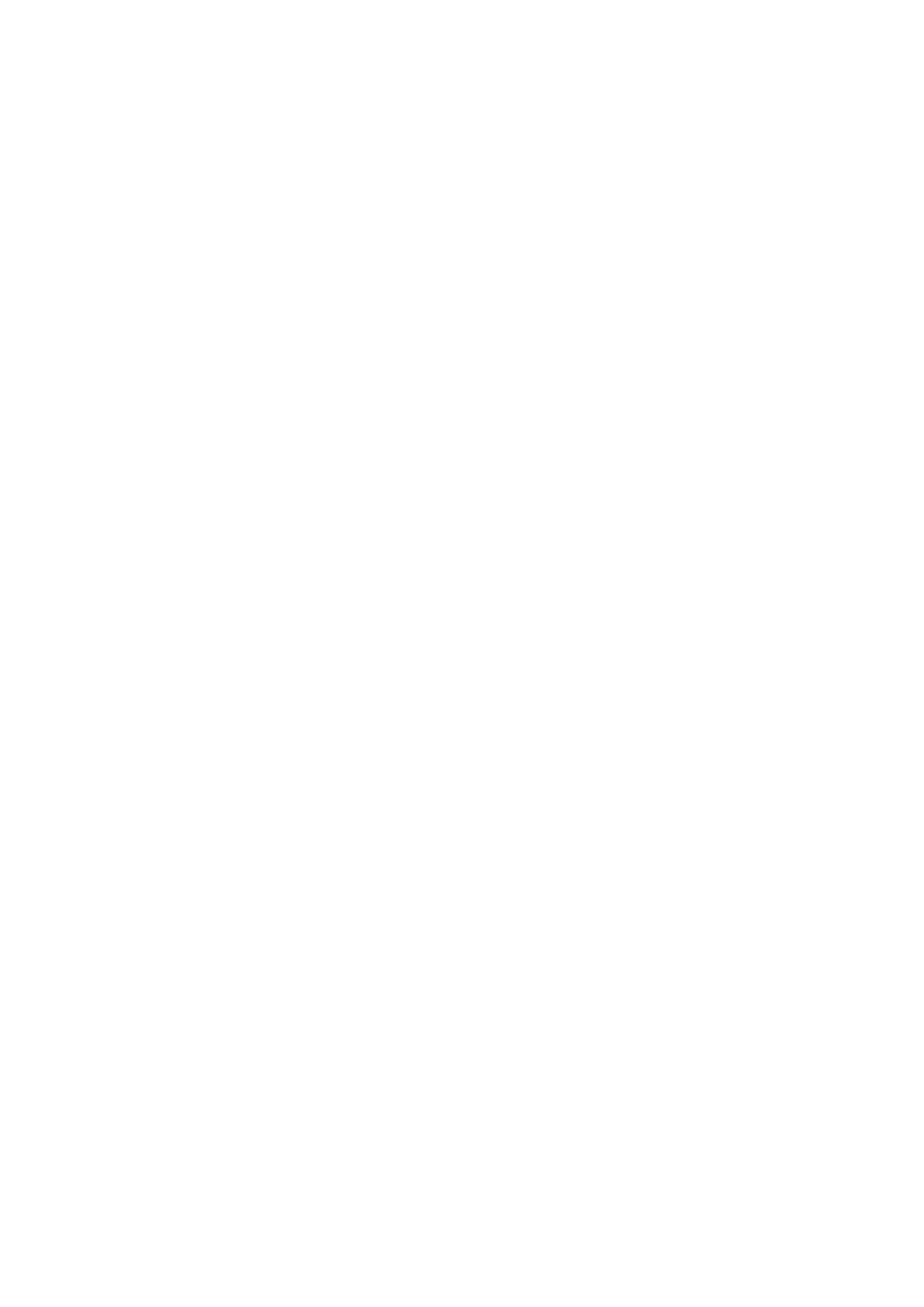# <span id="page-4-0"></span>**Executive Summary**

### *Objective of the study*

This study has been carried out for DG Enterprises and Industry and DG Health and Consumers of the European Commission. The aim of this project is to provide policy makers and other stakeholders with concrete examples of good practices to improve the market surveillance and enforcement of safety regulations relating to consumer goods sold online. These examples will enable Member States to implement practices which have been shown to be successful into their own national contexts.

The development of e-commerce poses some specific challenges for Market Surveillance Authorities (MSAs). The internet has led to cross-border production and supply chains, and the removal or addition of actors in the classic supply chains. The internet has helped change the way products are made and delivered to consumers. Actors can now be very widely dispersed and difficult to find, which proves a substantial challenge for tracing a supply chain. Tracing supply chains in e-commerce can thus be quite an elusive and difficult endeavour. A further challenge is that the internet allows operators to trade in different ways. Economic operators can easily set up new web shops and web shops can easily operate from individuals' homes for instance. This means that typical enforcement activities by an MSA (such as inspections or product recalls) are not always possible.

Although the internet also allows for higher degrees of anonymity, economic operators can frequently be identified within a country by the national authorities. When a product comes from another EU Member State, identifying and intervening with a webshop operator is done in collaboration with the relevant MSA in the specific country. This collaboration amongst EU MSAs is stipulated in Regulation 765. However, beyond the EU there is not much that an MSA can legally do to make economic operators respond to attempts to communicate and co-operate. Besides this lack of a legal mandate to enforce compliance and the difficulties with identifying the operators, an additional challenge is that products from third countries often are not tested at the same level as EU products.

The issue of market surveillance online has had specific policy attention in the Communication "*20 actions for safer and compliant products for Europe: a multiannual action plan for the surveillance of products in the EU*". The plan specifies the objectives to be reached and the actions to be taken to improve market surveillance and to eliminate market dysfunctions. Of particular relevance to this study is Action 12. This Action *relates to the market surveillance in respect of products sold online and how product safety and compliance can be effectively enforced regardless of the distribution channel.* The study has been carried out in the framework of this Action.

#### *Methodology applied*

The information collected is based on desk research, along with written and in-depth interviews with organisations involved in the market surveillance and enforcement of regulations relating to consumers goods sold on-line. The results were discussed in two meetings of the EC Working Group on the Safety of Products Sold Online. The specific objective of the group is to assist the European Commission in developing a set of guidelines for product safety and compliance controls of products sold online. The good practices have been selected following the good practice methodology applied by the European Commission. The most important aspects in the practices considered are: the reach of the practice, the accessibility, the effectiveness and

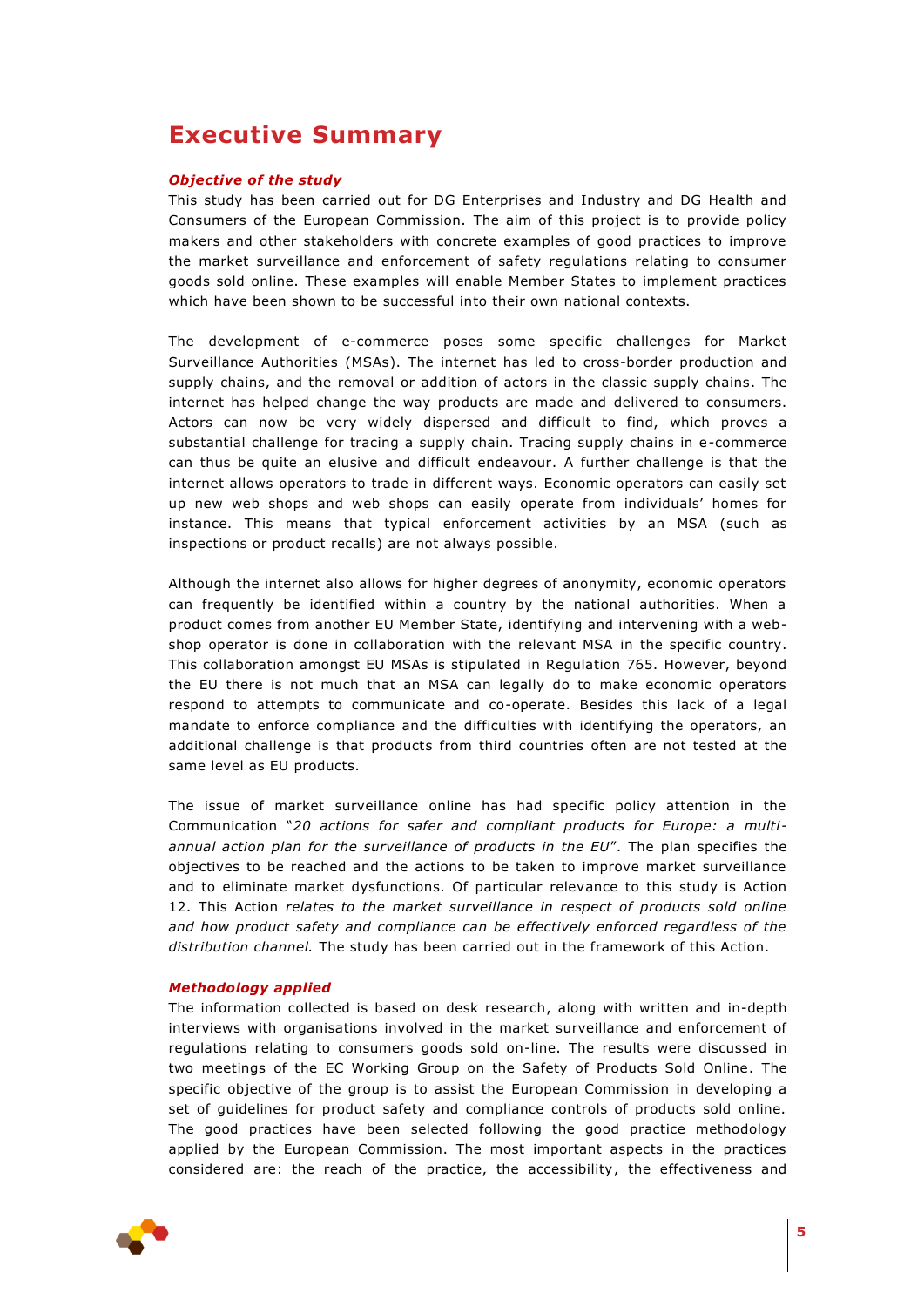impact, and the efficiency of the implementation. Specific attention has been paid to the transferability of the practices identified given that one of the aims of this study is to help Member States implement suitable practices in their own countries.

#### *Set up of the report and annex*

In chapter 1 of this report, the methodology used in this study is described in detail. Chapter 2 introduces the study while chapter 3 describes the context of the study. Specific attention is given to the EU policies concerning market surveillance of ecommerce and the main challenges related to this. Chapter 4 presents a short summary of the 18 good practices identified and Chapter 5 focusses explicitly on the transferability of each of these practices. Finally, Chapter 6 presents the recommendations which specifically focus on the practicalities in the implementation of the good practice identified.

In addition to the report a separate **Annex** has been prepared in which all 18 practices are described in detail.

#### *Overview best practices identified*

Table 1 presents an overview of the 18 practices identified. The good practices have been broadly categorised into the three main components involved in the market surveillance process for non-food consumer goods sold online. These are: monitoring and detection, raising consumer awareness and raising business awareness. Enforcement capabilities are stipulated in Regulation 765 and are relatively similar across Member States; this component is therefore not examined in detail in the study.

| <b>Country</b>                        | <b>Topic</b>                                                        | <b>Practice</b>                                                                                                  | Case           |  |
|---------------------------------------|---------------------------------------------------------------------|------------------------------------------------------------------------------------------------------------------|----------------|--|
| nr<br><b>Monitoring and detection</b> |                                                                     |                                                                                                                  |                |  |
| Nordic countries                      | Cross-border collaboration<br>with in the EU                        | The Nordic Ombudsman Group                                                                                       | $\mathbf{1}$   |  |
| Hungary                               | Cross border collaboration<br>outside the EU                        | The Hungarian Consumer Protection<br><b>Authority International Partnerships</b>                                 | $\overline{2}$ |  |
| The Czech Republic                    | Strategy dedicated to<br>market surveillance of<br>online sales     | The Czech Trade Inspection Authority's<br>methodological quidelines for inspecting<br>online sales and web shops | 3              |  |
| <b>Finland</b>                        | Strategy dedicated to<br>market surveillance of<br>online sales     | the Finnish Safety and Chemicals<br>Agency (Tukes) Instructions on<br>Surveillance of E-commerce                 | $\overline{4}$ |  |
| France                                | Organisation dedicated to<br>market surveillance of<br>online sales | The DGCCRF and its Centre de<br>Surveillance du Commerce Electronique<br>(CSCE) - France                         | 5.             |  |
| Germany                               | Organisation dedicated to<br>market surveillance of<br>online sales | The German Federal Office of Consumer<br>Protection and Food Safety (BVL) and<br>G@ZIELT                         | 6              |  |
| France                                | <b>Collaboration with Customs</b>                                   | The DGCCRF and French Customs                                                                                    | $\overline{7}$ |  |
| The United<br>Kingdom                 | Using intermediaries to<br>identify products and<br>operators       | The Hampshire County Council Trading<br>Standards (UK) and cooperation with<br>Amazon and eBay                   | 8              |  |
| Sweden                                | Efficient consumer<br>complaints systems                            | The Swedish Consumer Agency system                                                                               | 9              |  |
| <b>Belgium</b>                        | Using social media and                                              | <b>Internet Surveillance Department search</b>                                                                   | 10             |  |

#### Table 1 Overview of good practices

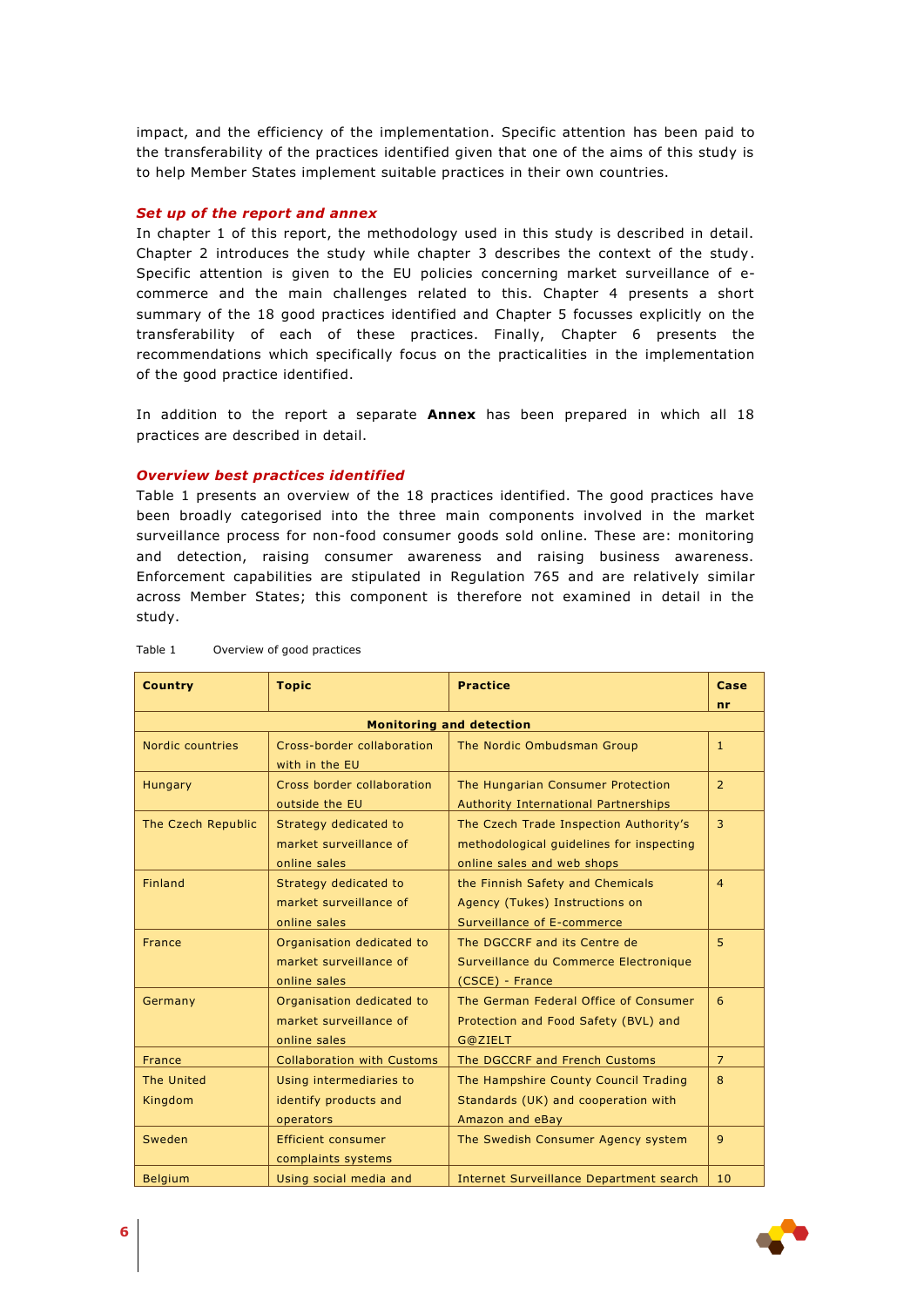| <b>Country</b>                    | <b>Topic</b>                                                             | <b>Practice</b>                                                                                                                               | Case              |  |  |
|-----------------------------------|--------------------------------------------------------------------------|-----------------------------------------------------------------------------------------------------------------------------------------------|-------------------|--|--|
|                                   | n <sub>r</sub><br><b>Monitoring and detection</b>                        |                                                                                                                                               |                   |  |  |
|                                   | free, specialised websites<br>to find operators                          | procedures to track operators                                                                                                                 |                   |  |  |
| The United<br>Kingdom             | <b>Online Mystery Shopping:</b>                                          | The case of the UK                                                                                                                            | 11                |  |  |
|                                   |                                                                          | <b>Consumers awareness raising</b>                                                                                                            |                   |  |  |
| The United<br>Kingdom             | Using the media                                                          | <b>Suffolk County Council Trading</b><br>Standards (UK) and the information the<br>MSAs provide for mainstream TV shows<br>such as "Watchdog" | $12 \overline{ }$ |  |  |
| Malta                             | Raising consumer<br>awareness                                            | The Malta Competition & Consumer<br><b>Affairs</b>                                                                                            | 13                |  |  |
| The Netherlands                   | <b>Private Quality or Trust</b><br><b>Marks</b>                          | The Dutch Home shopping guarantee<br>mark "Thuiswinkelwaarborg"                                                                               | 14                |  |  |
| <b>Denmark</b>                    | Using social media and<br>specialised websites to find<br>operators:     | Denmark and the Howard Shopping<br>Assistant                                                                                                  | 15                |  |  |
| <b>Business awareness raising</b> |                                                                          |                                                                                                                                               |                   |  |  |
| Estonia                           | Regular updates for<br>business operators on new<br>relevant legislation | Consumer Protection Board of Estonia &<br><b>Information Letters</b>                                                                          | 16                |  |  |
| Australia                         | Centralised information on<br>selling online in a given<br>country       | The Australian Competition and<br><b>Consumer Commission (ACCC) business</b><br>guide to selling products online to<br>Australian consumers   | 17                |  |  |
| The Netherlands                   | Raising business operator<br>awareness                                   | The Dutch Authority or Food and Wares<br>& the information and learning website<br>TradeRouteAsia.nl                                          | 18                |  |  |

*Source: Panteia, 2014. See Annex to the report Good Practice in Market Surveillance Activities related to Non-Food Consumer Products*

# *I. Monitoring and Detection*

A first set of good practices presented relates to monitoring and detection of consumer goods sold online. MSAs carry out a variety of market surveillance activities using for instance, information sharing systems like RAPEX, product sweeps, collaboration with customs, prioritising certain products /product groups to be tested, setting up consumer complaints systems, and cooperation with similar organisations, sharing experience and encounters.

# *Designated departments or organisations:*

A number of countries have set up a formal, designated department for market surveillance online. They carry out monitoring and tracing of non-compliant or unsafe products and operators at the national level, while regional level organisations are responsible for the enforcement activities. Through such organisation, resources are used more efficiently. An example of such a set up is the *Centre de Surveillance du Commerce Electronique* (CSCE), under the *Direction Générale de la Concurrance de la Consommation et de la Répression des Fraudes* (DGCCRF) in France. The cyber inspectors at the centre identify unsafe or non-compliant products and identify

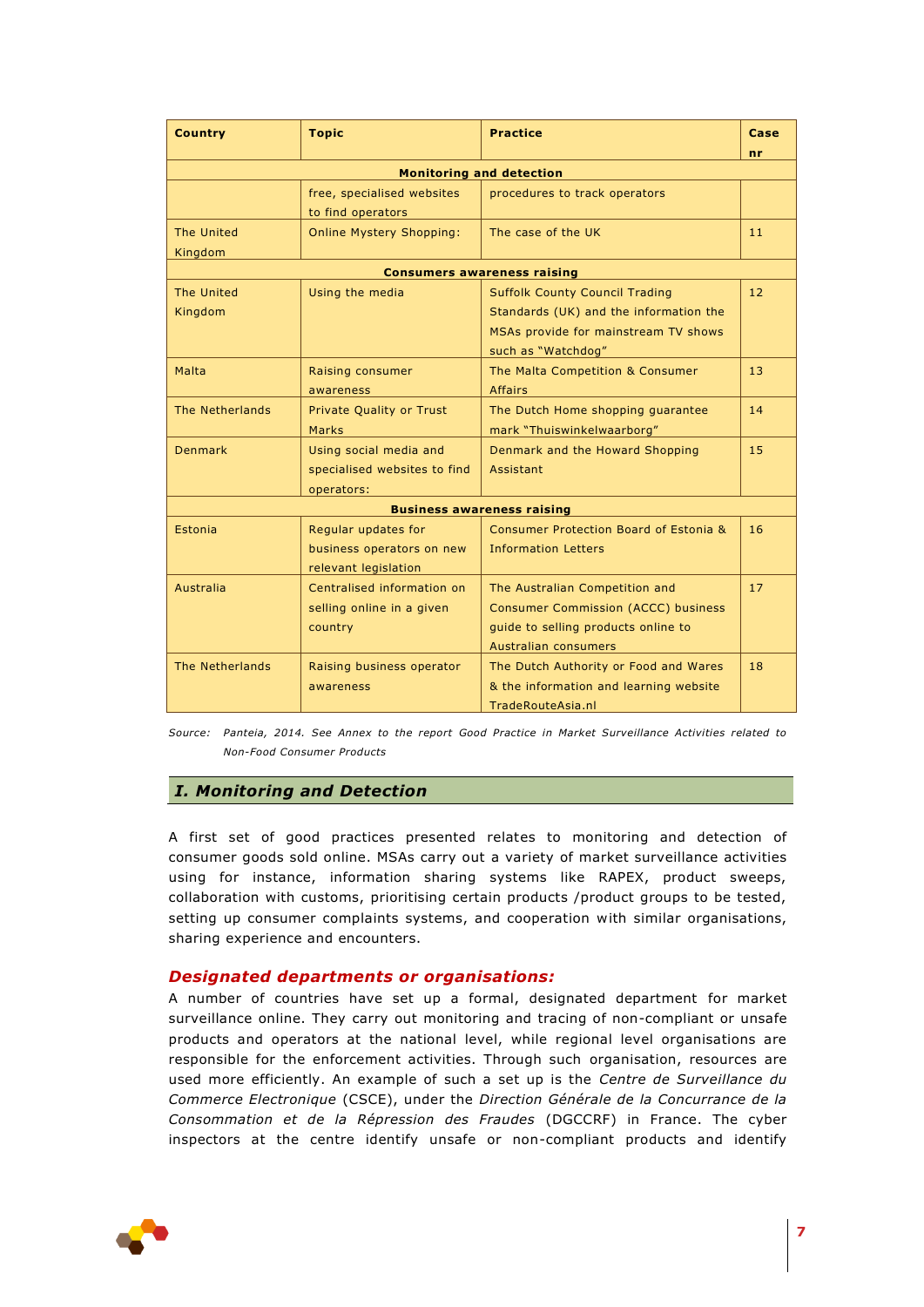economic operators involved. The necessary enforcement actions are taken by one of the 122 "Départements" of DGCCRF.

Another example described is the German organisation *G@ZIELT*, part of the German Federal Office of Consumer Protection and Food Safety (BVL). G@ZIELT is a joint initiative of 16 "Länder" and is responsible for the monitoring and detection of products sold online while the enforcement is the responsibility of the surveillance authorities of the "Länder".

#### *A formal market surveillance strategy for on-line sale:*

Considering the specific challenges related to e-commerce a formal or defined strategy for approaching market surveillance online is an important tool for MSAs. These plans provide a systematic method of monitoring and detecting non-compliant products and/or operators online. Consequently, resources tend to be used more efficiently. Two examples are presented in this context the *Czech Trade Inspection Authority (CTIA)* is responsible for monitoring and inspecting products supplied on the Czech market. The CTIA has developed specific guidelines for their online shop inspectors in which the requirements of legislation have been translated into pragmatic actions*.* The *Finnish Safety and Chemicals Agency (Tukes)* is the competent national authority for promoting the technical safety and conformity of products, consumer safety and chemicals safety. In close cooperation with other actors, Tukes developed a specific strategy including procedures for their market surveillance activities for consumers goods sold online.

#### *International cooperation:*

Given the specific characteristics of e-commerce and how it facilitates international supply chains, more international cooperation and information is considered to be important by MSAs. Since the products offered online often come from abroad, international working relationships, especially with large producers of consumer goods from outside the EU, can help to remedy some of the main challenges. This is evidenced by cases from the Netherlands and Hungary. In the case of the Netherlands, the relationship between the *Netherlands Food and Consumer Product Safety Authority* (*NVWA)* and the Chinese authorities has developed over the years. This is achieved through study visits, learning about each's business cultures, and by establishing areas in which there is room for mutually beneficial collaboration. In Hungary the *Consumer Protection Authority (HACP)* has information sharing relationships with China, Lebanon and neighbouring countries within Europe. The approach taken and basis for these relationships vary but are considered to be useful steps in promoting product safety online*.*

Having good relations with organisations involved with market surveillance and product safety in countries within the EU can also be very useful. This is illustrated by the case of the Nordic Ombudsman Group covering consumer organisations from Denmark, Finland, Iceland, Norway and Sweden and the Faroe Islands. This case demonstrates how practical collaboration can be achieved. While the Nordic Ombudsman group is a co-operation between consumer organisations, the style and nature of the co-operation is one which is applicable to other policy areas, including market surveillance.

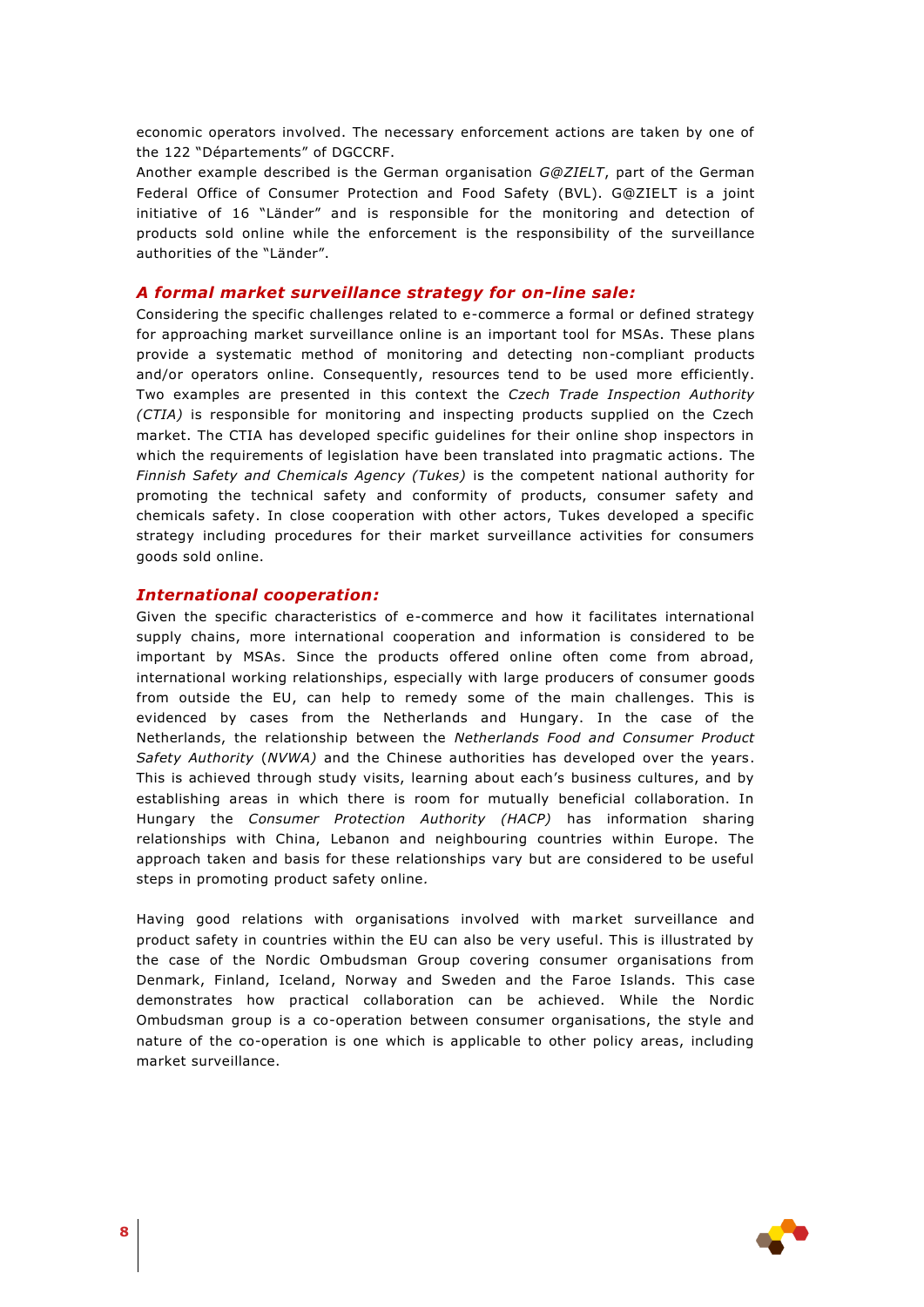### *National co-operation:*

This study has also pointed to the value of co-operation between MSAs and other relevant organisations within a country. Cooperation with organisations like customs, tax authorities, telecommunications operators, online market place platforms and consumer organisations can be very useful in pooling resources and avoiding double work. Several practical points to facilitate such co-operation were derived from the good practice cases described. In France for example, the *DGCCRF* has a close working relationship with the customs, established in a formal protocol where the nature of the co-operation with customs goes beyond the stipulations of Regulation 765. As a result of the protocol, regular meetings take place, market surveillance priorities are discussed, action plans developed, joint market surveillance and enforcement activities are planned and information systems are shared. The German organisation *G@ZIELT* also collaborates with a series of different organisations such as for instance, the German Network Information Centre, DENIC, which has the legal mandate to close websites if needed.

# *Co-operation between MSAs and other actors in the online supply chain:*

Another category of organisations with which collaboration is useful for MSAs is that of intermediaries and online market places, which have a large share of the online consumer sales market. Establishing formal co-operation between MSAs and such intermediaries can help to make monitoring, detection and identification activities within market surveillance more efficient. The case of the *Hampshire Trading Standards* in the UK and its collaboration with Amazon and e-Bay demonstrates how approaching such an organisation's national representative and providing evidence of non-compliance often leads to the removal of non-compliant products or operators.

Besides online market places, establishing cooperation with international shipping companies is recommended as well. UPS for example searches products they ship if an MSA provides sufficient evidence that there is something wrong with the contents of a package.

# *Use of available tools:*

A significant portion of market surveillance relating to e-commerce can be carried out using free and readily accessible tools to trace economic operators. Using these tools do not require a high level of ICT expertise. Besides basic internet searches, more specialised, free websites can be used such as "WebCrawler" or "Whois". The use of such tools and the provision of basic training on market surveillance online, together with a systematic protocol for search procedures improve the efficiency of the activities. These activities are further illustrated by the case on the *Belgian Internet Surveillance department*. The G@ZIELT case also applies this same principle in its operations.

Efficiency can be further improved by setting up a sound database for recording cases of non-compliant products and/or business operators. This can be done for instance, by making the national consumer complaints system as clear as possible, allowing consumers to provide more detail and generate more informative complaints. This in turn helps MSAs to pursue complaints more efficiently. The value of such a system is demonstrated by the *Swedish Consumer Agency's complaints system.* 

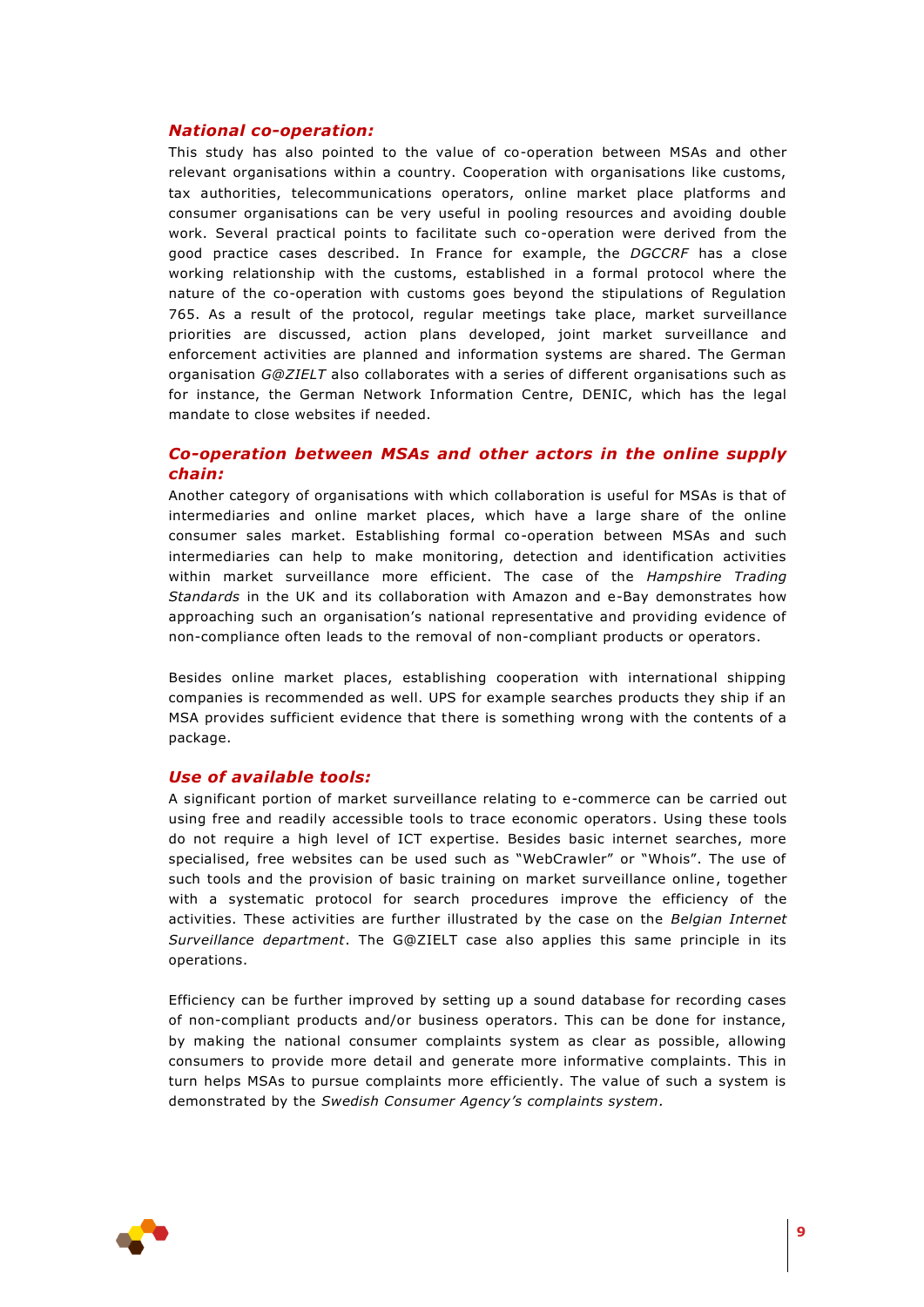#### *II. Consumer Awareness Raising*

Preventative measures in the form of consumer awareness raising activities are also deemed to be important given the characteristics and risks of e-commerce. MSAs can inform consumers of the risks associated with buying products online through their websites. The media and consumer organisations also inform consumers in various ways of the risks of buying online.

### *Making use of established media:*

An issue which became apparent in the course of this study is the difficulty that MSAs have in reaching consumers and getting their attention concerning the potential risks involved in buying products online. Consequently, making use of established media channels to reach a broad public is a useful practice. This practice is illustrated in the case of the co-operation in the UK between the *Suffolk County Council Trading Standards* department and the national consumer rights TV programme "Watchdog".

In Malta, a comprehensive range of awareness measures was provided by the *Office for Consumer Affairs* including seminars, an active media campaign consisting of regular contributions to articles in a range of newspapers, plus reactions in the media to topical issues. Officers participated regularly in radio and TV programmes to explain to the general public about legal rights and obligations in the area of consumer affairs.

#### *Maximising information retention and dissemination:*

Presenting information in such a way that maximises interest and retention amongst consumers is also an important consideration. This can be achieved by researching information on persuasive communication or behavioural economics for instance. Allocating a portion of the budget to develop clear, relevant information for consumers is an important aspect in this respect. Dissemination of information is an equally important aspect, evidenced by the Maltese case where a variety of media channels were used to promote the series of seminars being organised by the Maltese Consumer and competition authorities. Similarly, the *Australian Competition and Consumer Commission (ACCC)* makes efficient and extensive use of its network of stakeholders and beneficiaries to disseminate the available information.

#### *III. Business Awareness Raising*

As well as improving consumers' awareness it is important that the businesses trading online are made aware of the specific characteristics of e-commerce and also of the relevant regulatory frameworks with which they must comply. In many cases noncompliance is accidental and not a conscious behaviour of online traders.

#### *Develop a unified set of guidelines:*

Often there is no central information point for business operators to gain an overview of their legal obligations. Such information overviews should combine input from various stakeholders, include relevant legislation and highlight issues of responsibility in the supply chain. The *ACCC's Business Guide to Selling Online to Consumers* in Australia, is considered to be a good practice in this respect. Another good practice is the *TradeRouteAsia website*, developed in the Netherlands. By listing the most pressing needs and challenges for business operators in a systematic manner the website is a useful instrument to support businesses trading with Asian countries.

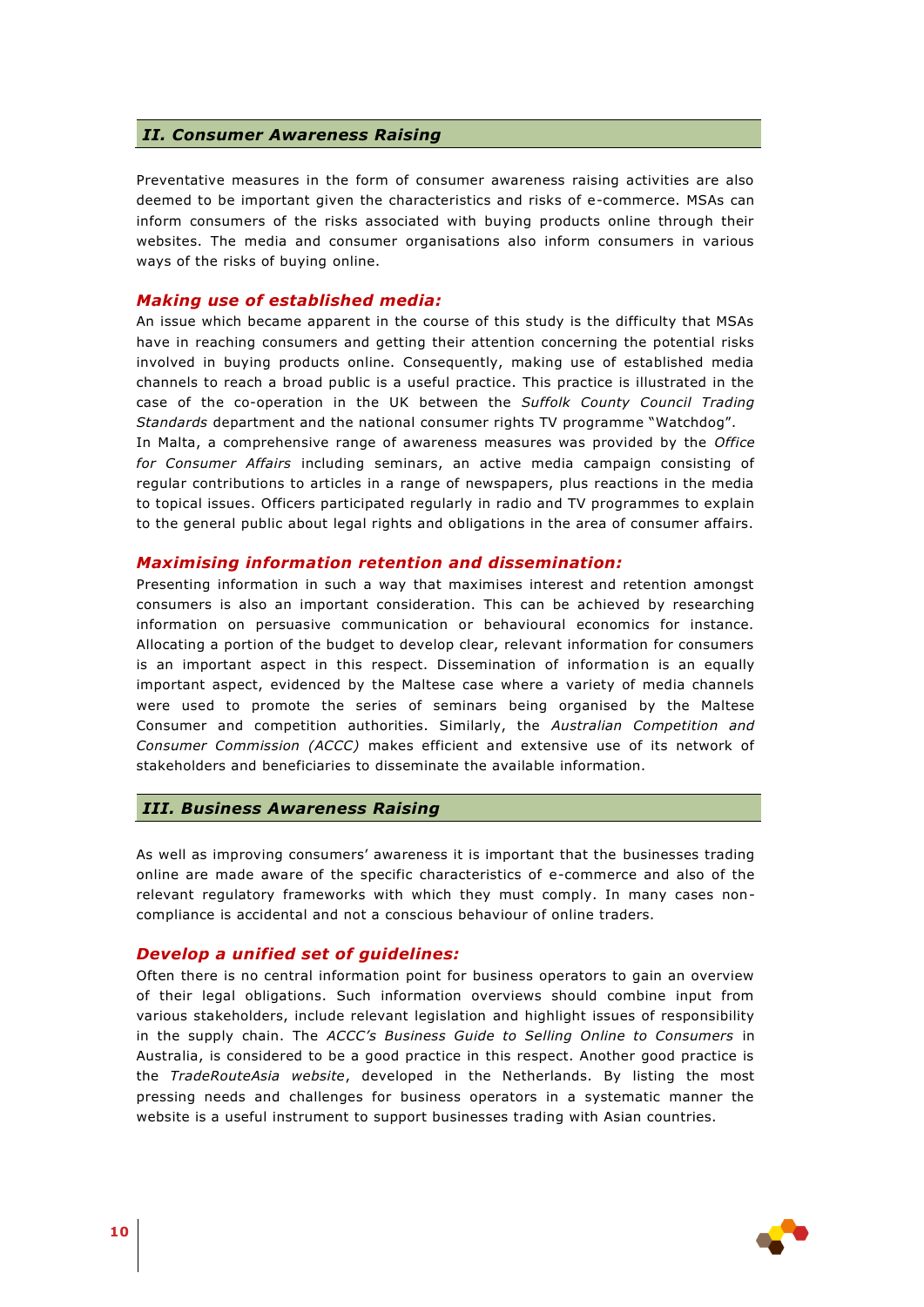### *Product requirement legislation in understandable terms:*

Keeping track of new and amended legislation can be complicated and as a result, business operators sometimes violate product requirements unintentionally. Regularly informing operators of the changes to relevant legislation is a useful practice that could again yield benefits by preventing non-compliant and unsafe products from entering the market to begin with. In the case of Estonia, the *Consumer Protection Board* has implemented this practice effectively; regular updates are sent around on legislation that is relevant to operators.

#### *Interactive information provision:*

Interactive methods of information provision tend to lead to a more active way of absorbing and remembering information. This is demonstrated in the Dutch case for instance, where the TradeRouteAsia website uses e-learning modules and quizzes to involve and test business operators on their knowledge. In a non-digital manner, the seminar series organised in Malta also forms a more interactive, real-life method of providing information.

# **Supra national activities**

A number of the practices presented in this study can be shared and implemented in other Member States. Besides information and knowledge sharing, and the potential benefits to be derived from this, it has also become apparent that a number of national level MSA activities could be implemented at the European level. This could improve the scope and reach of some the practices explored in this study. For instance, an EU level strategy for market surveillance in e-commerce was mentioned by some experts in the Working Group as a useful step in cross-border market surveillance. Inspired by such designated organisations in countries like Germany and France, establishing a transnational, designated organisation for monitoring and detection regarding e-commerce could be considered. Further detection and enforcement activities could then be carried out at the national level so as to conduct market surveillance online with a wider scope and to operate more efficiently across borders.

A selection of the nationally developed online market surveillance tools that have been described could be used by other Member States relatively easily. Consider for instance the programme "WebCrawler" used by G@ZIELT or the Dutch TradeRouteAsia website of the Netherlands Food and Consumer Product Safety Authority (NVWA).

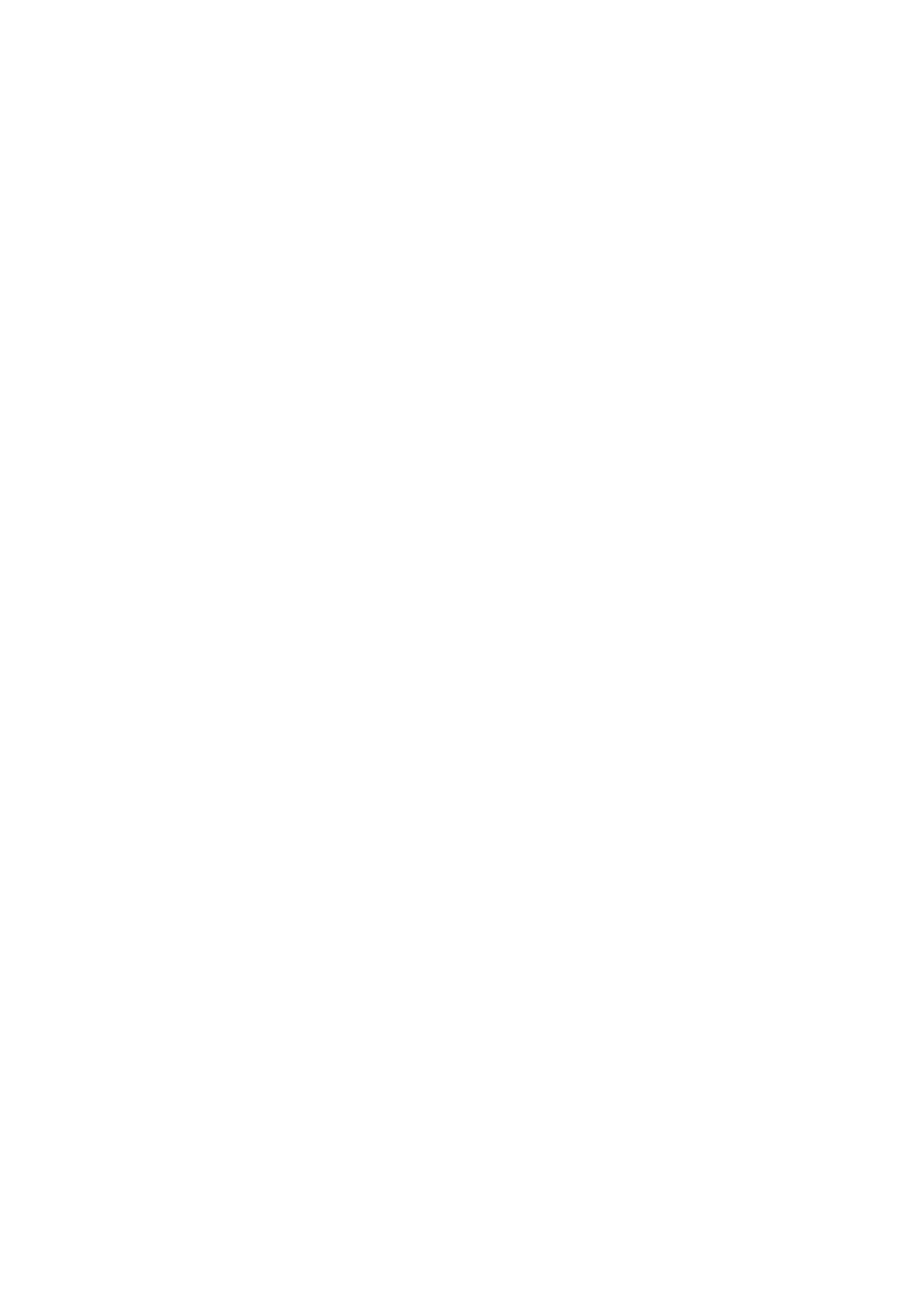# <span id="page-12-0"></span>**1 Research Methodology**

This section briefly introduces the research methodology for this project on market surveillance of non-consumer goods sold online. The main objective of this project is to identify good practices in enforcing safety and compliance legislation for consumer goods sold online.

The project consisted of three phases:

- 1. Collection of examples of existing good practices.
- 2. Identification of elements that have proved to be effective.
- 3. Formulation of recommendations for Member States to improve their performance in this area.

<span id="page-12-1"></span>These three phases are presented below, followed by a brief description of the selection criteria used to identify good practices.

# **1.1 Phase 1: Collect Examples of Existing Good Practices:**

The aim of phase 1 was to come to a preliminary list of possible good practices to be examined in more depth in phase 2 to arrive at a definitive list of good practices. The main research tools at this point were desk research of available literature and policy documentation, and especially semi-structured interviews. These were held with representatives in the market surveillance, consumer protection and e-commerce fields. The key underlying steps are outlined below:

- Clarify key concepts: establishing which important causal mechanisms were at work in the field of market surveillance and enforcement for non-food consumer goods sold online. This stage included a defining of e-commerce and understanding common market surveillance practices in the EU. The main challenges for the Member States in this area were also identified, especially when goods come from outside the territory of EU Member States.
- Hold the First Expert Working Group Meeting: this meeting took place in March 2014 and helped introduce the project to stakeholders and interested parties. Presentations were made of the types of good practice in France, Belgium, Germany, Austria, the United Kingdom and the Netherlands. This meeting provided an excellent starting point for the research activities. The list of participants was provided by the EU Commission and these were interviewed by the research team.
- Provide an overview of the current state of affairs amongst the 28 EU Member States and EFTA countries. Using semi-structured interviews the main common practices, challenges and interesting practices were identified. In some cases due to language barriers or due to time pressure, the interview candidates preferred to provide written responses to questions set out in the first interview template.
- Establish criteria for identifying good practices: this required determining what constitutes an "effective" policy in this area. The definition used to identify a good practice was incorporated into the first list of interview questions to help identify the practices that could truly be considered "good practices". In this first phase, a practice was eligible for further research if it satisfied the criteria outlined in section 1.4 below.
- Identify a long list of (possible) good practices: based on the interviews conducted, information received and desk research carried out, a long list of possible good practices was developed.
- Develop the Inception Report: to present the first findings to the Steering Group. The main challenges, common procedures and a long list of possible good practices were presented. In a meeting the long list was discussed with the Steering Group and the research team arrived at a more refined list of possible good practices. These became

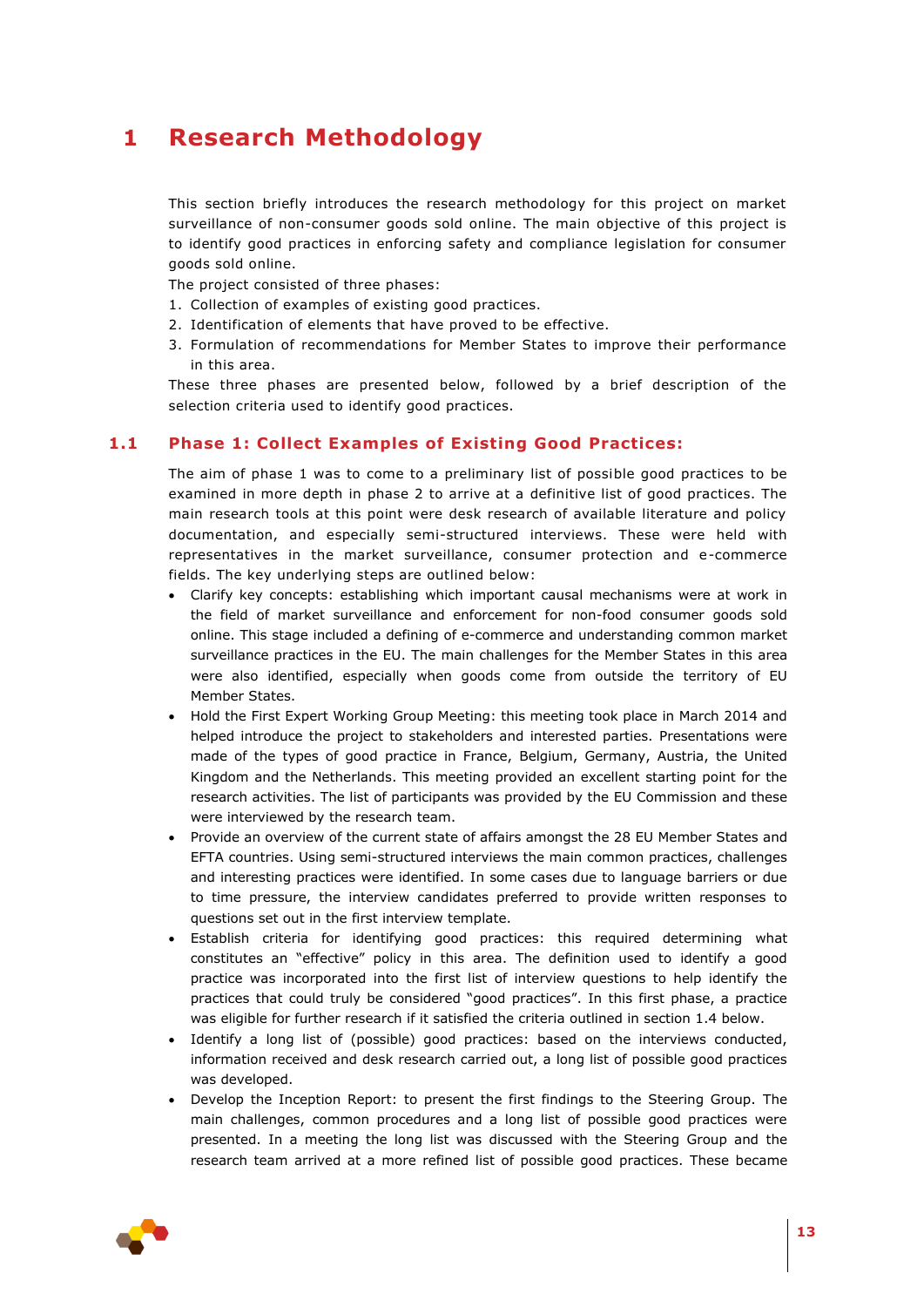<span id="page-13-0"></span>the candidates for the final list of good practices and were examined in more depth in Phase 2.

#### **1.2 Phase 2: Identify Effective Elements of Practices:**

- Assess the refined list of possible good practices: in this stage the refined list was analysed more thoroughly to see which practices could truly be seen as good practices. The aim of this stage was to arrive at a list of good practices which could then be discussed and evaluated in the Second Expert Working Group meeting. In order to assess the refined list, a second round of in-depth interviews was held with the representatives involved. On average two people were spoken with, for each practice. A new second interview questionnaire was developed which incorporated questions addressing the elements of a good practice. The assessment of these practices was based on whatever quantitative data could be found or could be provided by interview candidates. Furthermore, qualitative indicators such as the professional perspectives of the interviewees were also used in assessing the performances of the good practices. The rationales behind these preliminary good practices, the causal mechanisms, and transferability were especially important aspects which the interviews focused on.
- Develop a draft Final Report in which this analysis of the long-list of good practices is presented: the analysis was also used to formulate a first set of preliminary recommendations which have also been included in the Draft Final Report. The long-list of good practices was presented to the experts in the Second Expert Group Meeting.

### **1.3 Phase 3: Formulate Recommendations for Member States**

<span id="page-13-1"></span> Using the first preliminary set of recommendations included in the Draft Final Report and the comments received from the Second Expert Working Group meeting, the Final Report was prepared, incorporating a definitive set of recommendations.

## **1.4 Good practice selection criteria**

<span id="page-13-2"></span>As has been briefly described above, two sets of criteria were used in the good practice selection. First there was a preliminary round, making use of screening criteria. Secondly, a more detailed set of criteria were used to evaluate the practice more thoroughly in terms of its performance. These criteria can be applied to any policy domain, though the degree to which information is available on each of the performance criteria can vary when applying the criteria in practice.

There is a vast literature on identifying good and best practices. Policy makers nowadays are aware that there is no need to reinvent the wheel. All kinds of policies have been implemented for various purposes by governments at different levels and by supra-national organisations (e.g. European Commission). In many cases good practices are used to demonstrate how successful policies are.

In first instant the following criteria were used. To be a 'best practice':

- The practice should already be in place.
- It should have clearly identifiable aims and objectives.
- It should be user-friendly and accessible for Market Surveillance Authorities.
- It should be adaptable and transferable.
- Its results should be identifiable and capable of evaluation.
- Over a range of relevant indicators, it should clearly out-perform other practices in terms of efficiency and effectiveness.
- It should be capable of being continuously improved.

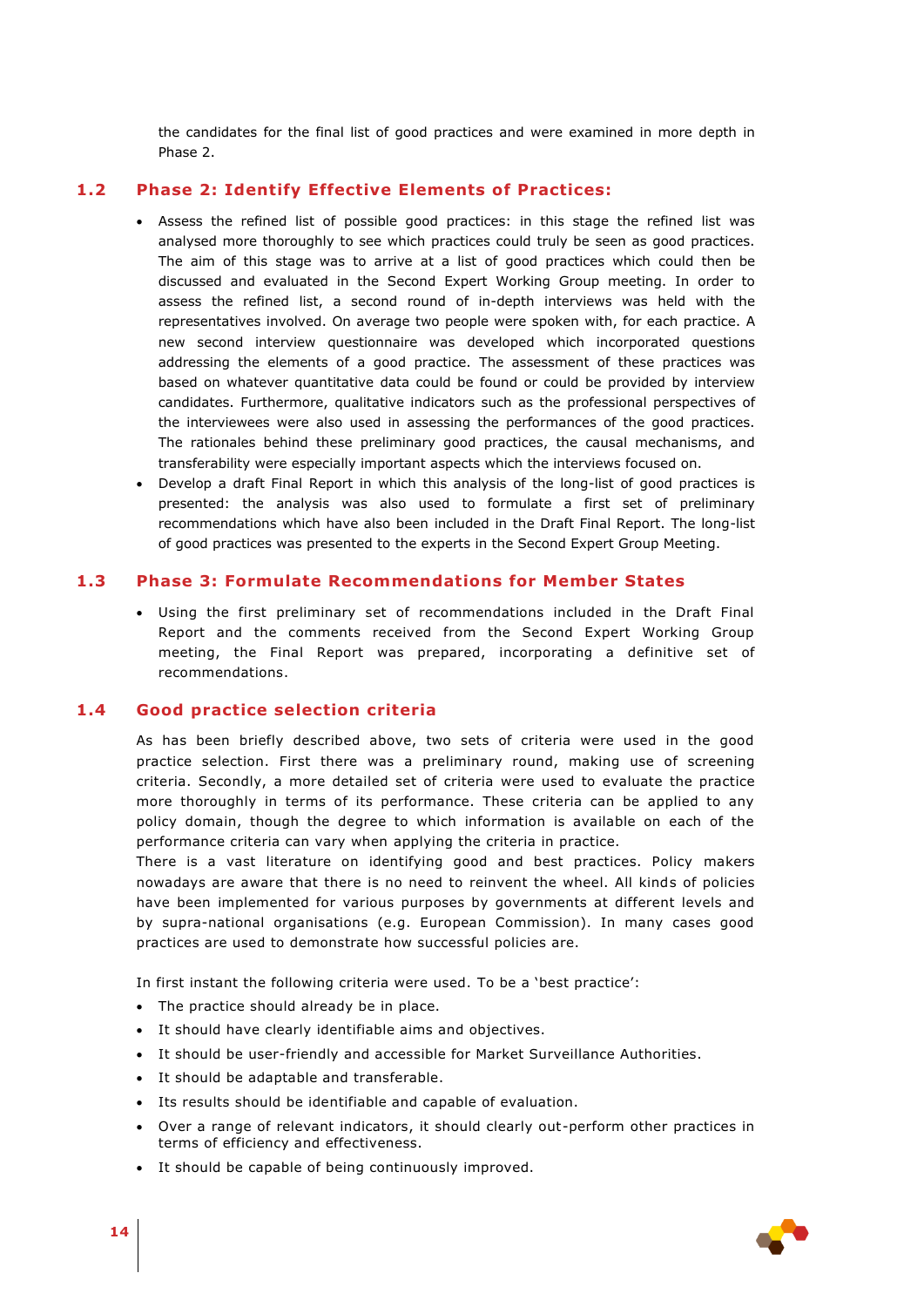Without a clear understanding of what a policy measure<sup>1</sup> is supposed to achieve, it is difficult to assess the effectiveness of the measure, and even more difficult to compare policy measures. Therefore, the policy measure should have clearly identifiable aims and objectives which are  $SMARK^2$ : specific, measurable, achievable, realistic, and time-dependant.

Having identified which criteria were needed to make a practice initially eligible to be considered a good or best practice, an important second set of criteria were applied. Literature on the subject dictates that the following qualities should also be present in a case for it to be deemed a good or best practice:

| <b>Good practice</b><br>criteria                   | <b>Explanation</b>                                                                                                                                                                                                                                                                                                                                                                                                                                                                                                                            |
|----------------------------------------------------|-----------------------------------------------------------------------------------------------------------------------------------------------------------------------------------------------------------------------------------------------------------------------------------------------------------------------------------------------------------------------------------------------------------------------------------------------------------------------------------------------------------------------------------------------|
| Reach                                              | A large output and a relatively high reach of the target group, indicate<br>something about 'popularity' and 'suitability' of an instrument.                                                                                                                                                                                                                                                                                                                                                                                                  |
| Accessibility                                      | Ease of access, lack of red tape, etc.                                                                                                                                                                                                                                                                                                                                                                                                                                                                                                        |
| Effectiveness/impact                               | Have the goals of the policy measure really been reached? Measuring the<br>effectiveness of a policy measure requires clear, explicit and measurable<br>objectives.                                                                                                                                                                                                                                                                                                                                                                           |
| Efficiency                                         | Costs benefit ratios and volume of administrative burdens. It is important to<br>get an idea of the resources being allocated for a specific measure in relation to<br>the effect obtained.                                                                                                                                                                                                                                                                                                                                                   |
| Evaluation                                         | A proper assessment of the effectiveness and efficiency of a policy instrument<br>is only possible if good evaluation studies are available.                                                                                                                                                                                                                                                                                                                                                                                                  |
| Implementation<br>issues/ administrative<br>burden | If an instrument suffers from a lot of problems in the implementation process<br>and leads to a lot of bureaucracy, this is not a recommendation for a good<br>practice.                                                                                                                                                                                                                                                                                                                                                                      |
| Transferability                                    | The instrument should be adaptable and transferable. Good practices are<br>considered as good on the basis of the economic, political, cultural and<br>institutional framework of the country in which they are implemented.<br>Therefore, it would be important to know why a particular measure was<br>introduced and which circumstances were of influence on its results. Then, we<br>might get an idea in which situations (sectors, countries) the measure is<br>successful and in which situations it will probably not be successful. |

*Source: EIM/Panteia*

<sup>2</sup> European Commission, *Impact Assessment Guidelines*, Brussels, 15 January 2009.



 1 In this case, implementation of surveillance may be more relevant than policy measures in a narrow sense.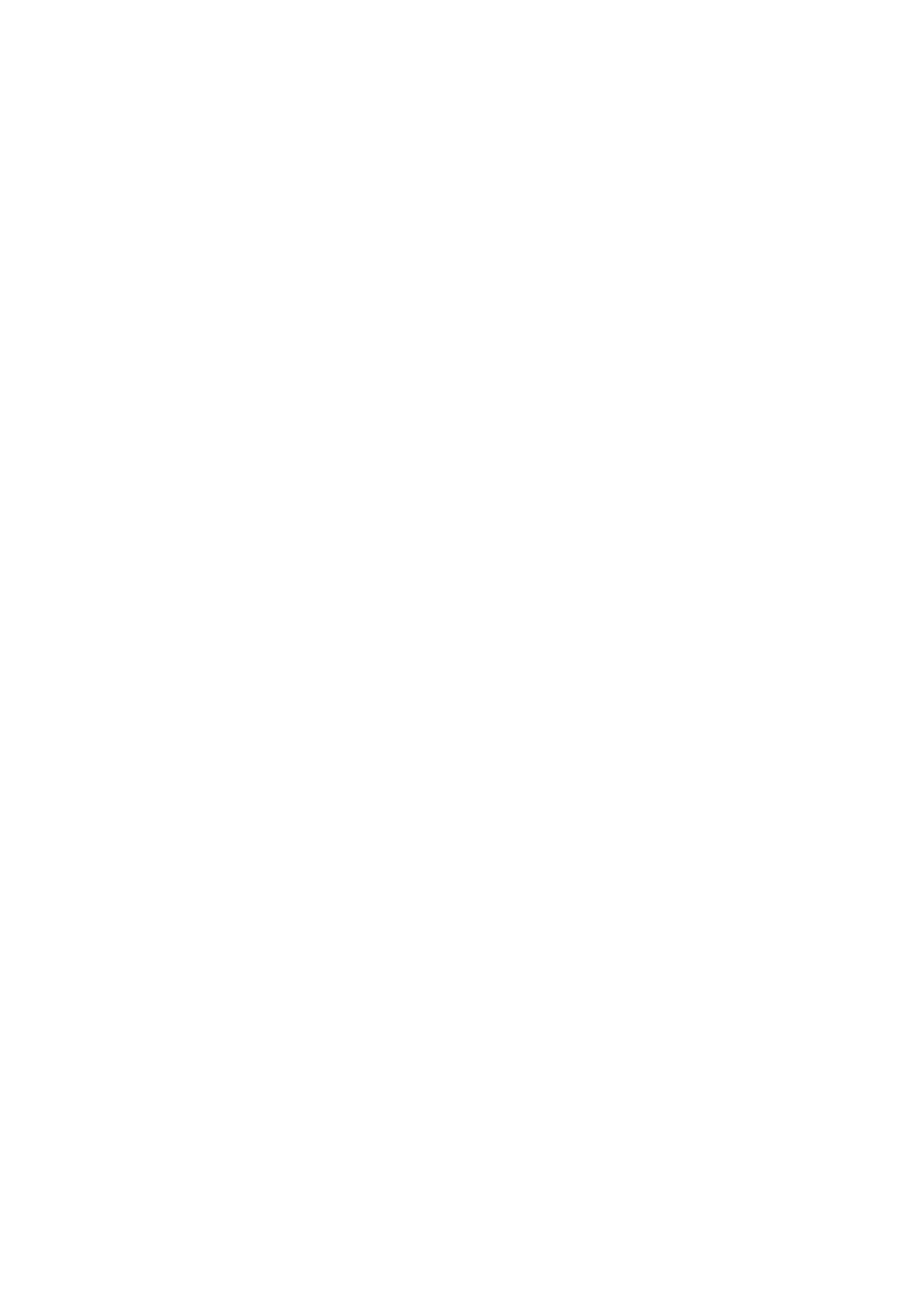# <span id="page-16-0"></span>**2 Introduction**

# **2.1 Background of the Study**

<span id="page-16-1"></span>With advancing globalisation and the swift pace of developments in media technology, e-commerce in the European Union (EU) has grown rapidly. In the last five years, the internet economy has contributed 21% of the total GDP<sup>3</sup> of the European Union and this is expected to increase further. The EU and the Member States need to find new ways of tackling the challenges which accompany this growth in e-commerce. Relevant considerations here include: the increased speed of doing business, reduced transaction costs, short supply and/or production chains, cross-border chains of production and larger product markets available online.

Making sure that products are safe and that they comply with product safety legislation is an important component of the single market. By upholding these safety requirements, consumers are protected and businesses can operate on an even playing field thus fostering economic competition. Market surveillance and enforcement activities are crucial in promoting these processes and this is no less true for the digital market<sup>4</sup>.

The responsibility for market surveillance lies with the Member States, who carry out market surveillance activities. Market surveillance is built on a series of activities, including: monitoring, detection, inspections, sampling, laboratory testing, risk assessments, interventions, and legal procedures which may result in corrective measures or sanctions. To carry out these duties, market surveillance authorities (hereafter 'MSAs') must have the appropriate resources. They also require the legal and administrative power to enforce compliance with the applicable legislation in those cases where product safety requirements are not upheld<sup>5</sup>. While in the context of the single market no borders exist for products, market surveillance authorities and their activities are still limited to their national territories. Given that e-commerce is also very much a cross-border phenomenon, there is a need for better coordination and communication between EU market surveillance authorities. Beyond the EU borders, market surveillance is especially challenging for MSAs since a significant proportion of goods bought online come from outside the EU. This is a challenge which would benefit from further policy attention.

The EU has long since recognised the economic importance of e-commerce, as well as the challenges it brings regarding consumer safety. Upholding the safety of products when consumers buy from suppliers that can be located in or outside the EU, becomes increasingly difficult. As such, market surveillance authorities face increasing pressure to find appropriate responses to the development of e-commerce and the challenge of keeping consumers safe.

<sup>5</sup> European Commission, (2013), *PRODUCT SAFETY AND MARKET SURVEILLANCE PACKAGE - COMMUNICATION FROM THE COMMISSION TO THE EUROPEAN PARLIAMENT, THE COUNCIL AND THE EUROPEAN ECONOMIC AND SOCIAL COMMITTEE - 20 actions for safer and compliant products for Europe: a multi-annual action plan for the surveillance of products in the EU*, COM (2013) 76 Final, Brussels.



ł <sup>3</sup> DG Internal Market and Services, Presentation: "The Latest Trends in e-commerce in the EU" CONSUMER SAFETY NETWORK SUB-GROUP ON THE SAFETY OF ONLINE SALES, Brussels, 11th March 2014

<sup>4</sup> European Commission, 2013, *PRODUCT SAFETY AND MARKET SURVEILLANCE PACKAGE - COMMUNICATION*  FROM THE COMMISSION TO THE EUROPEAN PARLIAMENT, THE COUNCIL AND THE EUROPEAN ECONOMIC AND *SOCIAL COMMITTEE – More Product Safety and better Market Surveillance in the Single Market for Products*, COM (2013) 74 Final, Brussels.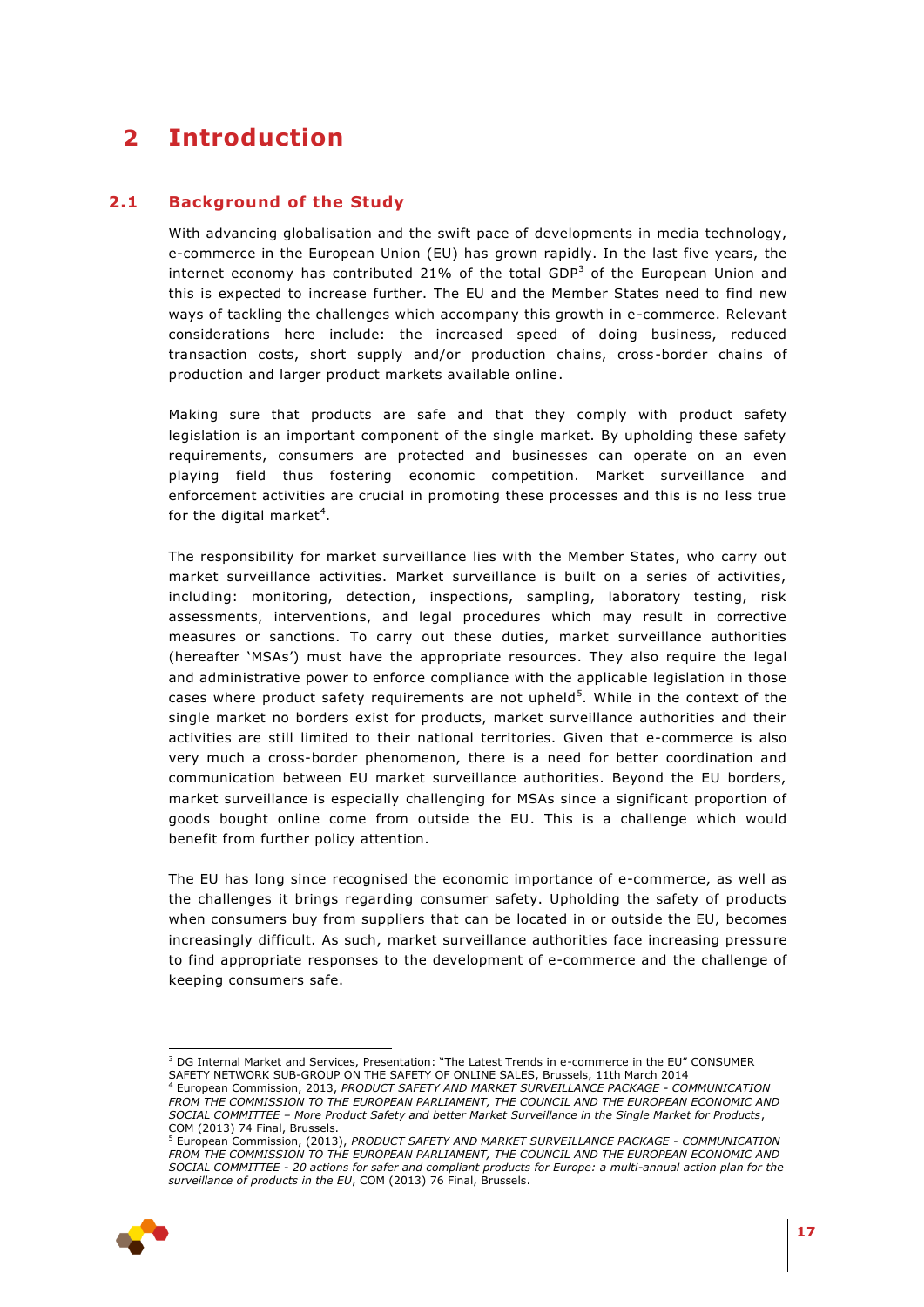The need for better coordination and interaction across the EU regarding market surveillance in order to counter the obstacles to increasing cross-border e-commerce has been recognised in the **Multi-Action Plan for Market Surveillance**. Within the Multi-Action Plan, **Action 12** crystallises this drive and forms the main impetus for this study.

"Action 12 of the multi-annual plan *relates to the market surveillance in respect of products sold online and how product safety and compliance can be effectively enforced regardless of the distribution channel."*

#### *Action 12*

*In its Multi-Annual Plan for Market Surveillance, the Commission identified four key activities that could help improve market surveillance for products sold online:*

- *studying the ways in which e-shops selling consumer products operate, including the location of large e-commerce operators, e-commerce supply depots and ecommerce supply routes, in particular if products are distributed to the final consumer directly from third countries and the role and importance of SMEs in the e-commerce supply-chain;*
- *establishing, together with the Member States, a common understanding/approach of the ways in which the surveillance of products sold online should be performed in the Union and produce guidance on the enforcement of the rules for products sold online, especially in cross-border situations that require cooperation between the authorities of different Member States or third countries;*
- *collecting information from the Member States enforcement authorities/agencies on such enforcement activities;*
- *educating consumers and defining the roles and responsibilities of the relevant parties (authorities, economic operators and consumers) in the form of short, simple and clear public information statements.*

In the context of the Multiannual Action Plan, a **Working Group on the Safety of Products Sold Online** was set up. The aim is to reach a common understanding of how enforcement should be carried out and to set out guidelines for market surveillance officers. The main, ultimate objective is to ensure that products sold online are safe or comply with applicable EU legislation.

The Working Group consists of experts who have relevant experience on market surveillance and/or in e-commerce surveillance. Almost all Member States are represented in the working group as along with European level organisations representing civil society: EuroCommerce, ANEC/BEUC, BusinessEurope, UEAPME and CEN. The specific, practical objective of the group is to assist the Commission in developing a **set of guidelines** for product safety and compliance controls for products sold online.

# **2.2 Objectives**

<span id="page-17-0"></span>This study contributes to these policy goals by collecting and evaluating good practices currently in use across the EU relating to product safety and compliance of non-food consumer goods sold online. In some cases interesting lessons can be learnt from countries beyond the EU as well and where useful these are also considered. The study aimed to lead to a set of useful, pragmatic measures (good practices) which can help improve market surveillance of online non-food consumer goods across the EU.

The aim of this project is thus fairly pragmatic, namely to provide policy makers and other stakeholders with concrete examples of implemented policy measures which

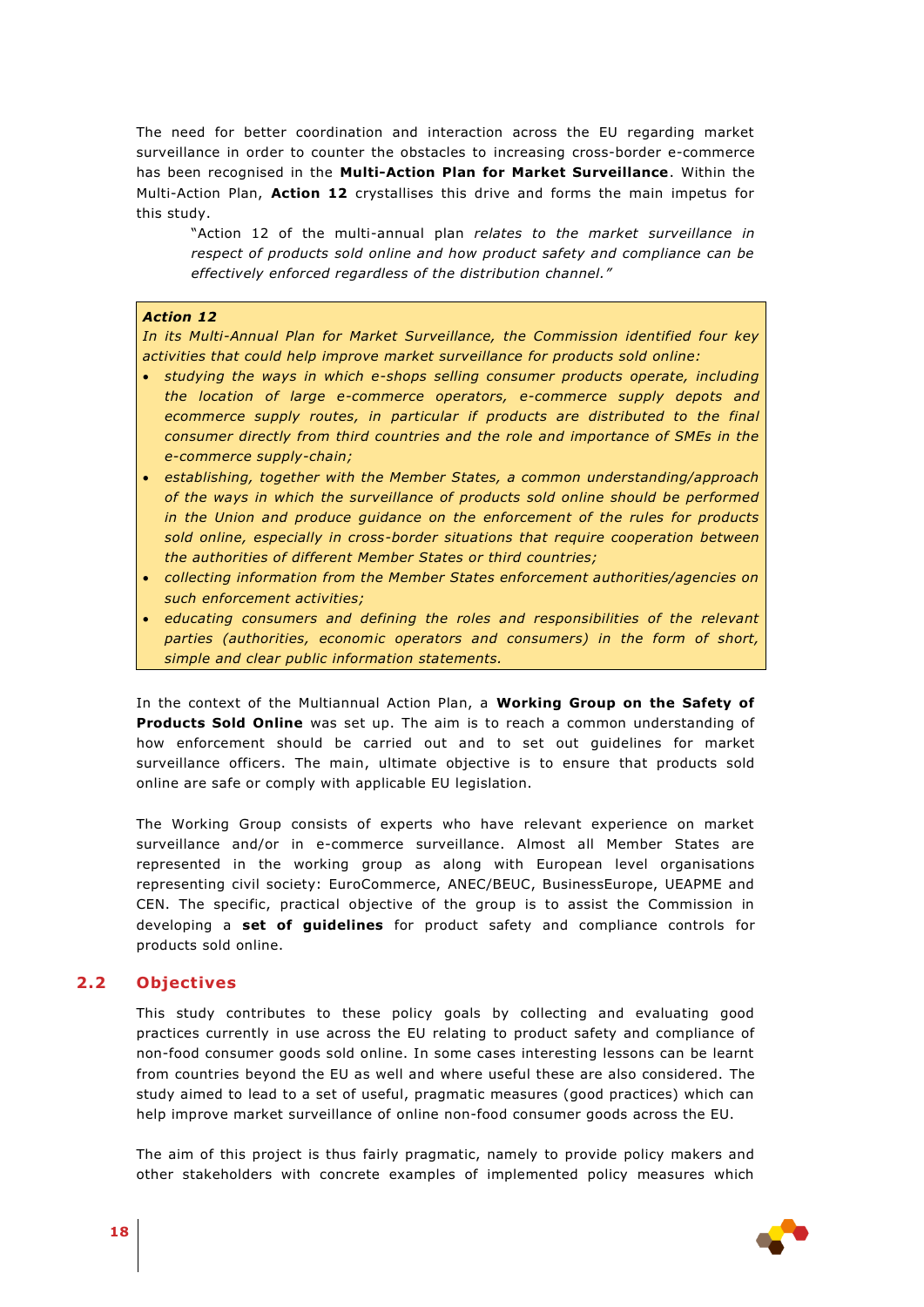improve the market surveillance of consumer goods sold online. This includes the market surveillance and safety of products produced both inside and outside the European market. Ultimately, Member States will be able to implement practices which have been proven to be successful and which are considered to be suitable for the national context in question.

Electronic commerce, based on the electronic processing and transmission of data, encompasses many diverse activities including electronic trading of goods and services, on-line delivery of digital content, electronic funds transfers, electronic share trading, public procurement, and so on.

These activities may be divided into two categories: 1) indirect electronic commerce, i.e. the electronic ordering of tangible goods that must still be physically delivered and which therefore depends on a number of external factors, such as the efficiency of the transport system and postal services; and 2) direct electronic commerce, i.e. the online ordering, payment and delivery of intangible goods and services such as computer software and entertainment content.

<span id="page-18-0"></span>In this study, only Business to Consumer (B2C) e-commerce is taken into account, specifically non-food consumer products.

### **2.3 General Approach**

In order to arrive at the cases of good practice, two main stages of research activities were undertaken. During the first stage the research team examined available academic and grey literature on the current state of market surveillance online, followed by a series of interviews with market surveillance related authorities and organisations across the EU. These actions were complemented by the First Expert Working Group Meeting hosted by the Commission in Brussels.

From the interview accounts and the First Expert Working Group Meeting, the main current challenges and the common procedures concerning online market surveillance were established. Based on this research a list of potential good practices was identified. The criteria used for identifying good practices have been outlined above in the methodology chapter, and these were applied in as far as was possible in order to determine a preliminary set of good practices. These were discussed with the Steering Group for the project and were investigated further in the second stage of the research. In this second stage a round of in-depth interviews were conducted to gather the remaining necessary information on the practices identified. Several preliminary recommendations were also formulated at this stage based on the research carried out up to that point. These descriptions and the recommendations were discussed in the Second Expert Working Group Meeting.

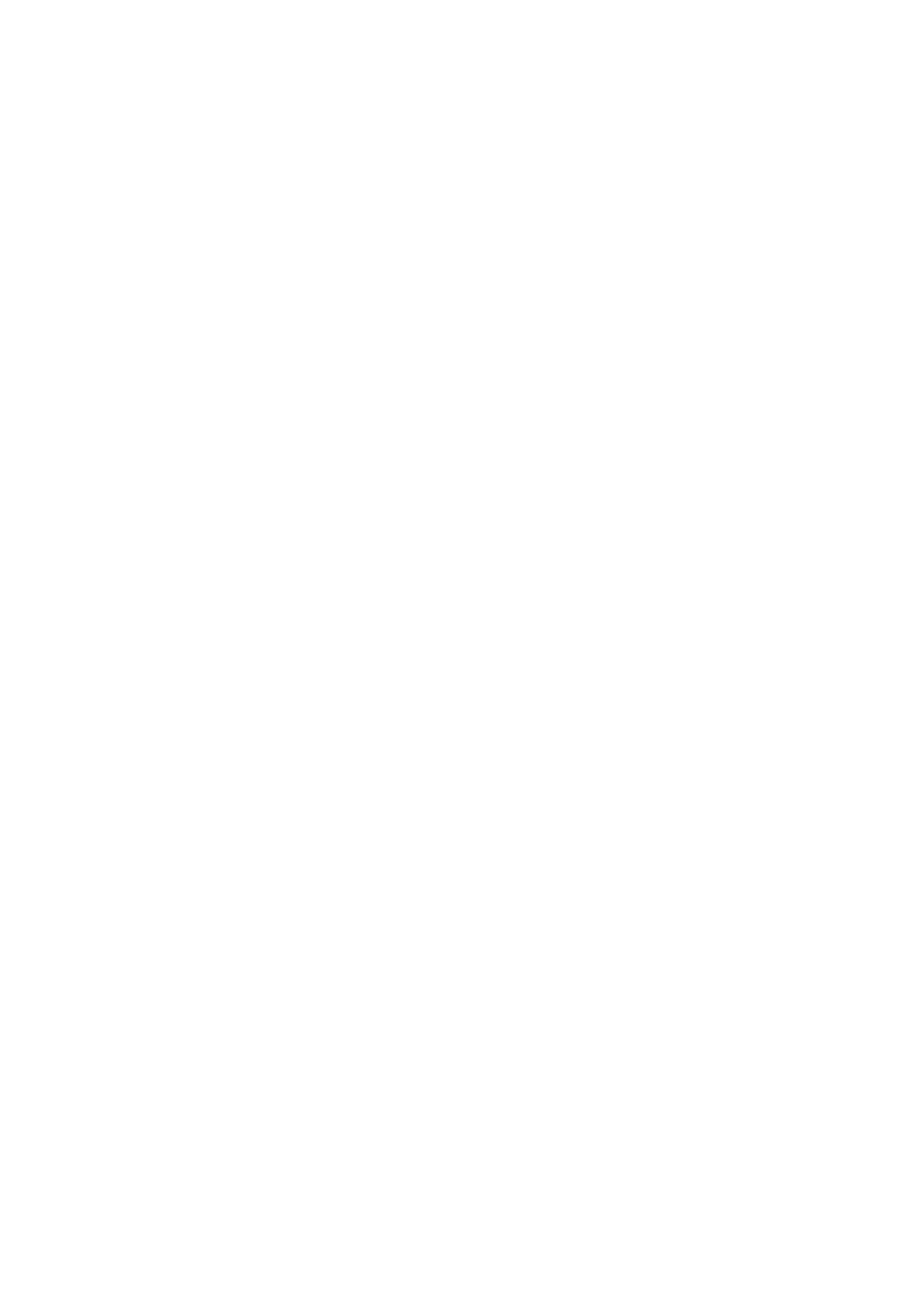# <span id="page-20-0"></span>**3 Policy Background**

This chapter briefly explains the importance of e-commerce to the EU economy and the role which market surveillance can play in improving the levels of online shopping. The main EU policies concerning market surveillance in e-commerce are discussed, as are the main challenges that market surveillance authorities continue to face.

### **3.1 E-commerce and Market Surveillance in the EU**

<span id="page-20-1"></span>E-commerce is becoming increasingly popular amongst consumers. Multiple factors contribute to this, such as the more integrated European single market and the larger diversity in products and prices offered by web shops. Besides this, the potential for opening up new markets within the European Union using online methods also plays a role. To give an indication of the growing importance of e-commerce, in 2006, 27% of EU consumers had made online purchases. At the time the percentage of cross-border purchases was relatively low, with only 6% of consumers being involved. More recently however, during 2012, 60% of individuals aged between 16 and 74 from across the EU28 (around 500 million citizens) used the internet to purchase consumer goods.<sup>6</sup>

It is also clear that the e-commerce phenomenon has not yet reached its peak and the EU can benefit further from encouraging online shopping. There is an impetus both to expand this and to make use of the possibilities offered by e-commerce, including adapting legislation accordingly<sup>7</sup>. In the last five years the internet economy has contributed 21% to the GDP of the EU, demonstrating a considerable growth. However, there is still room for expansion in the digital market economy. For example, a 2011 study for the Executive Agency for Health and Consumers estimated that an increase in cross-border on-line retailing from 3.5% to 15% of all sales would benefit consumers by  $E154$ bn p.a. (equivalent to 1.66% of EU GDP)<sup>8</sup> through lower prices and increased choice.<sup>9</sup> There is thus considerable scope for savings for consumers and for value to be added, by improving the levels of e-commerce in the EU. The importance of e-commerce was recognised at the turn of the century, evidenced by the policy attention on this area that found an expression in the E-Commerce Directive in 2001.

Some of the main obstacles to a more thriving e-commerce market in the EU are rooted in low consumer trust and technical and legal obstacles to purchasing goods abroad. While legal and technical obstacles are more attributable to specific online business operators, low consumer trust is based on a number of factors. To name a few: non-transparent payment methods, protection of personal details, mistrusting systems for the delivery of products, different taxation systems, and low faith in online dispute resolutions. These can all contribute to low overall consumer trust in online shopping, especially across borders<sup>10</sup>. Market surveillance can play a key role in alleviating some of these obstacles and in leading to higher levels of e-commerce.

<sup>&</sup>lt;sup>10</sup> DG Internal Market and Services, Presentation: "The Latest Trends in e-commerce in the EU" CONSUMER SAFETY NETWORK SUB-GROUP ON THE SAFETY OF ONLINE SALES, Brussels, 11th March 2014.



ł <sup>6</sup> Eurostat, (2013), Press *Release: European Year of Citizens 2013: Nearly 60% of EU internet users shop online: Clothes, travel & holiday accommodation: most common online purchases*, Eurostat, Luxembourg. <sup>7</sup> European Commission, (2011), *COMMISSION COMMUNICATION TO THE EUROPEAN PARLIAMENT, THE* 

*COUNCIL, THE ECONOMIC AND SOCIAL COMMITTEE AND THE COMMITTEE OF THE REGIONS A - coherent framework for building trust in the Digital Single Market for e-commerce and online services*, COM (2011) 942, Brussels.

<sup>8</sup> DG Internal Market and Services, Presentation: "The Latest Trends in e-commerce in the EU" .CONSUMER SAFETY NETWORK SUB-GROUP ON THE SAFETY OF ONLINE SALES, Brussels, 11th March 2014 <sup>9</sup> CSES/Panteia Report: Evaluation of Internal Market Legislation for Industrial Products, January 2014. See COM(2014) 25 final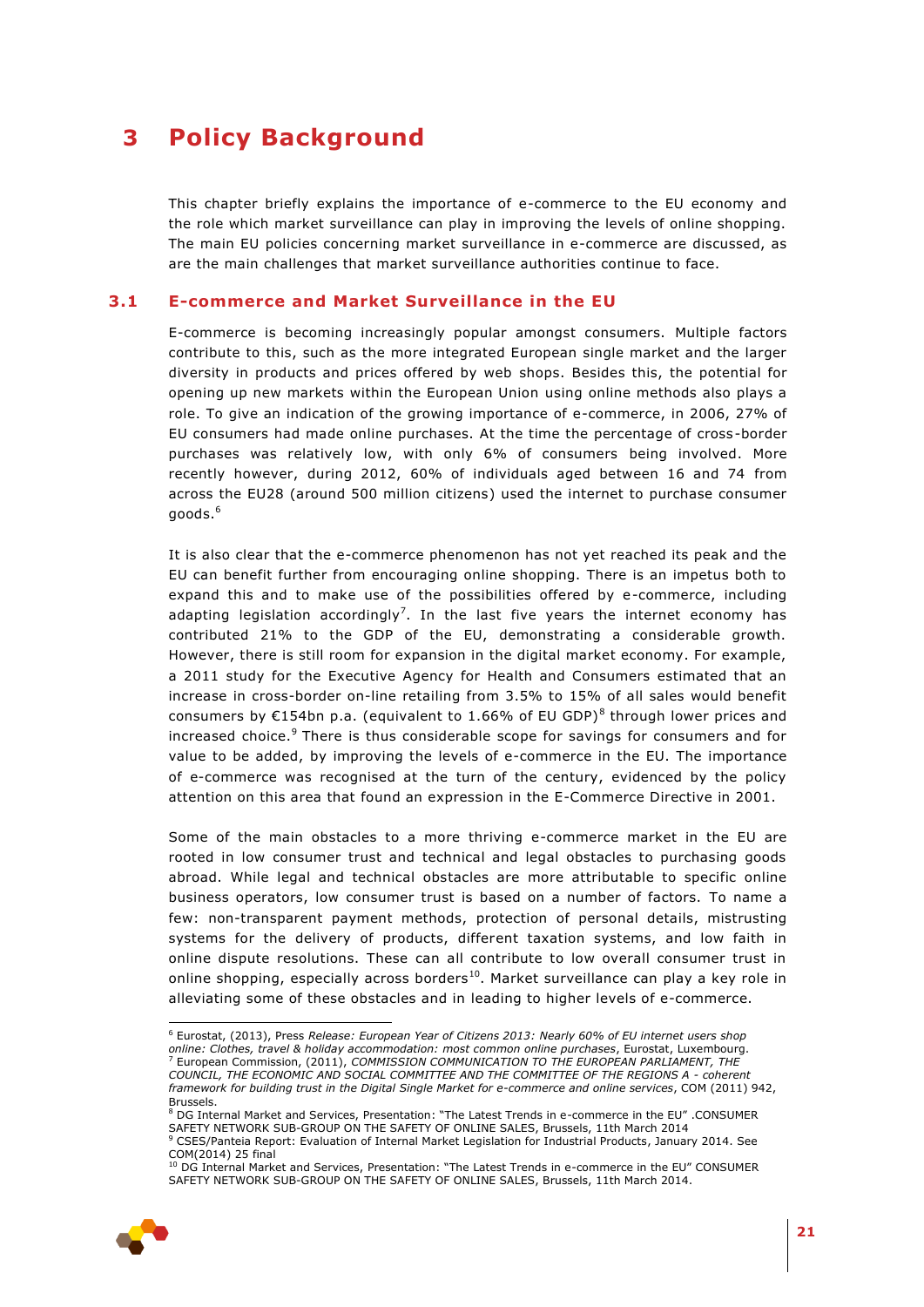EU regulation and the market surveillance upholding this form the foundation of the single market in the EU and the same principle applies to goods sold online. Market surveillance and enforcement of product safety therefore clearly have an important role to play in improving e-commerce in the EU. Given this connection, the EU has established policies which address the role of market surveillance in e-commerce.

One of the major pieces of EU legislation to establish more universal product controls was the General Product Safety Directive (GPSD), in 2001. This Directive stated that consumer products must be safe. It set guidelines for product standards and obligations, and attributed to Member States the responsibility for setting up market surveillance authorities. It also laid down systems for information exchange and intervention in the case of unsafe products. However, online products specifically did not form a major part of this legislation.

Different legislation and actions paying close attention to e-commerce and online goods have been introduced since, (the Consumer Policy Strategy of 2007 for instance). However, a recurring issue is the need for a more integrated approach on the part of the Member States. The public consultation on the revision of the General Product Safety Directive (2010) indicated that market surveillance activities for products marketed online take place in *a fairly incidental, fragmented and uncoordinated way*. Consumers often buy products online and face problems if the product is unsafe or non-compliant. Unsafe or non-compliant products that have been withdrawn and recalled from the EU market may still be available to final users (in the EU or not) via the Internet. Co-ordination and information is necessary to uphold sound market surveillance in the face of increasingly international production chains and growing levels of e-commerce. Proposals for more integrated approaches to ecommerce are illustrated by the Digital Single Market policy in 2011 and the Action Plan for the Single Market Act, also from 2011. These policy documents specifically address the issues of e-commerce and goods bought online. Most recently, in 2013 the Product Safety and Market Surveillance Package was adopted to pursue a more specific and holistic approach to securing consumer safety online.

During the negotiations on the proposals for a Consumer Product Safety Regulation and a Market Surveillance Regulation, the need for improved controls regarding products sold online was highlighted. Discussions on this topic took place within (some) Member States, sector-specific groups for administrative cooperation (ADCOs), and expert groups. It seems that national authorities are starting to take more measures as well. In 2014 the first RAPEX notifications were made of measures taken against products sold online that posed serious risk.

Plenty of EU legislation exists on consumer protection, product safety and market surveillance. However, the issue of market surveillance online received specific consideration in the Communication "20 actions for safer and compliant products for Europe: a multi-annual action plan for the surveillance of products in the EU" (COM (2013)76), adopted in February 2013. The plan specifies the objectives to be reached and the action to be taken to improve market surveillance and eliminate market dysfunctions. Of particular relevance to this study is Action 12, of which the main objective is reiterated here": Action 12 of the multi-annual plan *relates to the market surveillance in respect of products sold online and how product safety and compliance can be effectively enforced regardless of the distribution channel.*

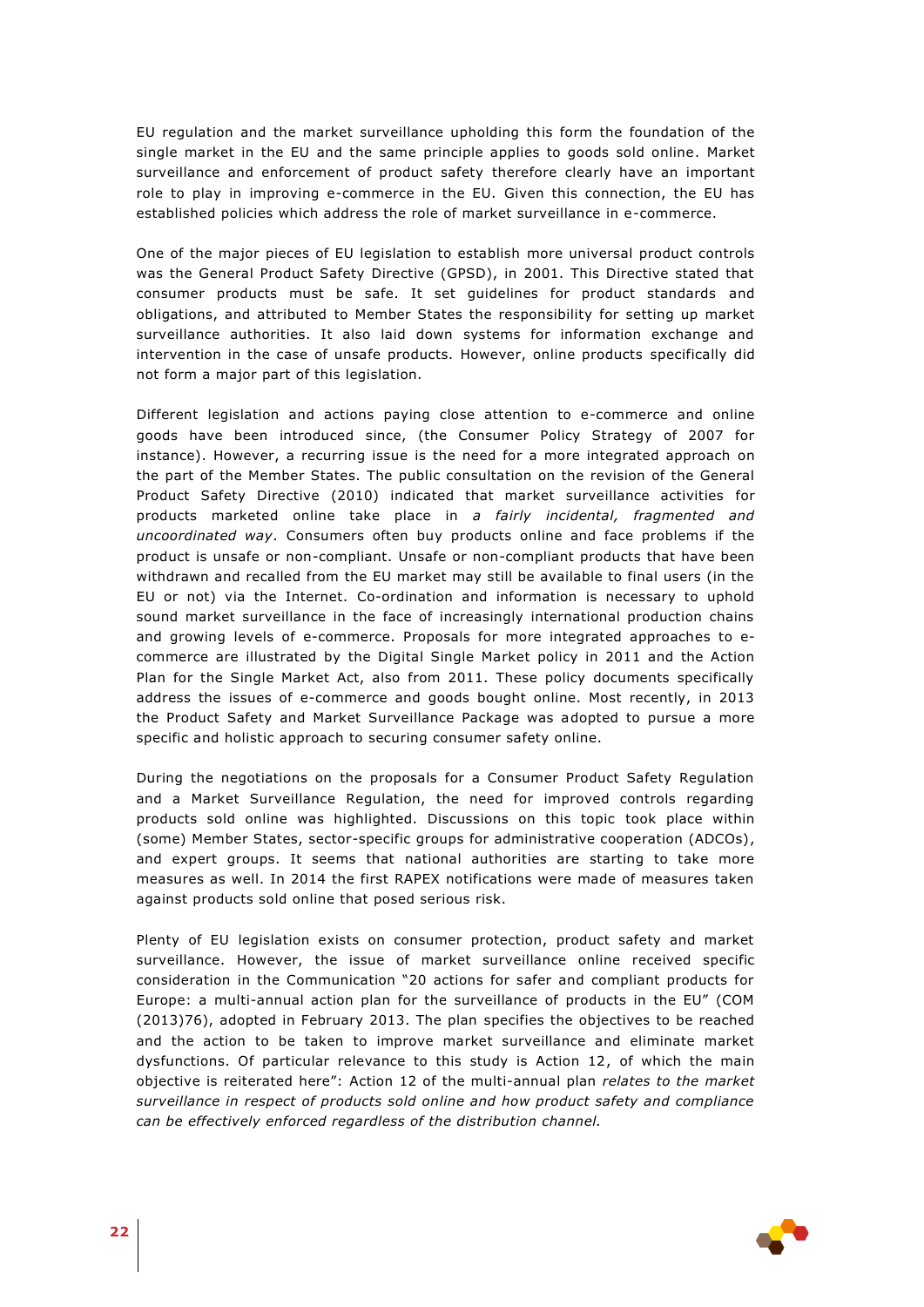# **3.2 Challenges to Market Surveillance in e-Commerce**

<span id="page-22-0"></span>Based on EU policy documents and other academic and grey literature, a number of challenges to online market surveillance and enforcement have become apparent (see Appendix 1). Some of these challenges are characteristic of market surveillance and enforcement activities generally, though some of these pre-existing issues are made more acute in the context of e-commerce. A further set of challenges are inherent to the e-commerce context specifically.

*3 .2 .1 Gene ral challenge s in cro ss -bo rde r market surveillan ce and en fo rcement:* Market surveillance authorities (MSAs) face a number of challenges when it comes to enforcing consumer product safety and compliance of products that come from outside their national borders. Identifying and tracing the actors involved in the supply chain across borders is difficult as MSAs do not have a legal mandate abroad to demand information or take formal action. Thanks to Regulation  $765^{11}$  however, there is a legally established collaboration between MSAs in the EU. This helps alleviate to some degree the issue of tracing supply chains. Beyond the European Union however, such collaboration between MSAs is not so common and as such, enforcing the safety and compliance of consumer goods from third countries is especially challenging for MSAs. Furthermore, MSAs often operate and check products on a reactive basis, though proactive market surveillance is not uncommon. As such, consumer and other alert systems for non-compliant or unsafe products are important for letting MSAs know when a product requires action. A challenge here is that the resources of MSAs are such that they tend to restrict their response to unsafe or non-compliant products identified within their own countries. Often there are not enough resources to even explore all those products for which there have been alerts. This challenge is made more extreme when considering cross-border market surveillance and enforcement as the scope of complaints to address increases. Across borders there is the RAPEX alert system for European MSAs, but beyond Europe systems developed to the same degree are uncommon.

Finally, individual orders by consumers also pose a challenge in that checking products which are shipped into the internal market in individual, consumer consignments presents quite a logistical challenge. Most MSAs do not have the resources to check every bulk consignment entering the internal market, let alone individual consumer goods and packages.

### *3 .2 .2 Challenge s speci fic to e-comme rce:*

E-commerce challenges existing forms of legislation and its enforcement. In the context of e-commerce specifically, some of the existing market surveillance challenges, especially those relating to traceability of supply chains, become more acute. The internet allows for higher degrees of anonymity and in the case of ecommerce and web shops this makes tracing supply chains more challenging. Web shops and their operators can be identified with relative success within a country by the national authorities and MSAs. When a product comes from outside a country but still within the EU, identifying and intervening with a web shop operator can be done in collaboration with the MSA of the relevant country under Regulation  $765^{12}$ . However, beyond the EU there is not much that an MSA can legally do to make an operator or manufacturer respond to attempts at communication and collaboration.

of 9 July 2008 setting out the requirements for accreditation and market surveillance relating to the marketing of products and repealing Regulation (EEC) No 339/93.



ł

<sup>&</sup>lt;sup>11</sup> REGULATION (EC) No 765/2008 OF THE EUROPEAN PARLIAMENT AND OF THE COUNCIL of 9 July 2008 setting out the requirements for accreditation and market surveillance relating to the marketing of products and repealing Regulation (EEC) No 339/93.

<sup>&</sup>lt;sup>12</sup> REGULATION (EC) No 765/2008 OF THE EUROPEAN PARLIAMENT AND OF THE COUNCIL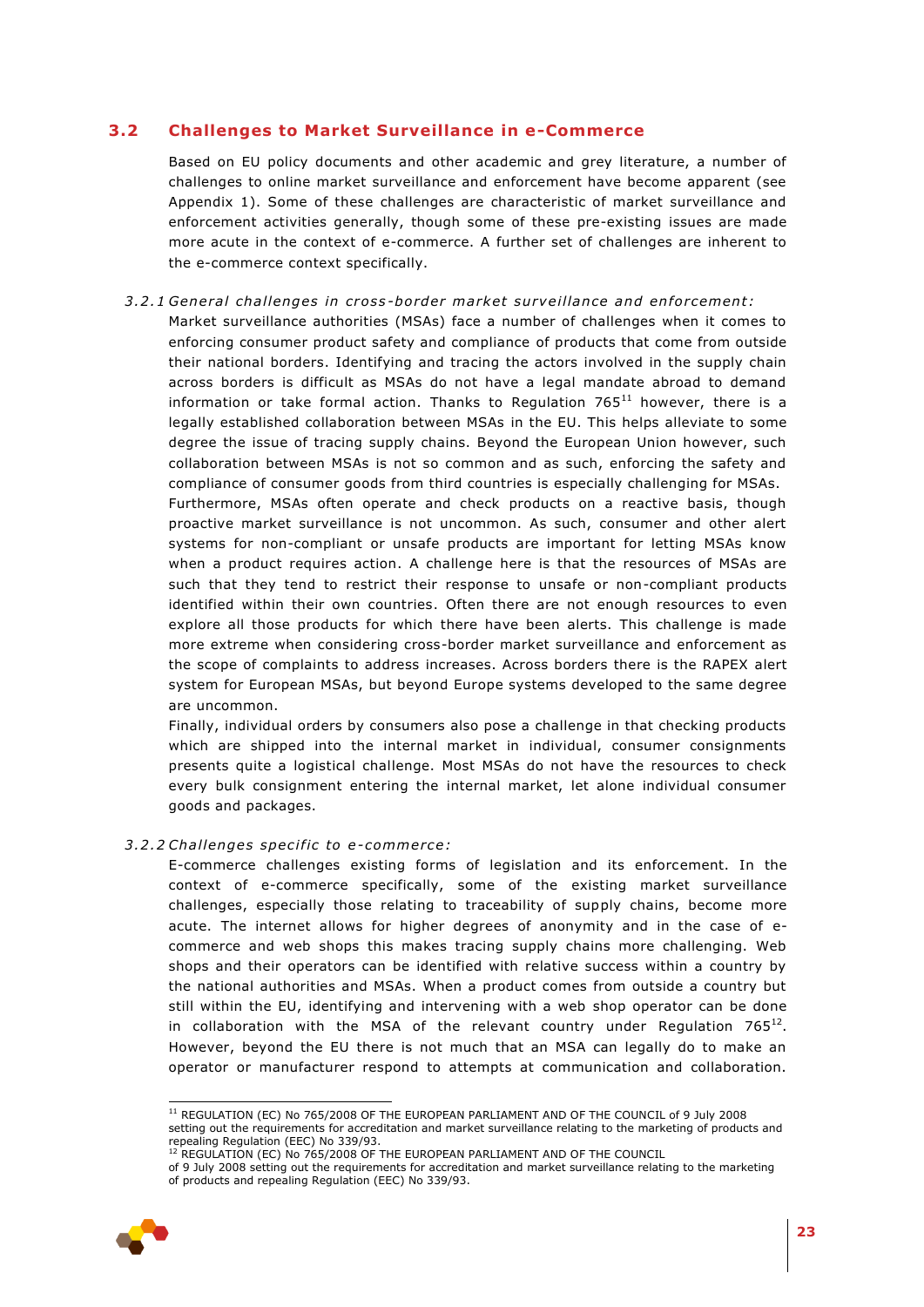Furthermore, there is no reason for relevant authorities from third countries to pursue and intervene with a manufacturer or operator who supplies products which are not safe or compliant. Besides this lack of a legal mandate there is also the added difficulty of identifying and finding an operator or manufacturer beyond the EU. Ecommerce involves increased levels of anonymity and potentially vastly dispersed actors in the supply chain. This proves a substantial challenge for tracing a chain and for performing market surveillance and enforcement activities.

An additional challenge in the context of e-commerce concerns products from third countries. While such products are screened before entering the EU market, when ordered online by consumers, products from third countries tend not to be subject to the same level of testing. As a result, ensuring that they adhere to EU product regulations becomes more difficult. This is related to not having enough resources to check each consumer consignment which enters the country and not having a legal mandate to enforce product regulation compliance abroad. This is where the role of market surveillance and the enforcement of consumer product safety regulations can make a difference.

The internet has the capacity to change the nature of the supply chain as some actors are eliminated or are located in other countries. Cross-border chains and the removal or addition of certain actors to the classic supply chains (such as wholesale retailers for instance) have changed the way products are made and delivered to consumers. The internet means that actors are potentially very widely dispersed and this proves a substantial challenge for tracing a supply chain. Tracing these cross border supply chains is difficult at the best of times and can become even more problematic for MSAs in the context of e-commerce.

Additionally, the internet makes setting up a web shop much quicker, easier and cheaper to do. As such, once a web shop and the operator are identified and shut down, the operator can set up a new web shop or online platform with relative ease. Supply chains in e-commerce can prove to be quite illusive and difficult to take action against.

A further challenge when carrying out market surveillance for e-commerce generally is that the internet makes different forms of operators possible. Given the relative ease with which people can set up a web shop, some people sell items directly to consumers from their own homes. In this case typical enforcement activities by an MSA (such as inspections or product recalls) are not always possible. The actions that can be taken by an MSA are connected to the understanding in a country of what constitutes being "on the market". In some countries a warrant is needed if the product is being sold from an individual's home, for instance.

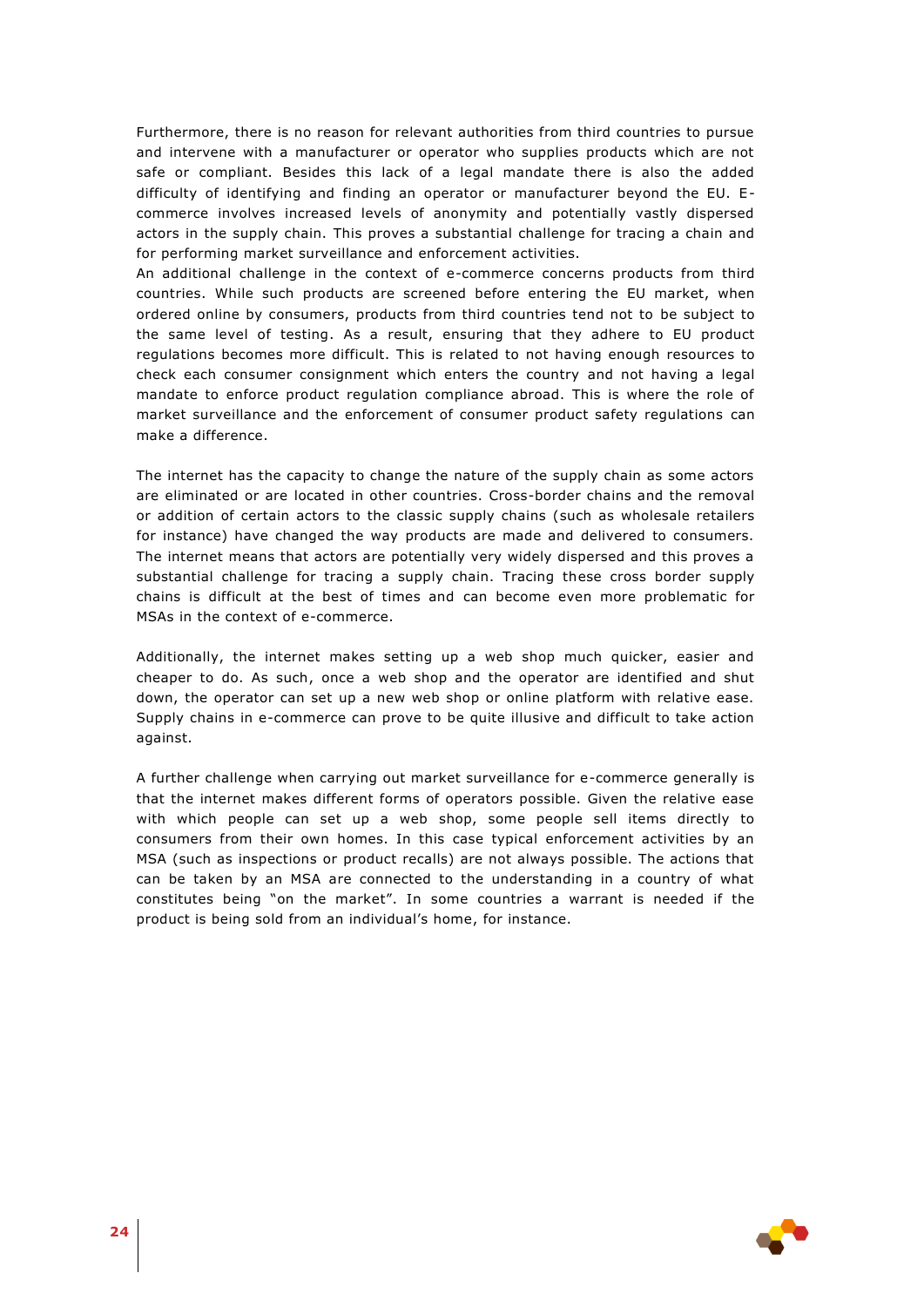# <span id="page-24-0"></span>**4 Presentation of Good Practices**

This study has aimed, first, to establish what the current state of affairs is with EU market surveillance activities relating to e-commerce, followed by the identification of good practices. Through the research activities an overview was gained of the main, common activities that EU market surveillance authorities engage in relating to ecommerce. The activities - at a national level, within the EU, and beyond the EU have been reviewed and are presented below.

While these common procedures are effective, this study is predominantly interested in good practices. These are practices which satisfy the good practice criteria and which go beyond what has been universally implemented according to EU legislation. The first section of this chapter therefore outlines the common procedures identified during the research, followed by a discussion of what is understood in this context as a good practice. The list of good practices selected in the context of this study are described in the remainder of this chapter. A more detailed description of the practices is presented in a separate Annex to the report.

The practices have been selected based on the fact that they address one or more of the major challenges to market surveillance of e-commerce. The practices are categorised according to components which are involved in the market surveillance process for non-food consumer goods. These are:

- Monitoring and detection;
- Raising consumer awareness;
- Raising business awareness.

The enforcement component of market surveillance is not addressed specifically in this research as enforcement practices tend to be quite similar across EU Member States. Regulation 765 established a number of competences and powers for market surveillance authorities to enforce product safety and compliance. These powers have been transposed and implemented in relatively similar ways across the EU and as such this category is not addressed in much detail. Instead the focus is on those practices which go beyond what is written in EU legislation and regulations. However, cases where the implementation of a Regulation is particularly innovative and/or effective are also considered.

### **4.1 Common Procedures**

<span id="page-24-1"></span>Throughout the research the prevalent, common procedures currently in use by MSAs across the EU were established as well as potential good practices. The list of current, common procedures are listed below to give an idea of the (online) market surveillance landscape in the EU.

#### **Market Surveillance Activities:**

- **Use of information sharing systems like RAPEX, ICSMS, the Prosafe network, ADCOs, or the ECC-net**: interviewees indicate that information sharing across borders through such systems makes monitoring product compliance and safety much quicker and more effective. Many countries regularly consult these networks to guide the focus of their market surveillance and enforcement activities.
- **Cross border collaboration between MSAs in the EU and other similar organisations**: when non-compliant goods are identified in a country, but the operator is outside of this country, the MSA does not have jurisdiction to enforce compliance of that product. What it can do instead however, is to contact the MSA of the country where

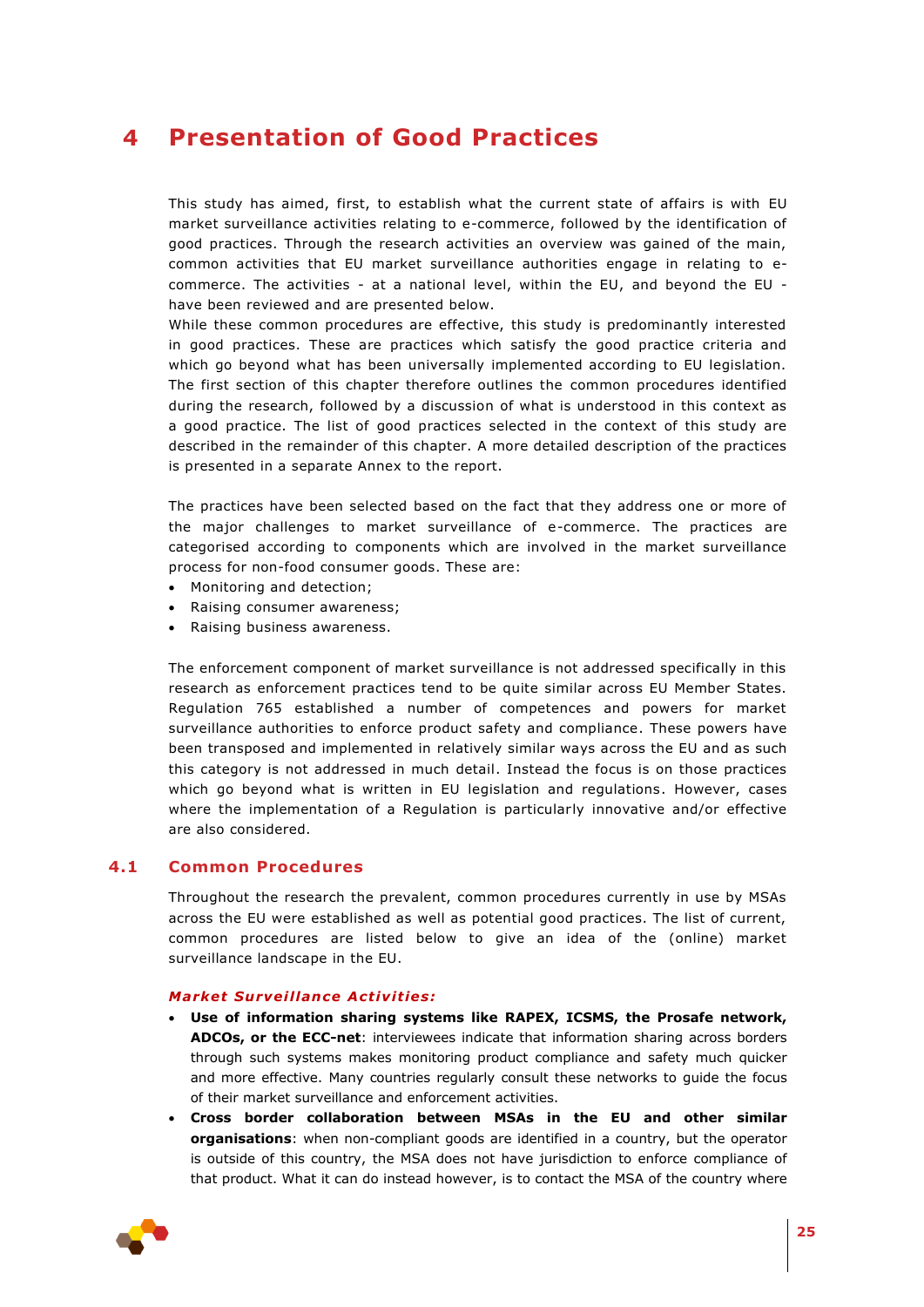the operator is situated and request that the national MSA take action. In the EU this tends to work relatively well, most likely because of the cross-border collaboration clauses of Regulation 765/2008 for MSAs. Besides MSAs, consumer protection organisations, accreditation bodies, and other organisations involved in consumer product safety and compliance are useful collaboration partners. In third countries the success of this approach is difficult to determine. However, the point stands that it is a common practice to approach the MSA of the country where a doubtful operator is situated. This practice has been cited by the majority of the organisations interviewed across the EU.

- **Google or internet searches to find operators**: a relatively straightforward way of finding operators is to conduct a simple internet search.
- **Internet searches or "sweeps" for specific products**: internet product searches were reported as a good tool for identifying all the operators active in a country selling a particular product. Such co-ordinated searches by an organisation for one particular product type yield lists of web shops which can be investigated to establish the compliance with legislation of the products provided.
- **Collaboration with customs**: though this also relates to monitoring and detection activities, co-operation with customs is said to be a very useful tool for enforcing compliance as well. This co-operation is formalised under Regulation 765/2008 (Articles 27, 28 and 29) which states that when customs do not know whether a product is compliant, they need to ask the MSA. Customs authorities tend to detect and intervene in products that are considered to be at risk of non-compliance or where the conformity or declaration documents are not in order. Though the exact protocols for customs interventions vary according to the country, they have the mandate to stop and check incoming goods. Formalised collaboration between customs and MSAs has been reported as being very helpful in market surveillance activities.
- **Stopping goods at the point of entry:** a way to stop unsafe/non-compliant goods from entering the market is to stop them at the point of entry into a country. This involves collaboration with customs or the post offices (in the case of personal, online purchase). This practice also depends on the legal mandate which the MSA and customs have in a country related to the checking of incoming products.
- **Prioritising certain products of product groups**: a common practice is to prioritise products which have a demonstrated tendency to higher levels of non-compliance, or whose compliance requirements are relatively complex. In these cases the risk of a product not adhering to standards are greater and such products are tracked more actively. Common product groups which receive such priority include: toys, (cheap) electrical goods, personal protection equipment, cosmetics, pharmaceutical products, and clothes.
- **Prioritising by country of origin**: just as certain product groups are prioritised, so too are certain countries of origin and this is used in focusing investigations. In some countries goods coming in from, for example, China receive special attention.
- **Mystery shopping**: this proactive form of market surveillance allows MSAs in a country to pose as consumers and buy a product from an online operator and investigate it for compliance and safety. In the event that the product is not compliant, the operator is approached again by the MSA which reveals its identity. In doing so, MSAs can check a product without alerting the operator to the fact that they are being investigated before the evaluation has taken place. This practice is not legal in all countries at present.
- **Consumer complaints systems**: a common approach is to have an online complaint system for consumers. In this way the complaints are logged systematically and consumers can relatively easily submit information relating to their problem. A common procedure is that the MSA then evaluates the complaint and decides what sort of action to take.

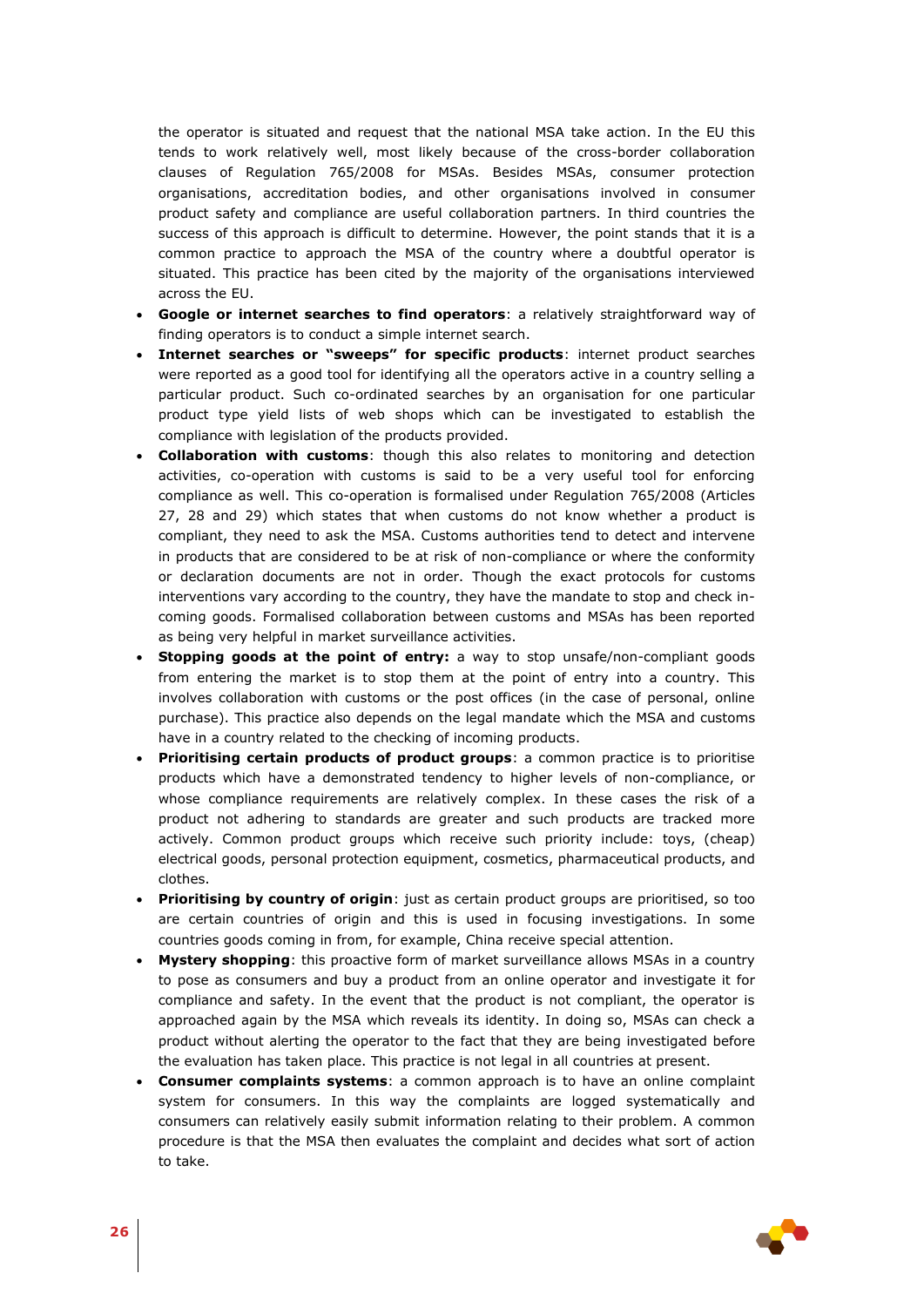**Communication and networking amongst similar organisations, sharing experience and encounters.**

#### *Enforcemen t:*

Market surveillance authorities in the EU have enforcement competences that are similar to, or are even exactly the same as, those that are stipulated under EU Regulation 765. The possible enforcement steps thus constitute common procedures of sorts and an overview of these is presented below:

- **Advice and information to operators**: in many cases, non-compliance amongst businesses and the products they sell online is accidental. Businesses are not always informed of the different criteria their products must adhere. This is related to the low barriers to setting up a web shop and the not in-frequent misconception that different product rules apply to products being sold online. This is especially the case in SMEs and with entrepreneurs who often do not have the resources to thoroughly investigate the requirements selling products online. MSAs are aware of this and try to resolve noncompliance in a voluntary manner first by informing and advising businesses of how to make their products compliant.
- **Legal mandate to implement penalties and fines:** this is a fairly straightforward enforcement practice to encourage businesses to make their products compliant as soon as possible.
- **Legal mandate to start legal action**: this too is a direct enforcement tool to stimulate businesses to make their goods compliant. Naturally the ability to undertake legal action depends on the legal mandates of the MSA in a country. However, in several cases taking legal action or starting proceedings falls within the legislative power of an MSA.
- **Product bans and recalls:** in a similar vein to the practice above, an MSA can undertake stronger action and recall or even ban a product from the market if it presents a serious risk.
- **Collaboration with MSAs in other countries- for enforcement purposes**: **within and beyond the EU:** as foreign MSAs only have a relatively broad obligation to cooperate on enforcement activities, in some instances MSAs from different countries do collaborate, share information on faulty products, and intervene.

# **4.2 Good Practice Criteria & Selection**

<span id="page-26-0"></span>This chapter provides an overview of the good practices selected. The long descriptions of the cases are presented in a separate Annex to the report.

Before launching into the overview of good practices, it may be prudent to reiterate which criteria have been followed in this research to arrive at the practices below.

Literature on the subject dictates that the following qualities should also be present in a case for it to be deemed a good or best practice: large reach, accessibility, effectiveness/impact, evaluation, implementation issues, and transferability.

The final criterion of transferability is one which is especially important to this research. The aim after all is to identify a range of practical measures and initiatives which market surveillance authorities across Europe could adopt. This criterion will therefore be addressed in more detail in the next chapter when each practice is evaluated for its transferability.

Though the criteria above are useful for identifying and evaluating good practices in a given policy area, applying these criteria in practice is not always possible. Indicators which reflect the effectiveness, efficiency and impact are not always defined or available. In such situations monitoring the overall performance of a practice becomes difficult and proxy indicators must be used instead. An issue which was encountered

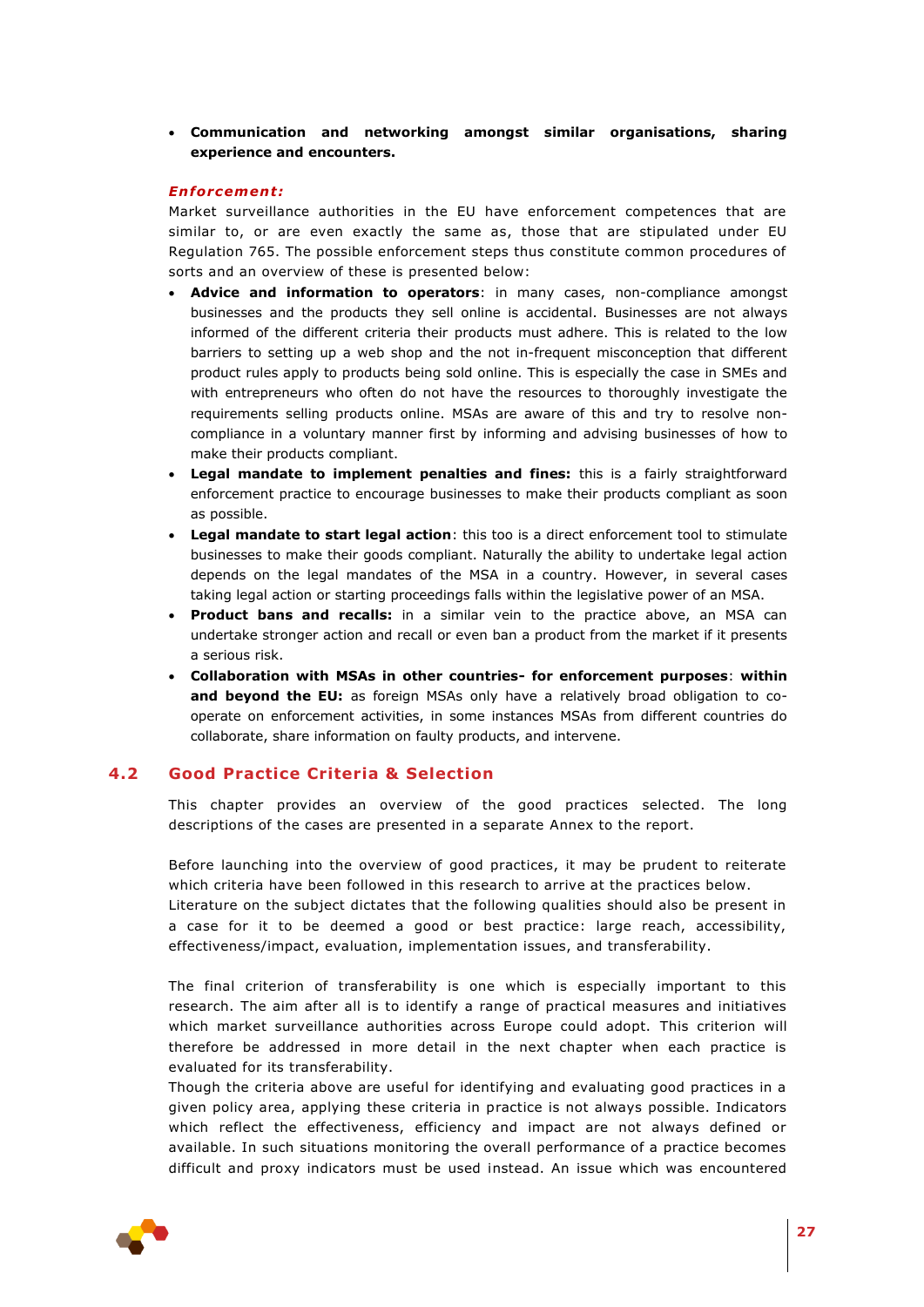frequently in this research on online market surveillance of non-food consumer goods was that many practices are not highly formalised. Instead the MSA or relevant authority undertakes certain activities because these are found to be effective by the people implementing them. The practices and the rationale behind them are often not explicitly stated, and are without concrete objectives or systems for monitoring the performance of the activity. Furthermore, a good deal of the activities are quite reactive in nature. While proactive and preventative measures are used, responses to consumer complaints or making use of an opportunity for collaboration are not always done systematically. As such, formal objectives and targets are rarely developed for the reactive component of market surveillance activities.

The practices presented below have been selected based on the fact that they address one or more of the major challenges to market surveillance in e-commerce. These measures and activities have been deemed effective by the market surveillance, consumer protection and other relevant authorities who have experience of applying the measures in practice. As such, qualitative accounts of the success and performance of the practices are provided to arrive at the list of good practices, supported by with any available quantitative data. The practices have been categorised into three types of measure. These are monitoring and detection practices, consumer awareness raising and business awareness raising.

It should be noted here that not all practices are specifically focussed on e-commerce. Some practices address the cross-border component of market surveillance or general awareness-raising amongst businesses and consumers as a kind of preventative measure. These are areas that have an indirect effect on the market surveillance of ecommerce as well. In improving general market surveillance activities, the market surveillance of e-commerce is also indirectly improved.

# <span id="page-27-0"></span>**4.3 Monitoring and Detection**

#### *Cross border cooperation*

When considering cross-border market surveillance specifically, a practice highlighted by various stakeholders throughout the research is the value of international cooperation. Within the EU, Regulation 765 enshrines obligations for cross-border collaboration between EU market surveillance authorities. Despite this however, the better the relationship is between MSAs from different countries, the easier and more effective the collaboration is. When there is more regular interaction between MSAs, it is easier to be in touch with the other relevant national authorities and to share practices, expertise and information. Evidence from interviews indicates that Germany and Austria for instance, have a good, relatively close working relationship due to a shared language and similar culture.

#### *Case 1 Cross-border co l laborat ion : the Nord ic Ombudsman Group :*

A concrete example of such cross-border collaboration between organisations within Europe, is the case of the Nordic Ombudsman Group. The Nordic Consumer Ombudsman Group consists of consumer protection agencies from Denmark, Finland, Iceland, Sweden, Norway, and the Faroe Islands. The basic aim of the Nordic Consumer Ombudsmen is to ensure that business and trade comply with the consumer legislation and the principles of fair marketing practices. Based on a longstanding history of cooperation between these organisations which dates back to the 1960s, the group aims to continue to develop practical elements of cooperation. Regarding market surveillance and consumer protection this involves support in information gathering and legal proceedings. Such common approaches help to overcome

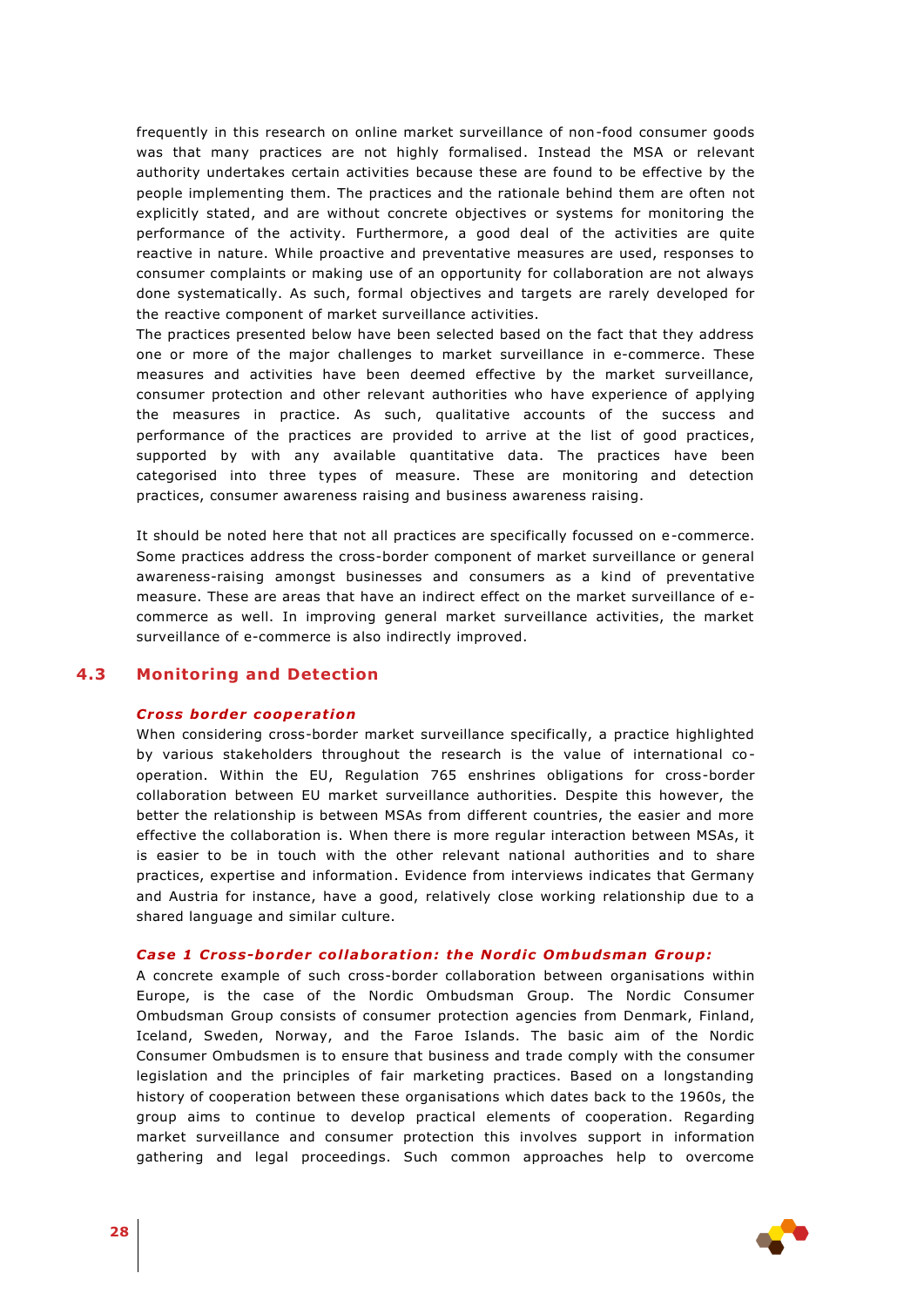challenges in monitoring and detecting activities which happen across borders. In doing so such common approaches contribute to more effective consumer protection.

# Case 2 Cross border collaboration with MSAs outside the EU: The **Hungarian Consumer Protection Authority International Partnerships:**

Just as closer collaboration between EU MSAs can help to promote more effective and efficient monitoring and detection, the same holds for working relationships between authorities from the EU and outside the EU. There is in fact an extra value here in that EU authorities have more difficulty tracing operators selling unsafe and non-compliant products which are based beyond the EU borders. Added to that, they have no legal mandate to take enforcement steps against operators outside the EU. Therefore working relationships with MSAs outside the Europe can prove to be especially valuable in the monitoring and detection, and in the enforcement stages. Establishing and maintaining such international relationships can therefore be very beneficial to an EU MSA.

The case of the Hungarian Consumer Protection Authority (HACP) demonstrates how such collaboration can be set up. It also illustrates how this practice contributes in the long term to better consumer protection and market surveillance with regards to cross-border consumer goods. The HACP has, since 2010, strengthened its efforts at forming bilateral and multilateral relationships with market surveillance and consumer protection authorities abroad. In practice this means that the Hungarian Authority for Consumer Protection (HCAP) has several international working relationships, both within and beyond the European Union. This particular good practice case takes the examples of China, Egypt and Lebanon to demonstrate how the collaboration between the HACP and non-European MSAs works in practice. The collaboration with China, currently being set up, is deemed especially important due to high volumes of products entering Hungary and the EU.

The rationale behind strengthening these international partnerships is to exchange information and good practices in order ultimately to promote consumer protection on a global level. The aim of these collaborations is to contribute to effective protection of consumers and to provide consumers in both countries with safe products. To this end, the practical objectives are to strengthen the mutual professional expertise of the authorities involved through information sharing and exchanges of good practices. The desire is to develop a comprehensive assistance framework to serve the interest of both parties. Where there are issues or problems with products such a framework of co-operation is useful, just as it can be helpful for general information and idea sharing.

# **Strategy dedicated to market surveillance of online sales and web** *shops:*

When carrying out market surveillance online, a significant number of MSAs across the EU do not have formal strategies in place specifically for online monitoring and detection. However, the shape of the online distribution chain can be quite varied and to the internet allows for increased levels of anonymity. Therefore, a policy which takes the challenges that are specific to e-commerce into account is likely to be more effective in protecting consumers from non-compliant and unsafe products. We present cases from the Czech Republic and from Finland which have defined strategies within the existing activities of the market surveillance authorities.

## **Case 3 The Czech Trade Inspection Authority's methodological** *guidelines for inspecting online sales and web shops:*

The Czech Trade Inspection Authority (CTIA) falls under the national Ministry of Industry and Trade. The CTIA inspectors operate using methodological guidelines,

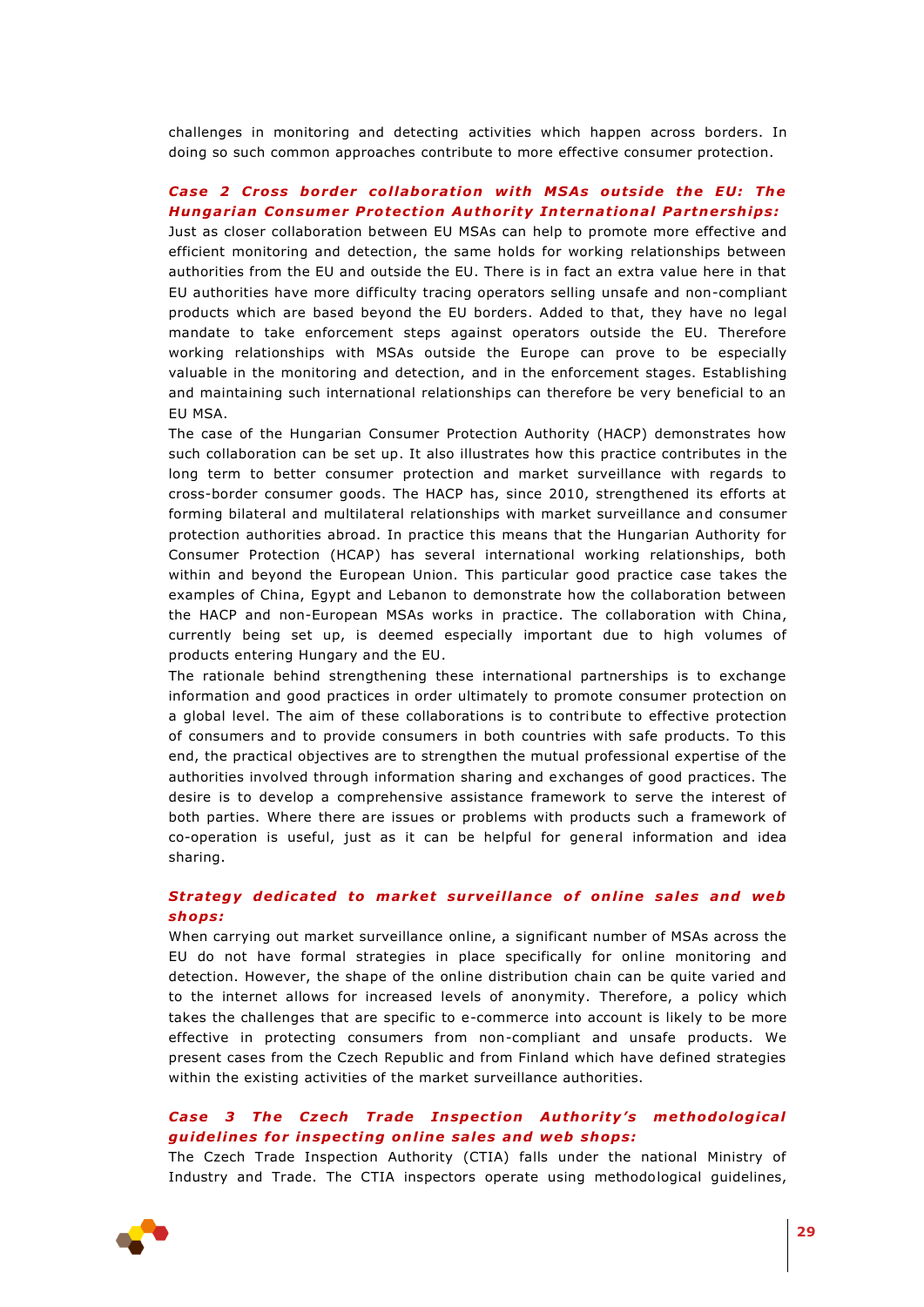based on EU legislation relevant to market surveillance, consumer rights and product safety that have been transposed into Czech law. The guidelines contain information on consumers' rights such as: checking the terms and conditions, product information to be provided, information on the operator to be provided, the pricing of the product including uniformity throughout the ordering process, relevant legislation on consumer rights and protection. By defining specific procedures for checking consumer rights and by including steps for checking these aspects online, the practice helps the Authority to detect operators engaging in unfair and unsafe practices and to take action.

## **Case 4 The Finnish Safety and Chemicals Agency (Tukes) Instructions** *<u>on Surveillance of E-commerce:</u>*

The Finnish Safety and Chemicals Agency (Tukes) is the competent national authority for promoting technical safety, conformity of products and chemicals safety, as well as consumer safety. The organisation recently developed and published a detailed set of instructions regarding market surveillance in e-commerce. The instructions were developed through stakeholder meetings and contain information on the important stages of market surveillance online. They also detail how a case can be initiated, assessing the product compliance, and the steps which can be taken by Tukes or other MSAs in response. Having a concrete strategy and clearly establishing the activities of the MSAs and other relevant organisations all contribute to an effective and streamlined system of online market surveillance. The strategy is also available in English.

# **Organisation dedicated to market surveillance of online sales and web** *shops:*

Related to the two practices above are those practices that centre around a dedicated organisation with a focus on online market surveillance. Two cases are presented below, from France and Germany, which highlight the value of a more defined online market surveillance strategy.

# *Case 5 The French D irec t ion Généra le de la Concurrence de la*  **Consommation et de la Répression des Fraudes, Ministère des Finances (DGCCRF) and its Centre de Surveillance du Commerce** *E lec tron ique (CSCE) :*

The DGCCRF has a range of functions relating to national market surveillance which include monitoring competition, ensuring fair practices between businesses, and implementing consumer rights, checking product conformity, etc. Within the DGCCRF the CSCE was set up in 2000, which is dedicated to e-commerce specifically*.* This department was established in anticipation of the growing importance of online shopping and the need to protect consumers on any platform they choose to use for purchases. The CSCE has a central node in Paris where market surveillance inspectors trained in online monitoring, "cyber inspectors", utilise free internet tools to monitor the French market for non-compliant products. There is a network of 122 regional and local units which are contacted by the CSCE when a non-compliant operator is identified. The regional nodes then trace and approach the operator in question. This is said to work quite efficiently as double work is avoided and the authorities closer to the operator undertake the relevant follow-up activities.

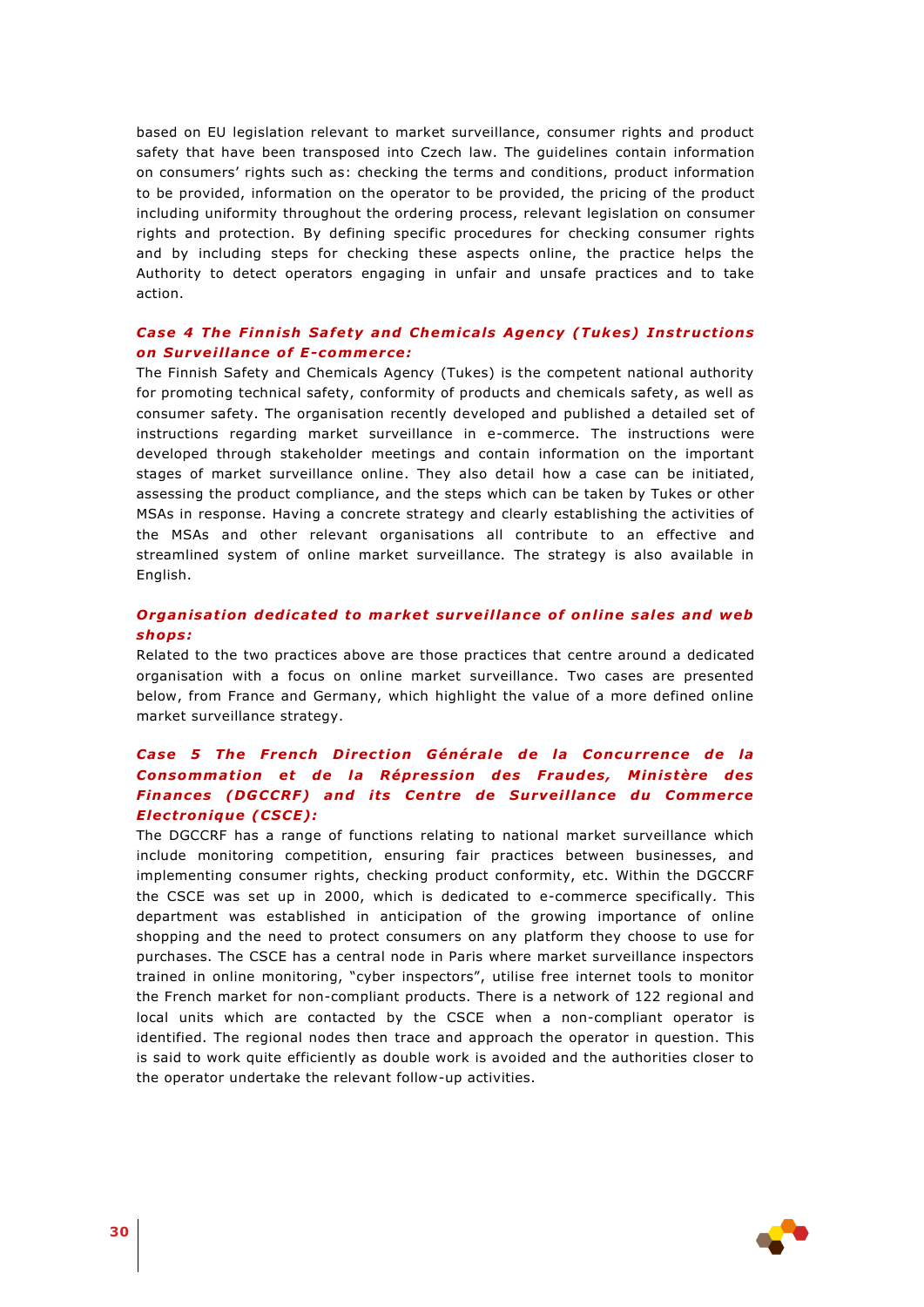# **Case 6 The German Federal Office of Consumer Protection and Food** *Sa fety (BVL) and G@Z IELT:*

G@ZIELT was set up in 2003, at the Federal Office of Consumer Protection and Food Safety (Bundesamt für Verbraucherschutz und Lebensmittelsicherheit - BVL); G@ZIELT stands for the Common Central Unit "Control of Food, Feed, Cosmetics, Consumer Goods and Tobacco Products Traded on the Internet. The aim of the Centre is to create a safe on-line market place, since buying on-line should be just as safe for consumers as buying in brick and mortar shops. A pilot project "Control of E-Commerce in Food" ran from January 2011 to June 2013 and was carried out in cooperation with 10 'Länder' (federal states). In this pilot project, the strategy, developed by BVL, was implemented. Procedures were applied and optimised, the means for avoiding online control were identified and legislative proposals were drafted. The pilot involved various other organisations concerned with market surveillance. During the pilot project, more than 3,000 e-shops in food and 1,200 online offers from 450 e-shops were reported to the competent authorities in the 'Länder'. Due to the success of the pilot project, a permanent Unit was set up in July 2013. The focus then broadened to online sales of food products, cosmetics, consumer goods and tobacco products. Since online sales cross 'Länder' as well national borders, the federal organisation for consumer and food protection and 16 Länder' have joined forces to identify the e-sellers offering non-qualifying products.

# *Case 7 Co l laborat ion w ith Customs: Case - the DGCCRF and French Customs:*

Regulation 765 also established a framework for collaboration between MSAs and customs and there is room how the collaboration is implemented in practice. Some countries have established closer working relationships than others and this can lead to more effective market surveillance and consumer protection. The nature of the collaboration between the French DGCCRF and the national customs authority presents an example of especially effective co-operation.

The French customs and the DGCCRF have enjoyed a good working relationship for the past two decades at least; pin pointing when this relationship started is somewhat difficult. Formal protocols, (usually focused on specific products), which defined and described the co-operation between the organisations have been in place since the early 1990s. The first formal, general protocol for cooperation was established in 2006. The protocol establishes which departments in both organisations have competences over which areas. Given the different levels in both the customs and the DGCCRF, knowing who is in charge of which area is an important component of effective cooperation on market surveillance. Both organisations have central and regional counterparts and having local units directly contact one another is more efficient than going through the central organisational structure each time. The two organisations meet regularly, both the central and local units, to discuss the products that are the priorities for closer monitoring. Regular plans are then formulated where both organisations undertake coordinated monitoring and detection activities relating to those products that both have identified as priorities. The DGCRF and customs also both share and make use of the network of testing laboratories.

# **Case 8 Using intermediaries to identify products and operators:** *Hampshire County Council Trading Standards (UK) and cooperation w ith Amazon and eBay :*

This practice involves cooperation with intermediaries like the online marketplaces Amazon and eBay in market surveillance and enforcement activities. The collaboration between the Trading Standard Officers across the UK and intermediary organisations like Amazon and e-Bay takes place on a fairly reactive basis. When a consumer

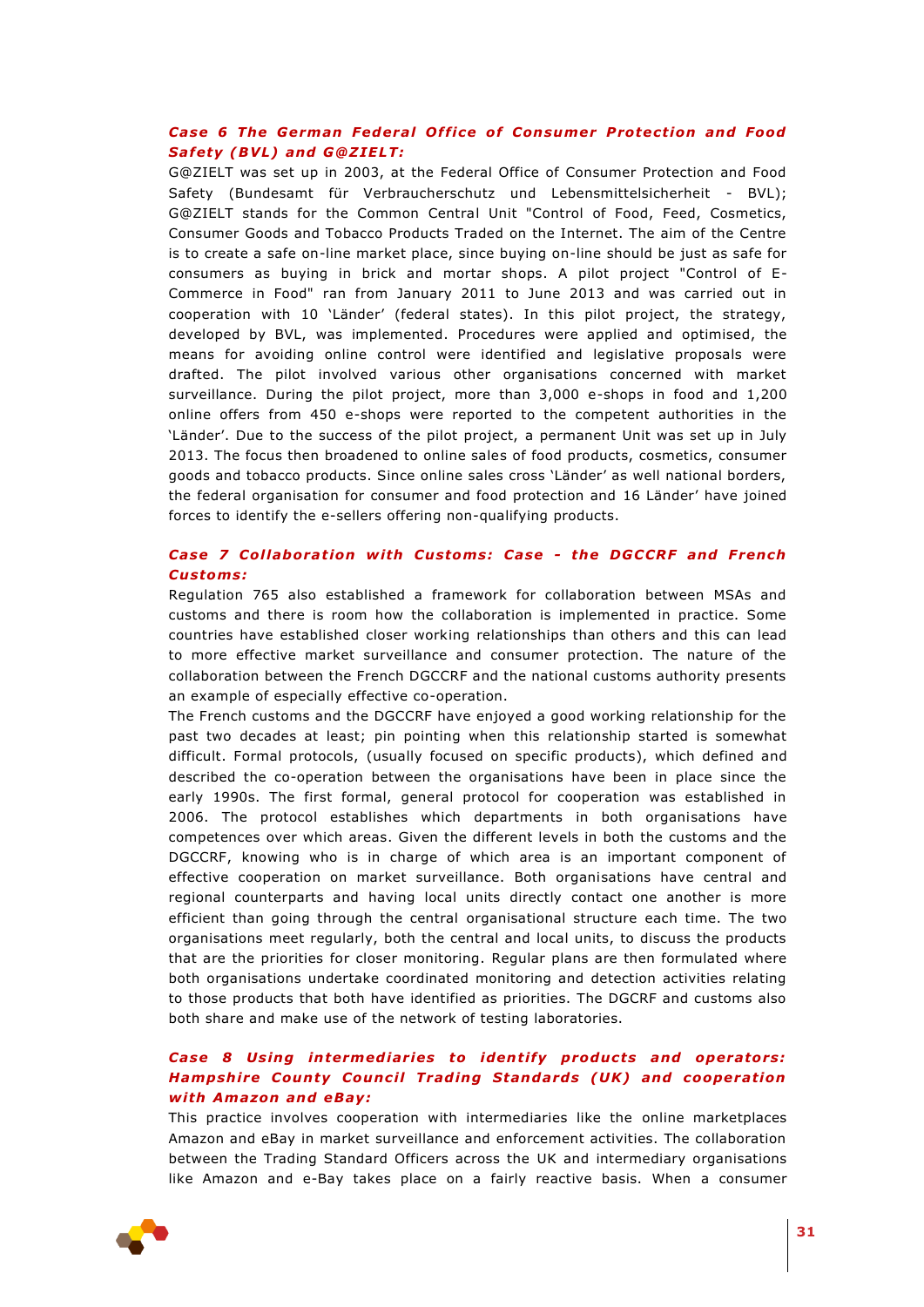complaint is received by an MSA, (via RAPEX, some other alert system, or organisation), the MSA can notify Amazon or eBay about non-compliant or unsafe products being sold on their platforms. There are a set of procedures for how this collaboration works exactly. In general terms, HCCTS can notify the intermediaries about non-compliant products, usually by also providing evidence on why the product appears to be unsafe or non-compliant. The practice is reasonably effective and efficient as products are usually taken down when evidence is presented to the intermediary. The practice is also efficient since it can save the MSAs the time spent in buying and testing goods and in identifying and tracing sellers. In this way some important challenges inherent in e-commerce are overcome by this practice. The difficulties in identifying and tracing business operators and their products and taking some form of enforcement action are eased.

## *Case 9 E ff ic ien t consumer comp la ints systems: the Swed ish Consumer Agency system:*

Consumer complaints systems are important to market surveillance authorities since they point to products which are non-compliant or unsafe. They are therefore a good source of information on which to base monitoring and detection activities. While most MSAs and consumer protection authorities have such a system, some are more effective in yielding informative and useful complaints for MSAs to react to. The example taken here is of the website used by the Swedish Consumer Agency for consumer complaints.

The Swedish Consumer Agency's overall task is to safeguard consumer interests and as such, one of the main objectives of the organisation is to improve consumer awareness. To achieve these goals of awareness raising and consumer protection, clear, concise and up-to-date information is required. The website used by the Agency provides clear information, in a range of languages (Scandinavian languages, major European languages, Arabic, and Hebrew amongst others). It contains information on when consumers can make a complaint, step by step information on how to make a complaint, and what the Agency and other relevant authorities are able to do in response. The website also summarises and explains the main legislation in place concerning product safety and what the rights and obligations are of consumers and businesses in this context. Consumers are thus presented with a range of accessible and relevant information, presented in a very clear manner.

## **Case 10 Using social media and free, specialised websites to find** *operators: Belgium's Internet Surveillance Department search procedures to track operators:*

The internet surveillance department within the Economic Inspection Directorate of the Ministry of Economics examines the process of buying a consumer good online up until the payment stage. Based on reports of suspicious products or operators, the internet surveillance team visits the site. The team can behave on such websites as a consumer would to explore the nature of the operator's practices. There are around 5 people working at the internet surveillance department. The people identify operators online using readily accessible online tools and by asking for information amongst other operators. Using a phone number or e-mail address, along with other more "old school activities" such as internet searches can yield results, as can using specialised search sites like "Whois". Though there is more of an operator than a product focus, by upholding the rules regarding online selling, this practice contributes to a safer online market for consumers.

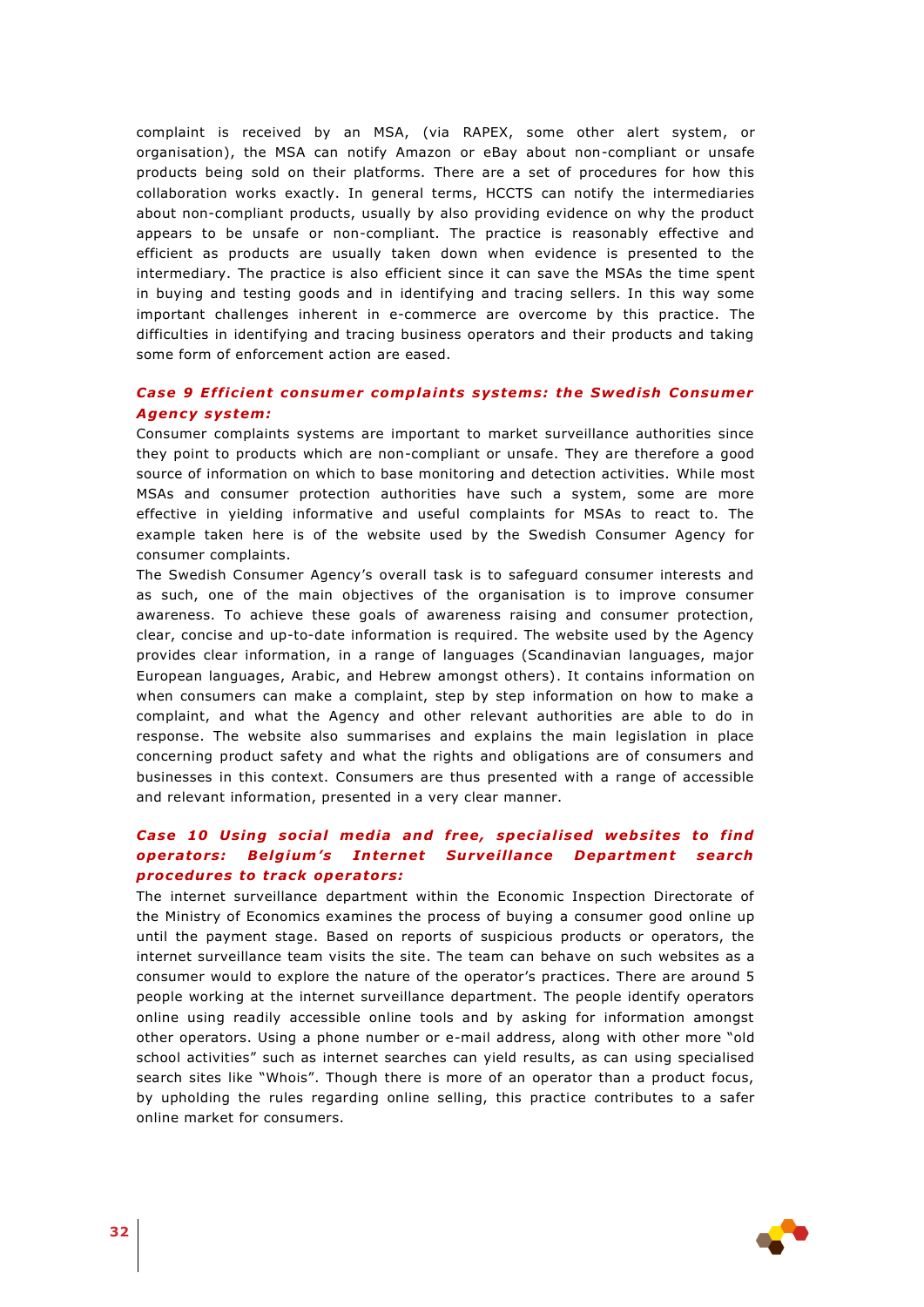#### *Case 11 Mystery Shopping: the case of the UK:*

In the United Kingdom, the responsibility for market surveillance and for a whole series of consumer protection and product safety issues lies with the Trading Standards offices of the local authorities. This includes responsibility for products traded online. 'Mystery shopping' does not always have a positive connotation, but Trading Standard offices in the UK have a long tradition of 'test purchasing' of products and this has been applied in recent years to goods sold online. The case sets out the basis on which the online test purchasing is carried out

### **4.4 Consumer Awareness Raising**

<span id="page-32-0"></span>An interesting finding from the research is the value which MSAs place on preventative action against consumers buying non-compliant or unsafe products. MSAs cannot feasibly check all products, let alone enforce all compliance and safety requirements. Therefore, making both consumers and business operators aware of their respective rights and responsibilities can contribute to fewer non-compliant and unsafe products being bought and sold. The following cases specifically focus on raising consumer awareness about consumer rights and the risks when ordering online, especially from outside the EU.

## **Case 12 Using the media: Suffolk County Council Trading Standards** *(UK)* and the information the MSAs provide for mainstream TV shows *su ch as "Watchdog" :*

The consumer television programme "Watchdog" is a well-established programme in the United Kingdom which covers consumer related issues and incidents. This case examines the cooperation between this programme and Suffolk County Council Trading Standards. The co-operation with media outlets like Watchdog can happen proactively, but tends on the whole to take place in a reactive manner. Generally, the television programme Watchdog approaches the Trading Standards office of authorities like Suffolk County Council (TSSCC) when there is a story relating to market surveillance, enforcement, border controls, faulty products or consumer rights. This practice is very efficient in that it costs very little in time and energy for the employees of the market surveillance authority. It also capitalises on the media expertise, the trusted reputation, and the broad reach of the television programme. In this way, with a relatively low investment from the MSA side, consumer awareness can be raised quickly in relation to specific stories and incidents. Additionally, using this programme helps overcome the problem that many consumers are not interested in learning about consumer issues unless they are directly relevant to a product or service they are buying. As such Watchdog is a good way to make people aware of the general risks inherent to buying online and outside the EU.

## **Case 13 Raising consumer awareness: the Malta Competition & Consumer Affairs Authority (MCCAA) Information Seminars:**

The MCCAA was set up in 2011 and the Information Seminars are an initiative supported by the European Social Fund (ESF) to promote awareness of consumer rights amongst both traders and consumers. As such, it is a measure which also falls under the practice category of consumer awareness raising. The information seminars complement the information provided by the MCCAA through its usual channels such as its website and reports. The seminars are hosted by a department of the MCCAA, the Office of Consumer Affairs. Throughout the last two years they have covered topics including the most recent legislation on competition and consumer affairs, rights and obligations of consumers and sellers, product safety, and the role of MSAs amongst others. These seminars are supported by active media campaigns using the

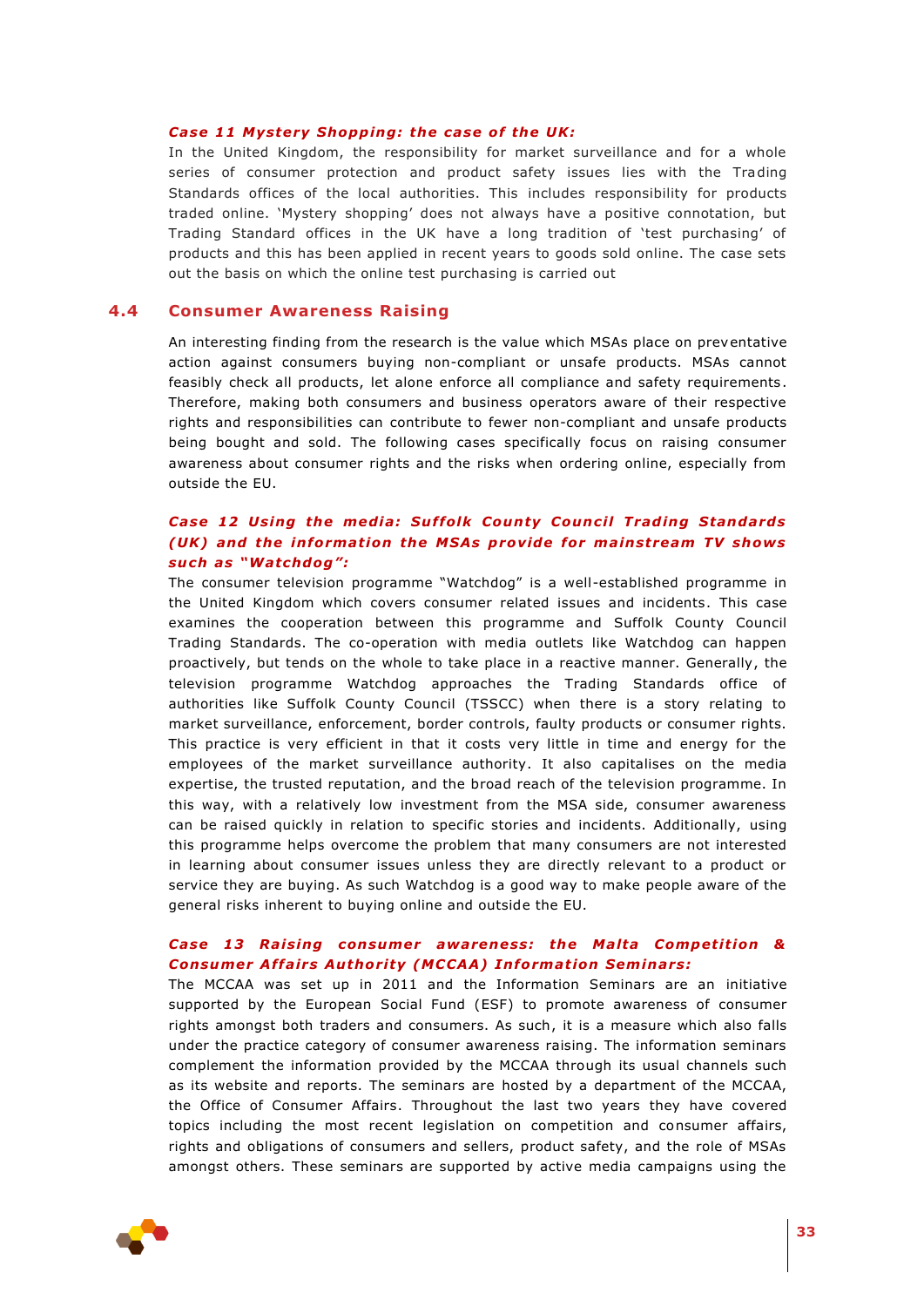internet, newspapers and television advertisements to promote the seminars which are also free to access. This series of seminars and the very active promotion of it have helped to make such topics more prevalent in the minds of consumers and more common topics of discussion.

# *Case 14 Private Quality or Trust Marks: The Dutch Home shopping guaran tee mark "Thu isw inke lwaarborg" :*

The "Thuiswinkelwaarborg" or Home shopping guarantee mark is one of the best known quality hallmarks of the Netherlands. This label shows consumers that an operator provides a reliable and secure way of shopping online. The mark is given to members by the association Thuiswinkel.org which is the association for online stores in the Netherlands. The association was founded in 2000 by 38 companies. The mission of Thuiswinkel.org is to represent the interests of its members and to promote and enhance confidence in distance selling. In March 2014, Thuiswinkel.org covered more than 2,000 certified shops. A study in 2013 showed 72% of consumers buy more at online stores that carry Thuiswinkelwaarborg and around 26% do not purchase from a store without Thuiswinkelwaarborg. Thuiswinkel.org however does not check whether its members sell non-compliant or unsafe products.

## **Case 15 Using social media and specialised websites to find** operators: Denmark and the Howard Shopping Assistant:

The Howard Shopping Assistant is an interactive online tool which allows consumers to fill in the address of a website they wish to buy from. The Howard Shopping Assistant then checks when the domain was registered (using the website Whois) and the results of an Alexa search (which presents past consumer experiences with the website being searched). It also checks the results of a Google search and whether a trust mark can be found for the website. By providing this information the Howard Shopping Assistant allows consumers to gauge how they perceive the website and whether they wish to buy from it. In this way consumers are equipped with tools to protect themselves when buying online. The system was developed by the European Consumer Centre of Denmark and is currently being used in Belgium, the Czech Republic, Denmark, Finland, Hungary, Iceland, Ireland, Lithuania, Malta, Norway, Portugal, Sweden and the United Kingdom.

# **4.5 Business Awareness Raising**

<span id="page-33-0"></span>Next to making consumers aware of their respective rights, it is important to make business operators aware of their responsibilities. The following cases specifically focus on raising businesses awareness in and outside the EU.

# Case 16 Regular updates for business operators on new relevant *legislation: the Consumer Protection Board of Estonia & Information Letters:*

In a nutshell, this measure involves the writing of letters to business operators on changes in legislation relevant to the production and supply of consumer goods. These letters contain information on the main changes in specific pieces of legislation and are written by the Consumer Protection Board of Estonia in colloquial and easily understandable terms. The aim is to raise awareness regarding the rights and obligations of both consumers and business operators as a preventative measure to help improve market surveillance of consumer goods. The practice addresses the challenge of under-informed businesses, by seeking to reach e-shops specifically. These enterprises are more likely to be unaware of the various requirements they must adhere to when selling consumer goods. The practice is relatively cheap and

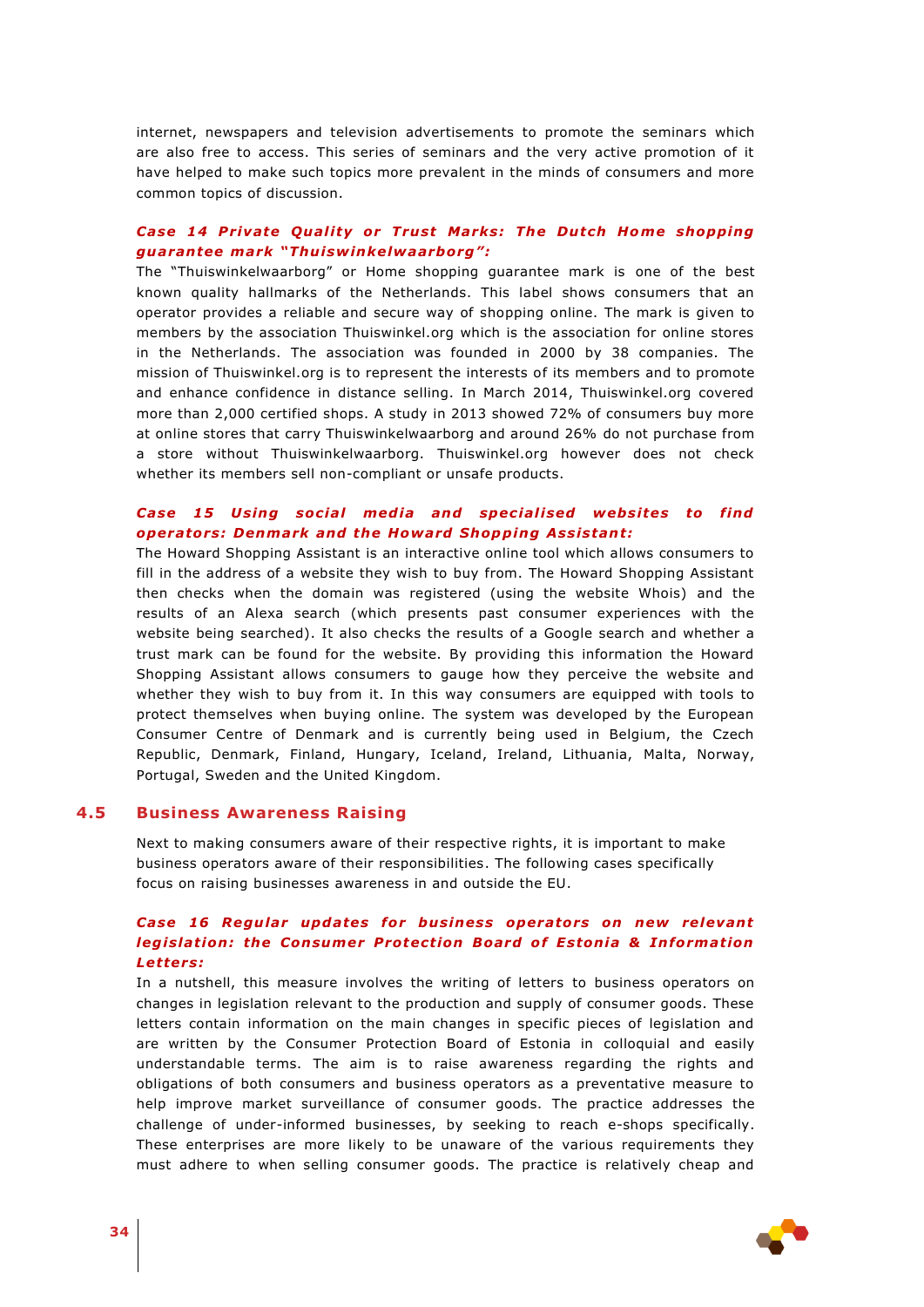quick and yields results with regards to awareness raising and as such it contributes in a preventative manner to product safety and compliance.

## *Case 17 Centralised information on selling online in a given country: the Australian Competition and Consumer Commission (ACCC)* **business quide to selling products online to Australian consumers:**

This succinct and clear set of guidelines was prepared by the ACCC and published in March 2014. The guidelines present the main requirements which businesses selling online to consumers in Australia must adhere to when selling to Australian consumers. The guidelines outline issues such as who has what responsibility and which compliance regulations must be borne in mind. The guidelines form a communication tool and seek ultimately to raise awareness regarding product compliance and safety amongst business operators targeting Australian consumers. The guidelines address a gap in the knowledge of business operators which the ACCC discovered during its work activities. By talking to stakeholders, operators and industry associations, it became clear that there was a need for a holistic set of all-encompassing guidelines for selling online to Australian consumers. The guide has received positive responses both nationally and internationally. A unified approach to information provision does not appear to be a common preventative measure for protecting consumers from noncompliant products online.

# Case 18 Raising business operator awareness: the Dutch Authority of **Food and Wares & the information and learning website** *TradeRou teAs ia .n l:*

The website [www.traderouteasia.nl](http://www.traderouteasia.nl/) is an initiative of the Dutch government, set up by the Netherlands Food and Consumer Product Safety Authority, the NVWA. The aim of the website is to make importers aware of success factors and the risks when they import non-food consumer products from Asia, especially China. The website contains information, e-learning tests and courses regarding the legislation to be aware of, supply chains and culture. These tools allow potential importers to check how prepared and informed they are and if necessary, to follow an e-learning module to learn more. This practice aimed to resolve the problem that information on trading with Asia was often dispersed and fragmented, with no one clear organisation to consult for information. An additional challenge is that operators are not always aware they lack the necessary information; this is where the online tests and e-learning components are especially effective. By facilitating information provision and learning for operators wishing to trade in Asia this practice raises awareness amongst business operators. This indirectly contributes to the availability of compliant and safe products coming from beyond the EU.

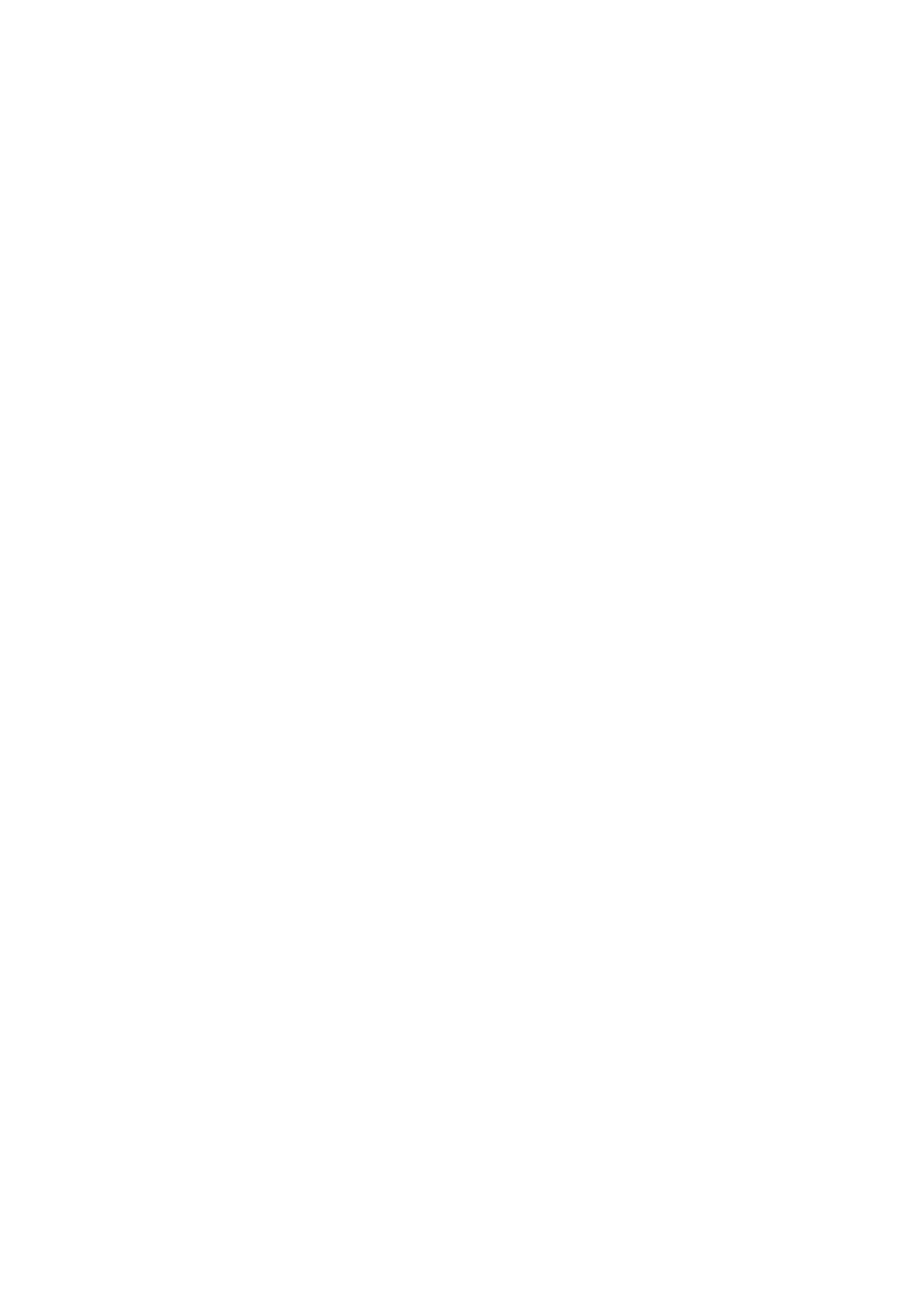# <span id="page-36-0"></span>**5 Transferring Good Practices**

# **5.1 Introduction: Transferability**

<span id="page-36-1"></span>One of the criteria for the good practices selected and presented in this report was that they should be transferable to other countries. It has been ascertained, therefore, that all of the practices selected in this study are transferable. This chapter provides a more detailed discussion of how transferable each of the good practices are. The transferability of the good practices has been analysed according to the criteria presented below. Projects that can be considered 'transferable' will generally have the following characteristics:

- *Common objectives*: generally they should have objectives that relate to core themes of the common strategy rather than addressing issues that are particular to a specific country or region.
- *Intuitive appeal:* usually, the features of the measure should immediately make sense to the average practitioner, even if they are relatively innovative or imply significant changes in current practice. Processes and procedures that are obscure or difficult to understand should be avoided.
- *Financial requirements:* the level of financial inputs required should not be such as to put the measure beyond the reach of most Member States.
- *Other capacity requirements:* the measure should not require other inputs that are beyond the capacity of most other Member States.
- *Legal and institutional requirements:* measures should not have elements that would cause legal or institutional difficulties in other Member States.
- *Motivational characteristics:* beyond intuitive appeal, measures highlighted should have characteristics that inspire others to adopt them, either because of their evident success, their appealing novelty or creative approach to tackling well recognised common problems.

In this study, the "common objectives" which a good practice should contribute to are those stated in Action 12 of the Multi-Annual Plan for Market Surveillance. Broadly speaking this Action 12 seeks to help improve market surveillance for products sold online. As such, the scope of the practices which can be included as good practices with reference to this particular objective is relatively broad.

For each practice different levels of data and information were available; this affected the depth and detail of the transferability discussions below. Furthermore, given that each geographical context is unique, the real world considerations of a new context should be considered when implementing a good practice. This information can help in such decision-making by providing some evaluative insights regarding how transferable practices are across several important components.

This chapter proceeds by following the categorisation of practices used throughout the study. The practices collected can contribute to: the monitoring and detection element of market surveillance activities, consumer awareness raising activities, and business operator awareness raising.

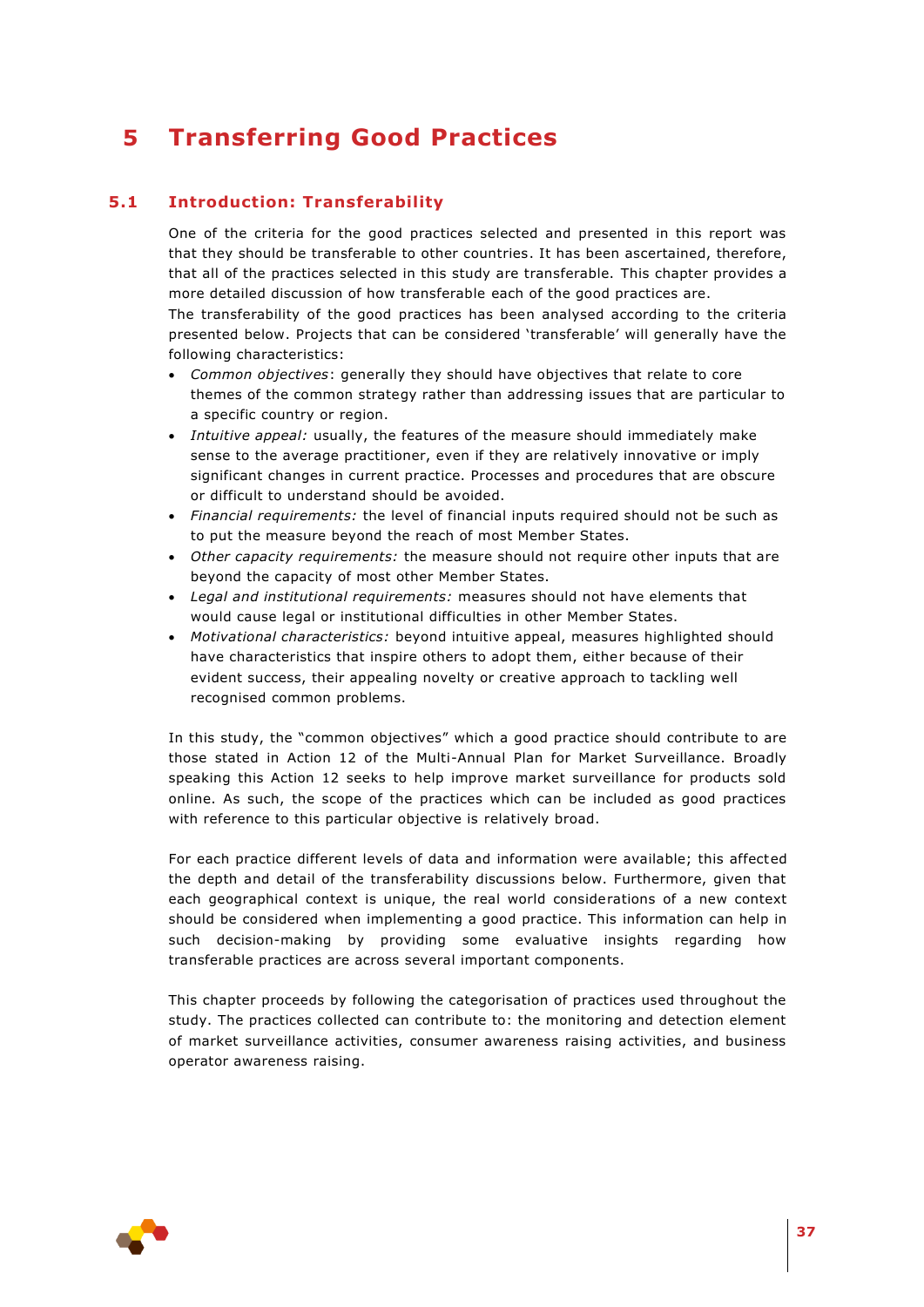# **5.2 Transferability: Monitoring and Detection Good Practices**

#### <span id="page-37-0"></span>*Case 1 Cross border co l laborat ion : the Nord ic Ombudsman Group :*

- Common objectives: this practice contributes to the common objective of improving market surveillance online by strengthening the cooperation and sharing of resources amongst organisations. This helps improve market surveillance generally. Information sharing regarding products and market surveillance practices also involves and impacts the strategies in place for monitoring e-commerce specifically.
- Intuitive appeal: there is an intuitive appeal in that the case describes cooperation between countries which are culturally and economically close, with a long-standing history of collaboration. In such cases initiating formal cooperation relationships beyond legislative requirements is a more intuitive step to make. Similar working relationships could be set up amongst countries in similar regions, with similar national contexts, or those which have long histories of cooperation.
- Financial requirements: there do not appear to be any immediate costs attached to this measure as the organisations involved were already established and had a history of cooperation. In terms of transferring this measure there do not appear to be any financial requirements attached.
- Other capacity requirements: there should be comparable organisations which are willing to collaborate with each other across borders for this measure to be transferred. There should also be human resources and capacity to respond to requests from fellow MSAs and to engage in a systematic information exchange.
- Legal and institutional requirements: MSAs, consumer protection authorities and other authorities relevant to market surveillance should already be established (which is the case in EU countries). There is no obstacle to transferability arising from the need to have the appropriate institutional arrangements.
- Motivational characteristics: the effectiveness of this measure centres on sharing information and good practices. This helps organisations to monitor and detect cases of non-compliance, especially across borders. Cross-border enforcement is also made easier. Thus while there are not so many statistics on the effectiveness of this measure, the appeal with regards to improving cross-border market surveillance activities is clear.

# *Case 2 Cross border co l laborat ion w ith MSAs ou ts ide the EU : the*  **Hungarian Consumer Protection Authority International partnerships**

- Common objectives: this measure contributes to product safety and compliance in a more general sense and not specifically to products that are bought and sold online. The international working relationships between MSAs overcome a major challenge faced by MSAs from the EU, namely that beyond the EU borders MSAs have more difficulty in identifying and tracing operators. Furthermore, EU MSAs have no legal right to take enforcement actions to promote product safety and compliance beyond the EU. Therefore the co-operation of MSAs in countries beyond the EU becomes particularly important in addressing the issue of non-compliant products being sold to European consumers.
- Intuitive appeal: one of the most often cited challenges in this study is the difficult of monitoring and enforcing product compliance in cross-border commerce outside the EU. The intuitive appeal of this case is that it relates to this particular challenge - the value of international relationships in sharing information and facilitating monitoring and detection and enforcement activities in countries beyond the EU. As such, the appeal of this practice of setting up an international working relationship is clear.
- Financial and other capacity requirements: in direct operational terms the financial and other capacity requirements will depend on the basis for the international cooperation. In the case of Hungary for instance, the communication and awareness raising tools which had been implemented by the Consumer Authority led to international interest from other countries. The nature of the cooperation will affect the requirements needed. One

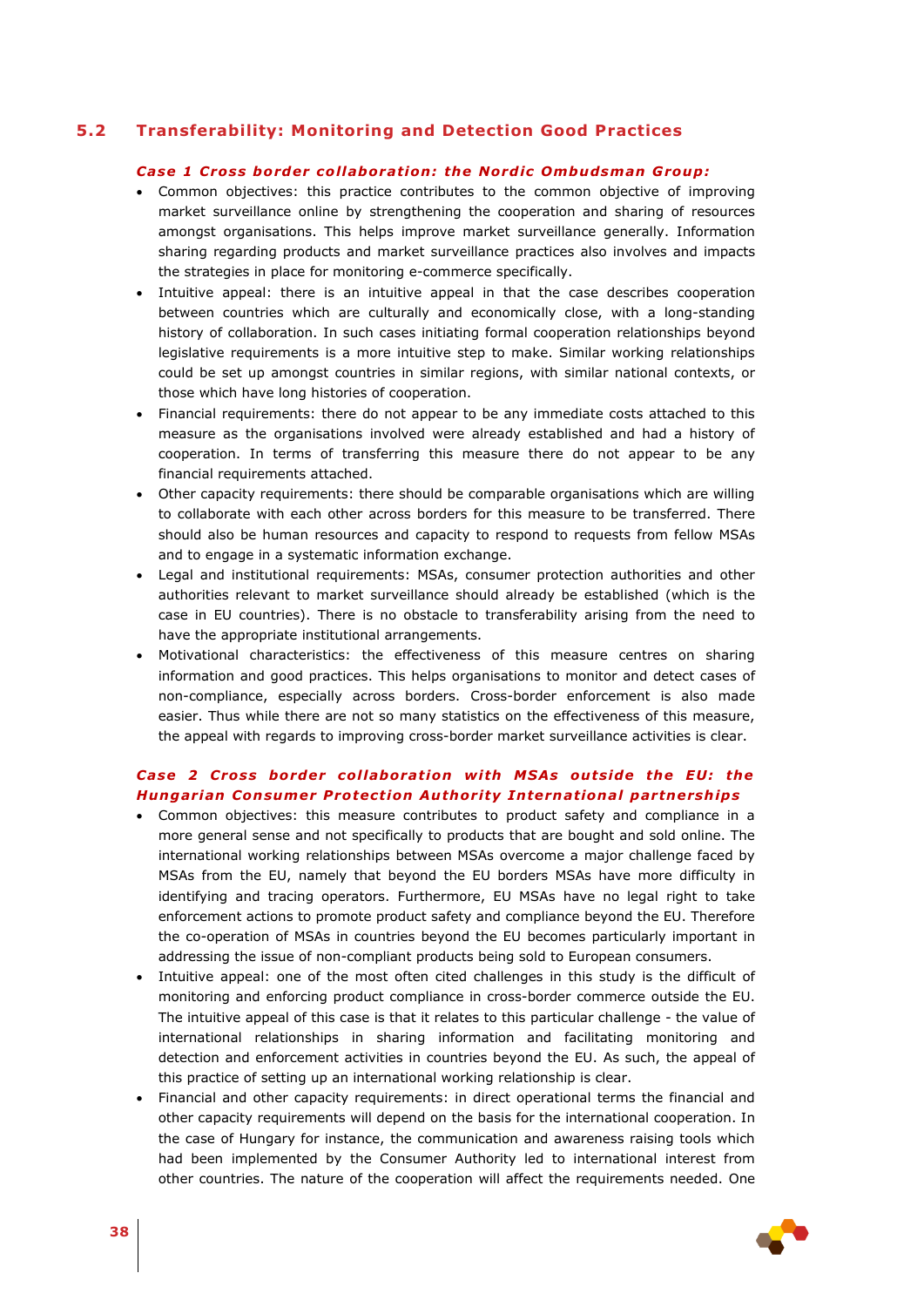element which appears to be universally important is to have a designated department within the MSA which focuses on international relations.

- Legal and institutional requirements: this measure is theoretically quite transferable to other countries. However, the exact nature of the partnerships between countries will depend on aspects such as economic and cultural similarities and the state of the diplomatic relationships between countries. In the case of the HACP, the good organisation of the market surveillance activities, notably on consumer awareness raising and communication with the public, caught the eye of MSAs from other countries. This means that where the HACP wishes to set up a partnership, they can contribute quite a lot to the partner MSA and country.
- Motivational characteristics: key outcomes are expected to be quite broad. The take up of practices from the HACP by other nations for instance, or the general improvement of product compliance and safety in Hungary. For the HACP cooperation took the form of information sharing, exchanges of best practices, help with implementation, and the sharing of resources. Though the idea of such international cooperation is not a particularly innovative practice, it is useful in promoting market surveillance and consumer protection. International partnerships and information sharing in particular are often cited as good practices and are seen as positive steps by MSAs across Europe. Having such international partnerships beyond the EU is an excellent practice since it is particularly beyond the EU that European MSAs have very little influence on product safety and compliance. Therefore setting up mutually beneficial relationships with MSAs in countries like China can help to share the challenges faced by both countries with regards to delivering compliant and safe products to consumers.

## *Case 3 Strategy dedicated to market surveillance of online sales: the Czech Trade Inspection Authority's methodological guidelines for inspecting online sales and web shops:*

- Common objectives: this measure contributes indirectly to improved market surveillance of non-food consumer goods online. By setting out guidelines for consumer protection online, it forms a practice which contributes to the common objectives of EU market surveillance policy.
- Intuitive appeal: the practice is also quite a logical one in that it addresses the issue of online market surveillance specifically. It formulates practical steps for the CTIA inspectors to do so within their legal mandate. The objectives and rationale behind this practice are thus quite straightforward.
- Financial and other capacity requirements: financially speaking the practice does not cost much extra as the guidelines are developed by CTIA inspectors who are experts in their field. This also applies to the consumer rights area as inspectors track new legislation and incorporate it into the inspector guidelines, including for online shops. The time needed for this measure does not constitute more than a few months at most. Thus, neither time nor financial inputs form large challenges to transferring the practice. No additional administrative systems appear to be required either in establishing these guidelines.
- Legal and institutional requirements: from an institutional perspective, the CTIA has an uncommonly broad scope in its market surveillance activities. It is the competent body for both consumer rights and protection, as well as product safety and international cooperation. That said, inspectors for each department and relevant product area establish the guidelines relevant to their product or policy area. The measure could therefore also be introduced in countries where multiple market surveillance authorities are at work.
- Motivational characteristics: the benefits are that inspectors have clear, all-encompassing guidelines on what to look out for and how to do so when inspecting their particular area.

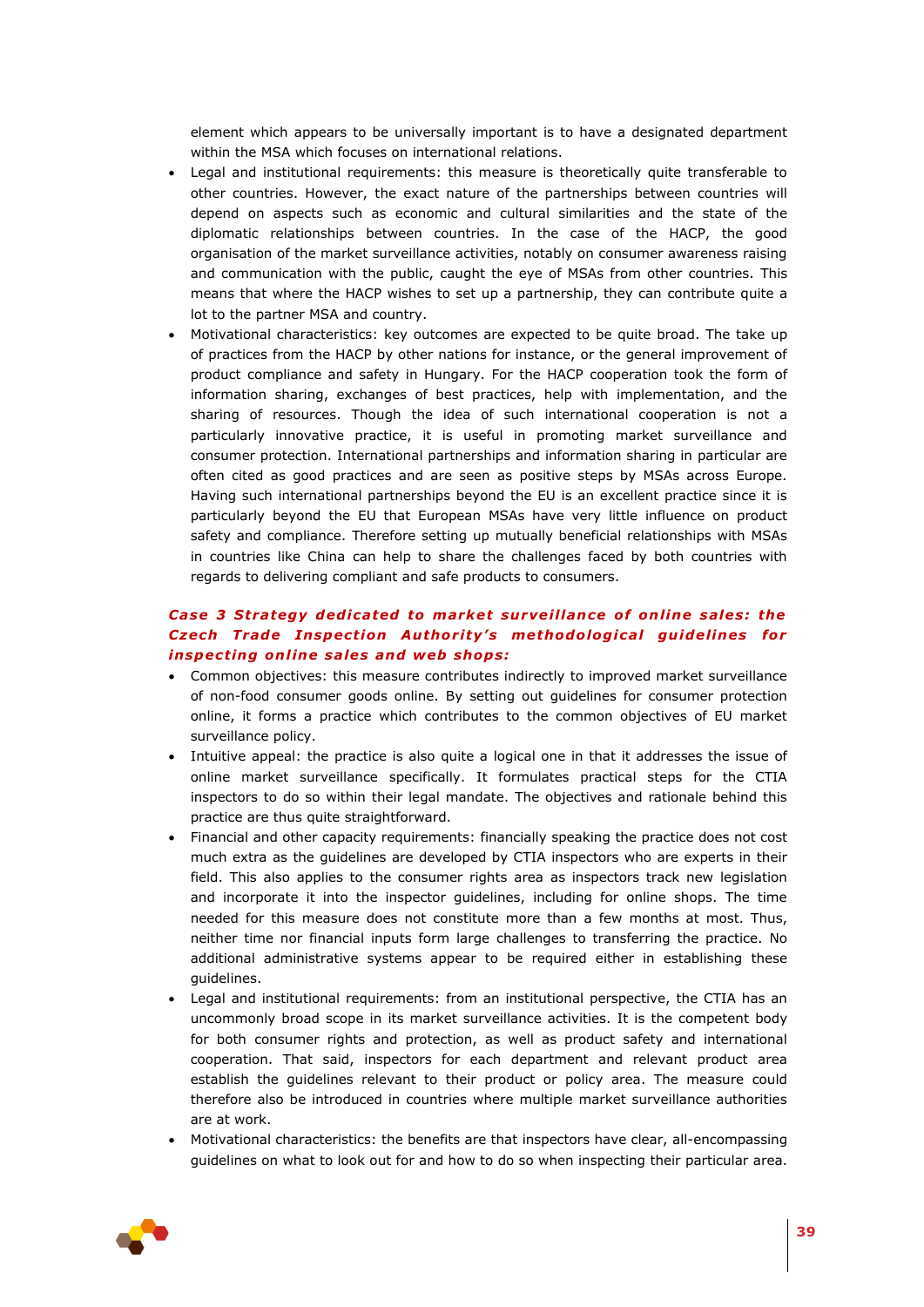With online operators, this is an effective practice which meets the connected to the growing prevalence of online shopping. By stipulating clearly how to carry out market surveillance online, this measure is considered quite effective in protecting consumers from non-compliant operators their products.

# *Case 4 Strategy dedicated to market surveillance of online sales and* web shops: the Finnish Safety and Chemicals Agency (Tukes) **Instructions on Surveillance of E-commerce:**

- Common objectives: this measure contributes to ensuring the compliance and safety of products online by making the whole process of online market surveillance explicit and clear. From receiving a notification through to locating and taking action against an operator, the whole system is mapped out in guidelines. In doing so it contributes to product safety and the compliance of consumer goods bought online.
- Intuitive appeal: the instructions on market surveillance regarding e-commerce make a number of pre-existing online market surveillance activities explicit and systematic. This is expected to lead to more effective and efficient surveillance of e-commerce.
- Financial and other capacity requirements: no major financial costs were involved in developing this measure, nor was any special extra expertise required. The collaboration with stakeholders and other interested parties is a vital aspect to creating allencompassing e-commerce guidelines. This collaboration did not require any complex administrative or institutional structures. A good project leader seems to have been an important component as well.
- Legal and institutional requirements: this measure seems highly transferable. No additional complicated institutions were required. The development of the instructions took place within a designated project framework which was part of the normal working procedures of Tukes.
- Motivational characteristics: while no formal evaluations have been made yet of the impacts of these instructions, this practice gives Finnish inspectors a systematic methodology for online market surveillance. It also provides extra information regarding pertinent legislation and the relevant organisations. This means that online market surveillance receives formal organisational attention and the process is made explicit and systematic. In this way non-compliant and unsafe products are monitored and detected in a more effective and consistent manner. The instructions thus contribute to improved online market surveillance which ultimately upholds the safety and compliance of consumer goods bought online.

# Case 5 The French Direction Générale de la Concurrence de la **Consommation et de la Répression des Fraudes, Ministère des Finances (DGCCRF) and its Centre de Surveillance du Commerce** *E lec tron ique (CSCE) :*

- Common objectives: the practice contributes to product safety and compliance of consumer goods bought online through a specific focus in the organisation on ecommerce and consumer protection online. Traceability of operators online makes effective monitoring and detection activities difficult, but the activities and structure of the CSCE overcome a good part of these difficulties. The specialised staff are able to go beyond normal internet searches to find operators and the local units then take follow-up market surveillance and enforcement action.
- Intuitive appeal: this practice is quite efficient according to the CSCE and this is largely attributable to several factors. The centralised structure of the CSCE, its specialised online inspectors, and its local units for market surveillance and enforcement across France form a good practice. The centralised structure and the systems for communication and cooperation between different levels within the DGCCRF are useful in promoting quick responses to non-compliance products and operators. This

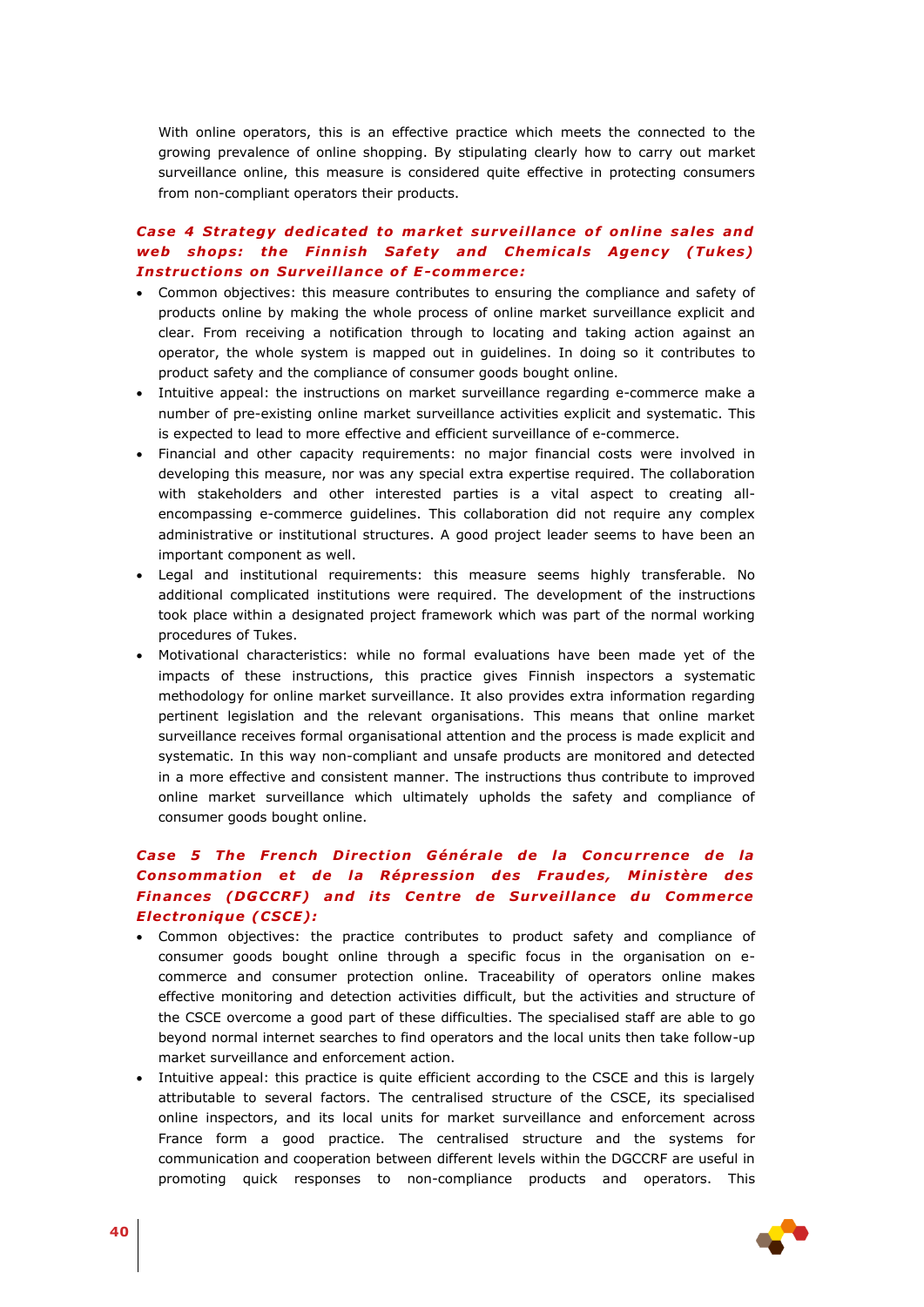organisational set-up overcomes a good degree of the administrative procedures which slow down the ability of a market surveillance organisation to react.

- Financial and other capacity requirements: representatives of the CSCE indicate that a relatively modest investment is required, besides the dedication of designated manpower to become cyber inspectors. Free software can be used and a training programme has been developed and has been shared. Designing an information system (dashboard) would be advisable as well.
- Legal and institutional requirements: this measure is potentially quite transferable. However, it depends to some degree on the structure of the market surveillance authorities. In the case of the CSCE there is a centralised body which conducts the monitoring and detection activities, with local units carrying out the follow-up actions. Political will is required to establish a centralised unit responsible for e-commerce market surveillance. Besides this the enforcement procedures and the organisations carrying out these tasks must be established in combination with an efficient communication and coordination system.
- Motivational characteristics: as has been the case with many market surveillance authorities, no operationalised objectives or targets appeared to have been formulated. The CSCE operates in both a proactive and reactive way and as such defining targets was not necessarily relevant. While there have not been any formal evaluations of the CSCE, there are annual reports of the activities of the DGCCRF as a whole. These present the basic statistics on its activities and results. In 2013 for instance, 10,200 websites were checked by the inspectors of the CSCE of which 27% showed instances of noncompliance. While the organisation collects data on the nature of the non-compliance, operator information, and details of the enforcement steps taken, this information is confidential.

# **Case 6 the German Federal Office of Consumer Protection and Food** *Sa fety (BVL) and G@Z IELT:*

- Common objectives: this practice focuses on improving the efficiency and effectiveness of market surveillance and enforcement of non-food goods sold online in Germany.
- Intuitive appeal: the objective of G@ZIELT is to establish a safe market for consumers for goods sold on-line. Considering that on-line sales cross both 'Länder' and national borders, the federal organisation for consumer and food protection and several Länder' have joined forces to identify non-compliant e-sellers. In this way the market surveillance activities can be carried out in a more efficient manner.
- Financial and other capacity requirements: a total of six people work at G@ZIELT and these coordinate with inspectors at the Länder level. There is the centralised organisation which monitors and detects non-compliant and unsafe products. An important element is that this organisation then delegates the enforcement actions to locally established units. The transferability of this practice therefore depends on the existing institutional and communication arrangements in place in a country. Setting these up from scratch could prove to be a resource intensive endeavour.
- Legal and institutional requirements: the Unit was set up after a pilot project; before this the activities did not take place. It is a particularly interesting practice for larger countries in which the responsibility for market surveillance is decentralised or in countries where market surveillance is distributed over numerous institutions. Considering the specific character of on-line sales, it is possible to carry out part of the activities, in particular the identification of e-sellers, at a central level. The efficiency effects of this can be judged to be high.
- Motivational characteristics: the organisational structure of G@ZIELT and its cooperation with the Länder yield considerable gains in efficiency in online market surveillance. Given the pressure on resources faced by most MSAs and the fact that e-commerce transcends

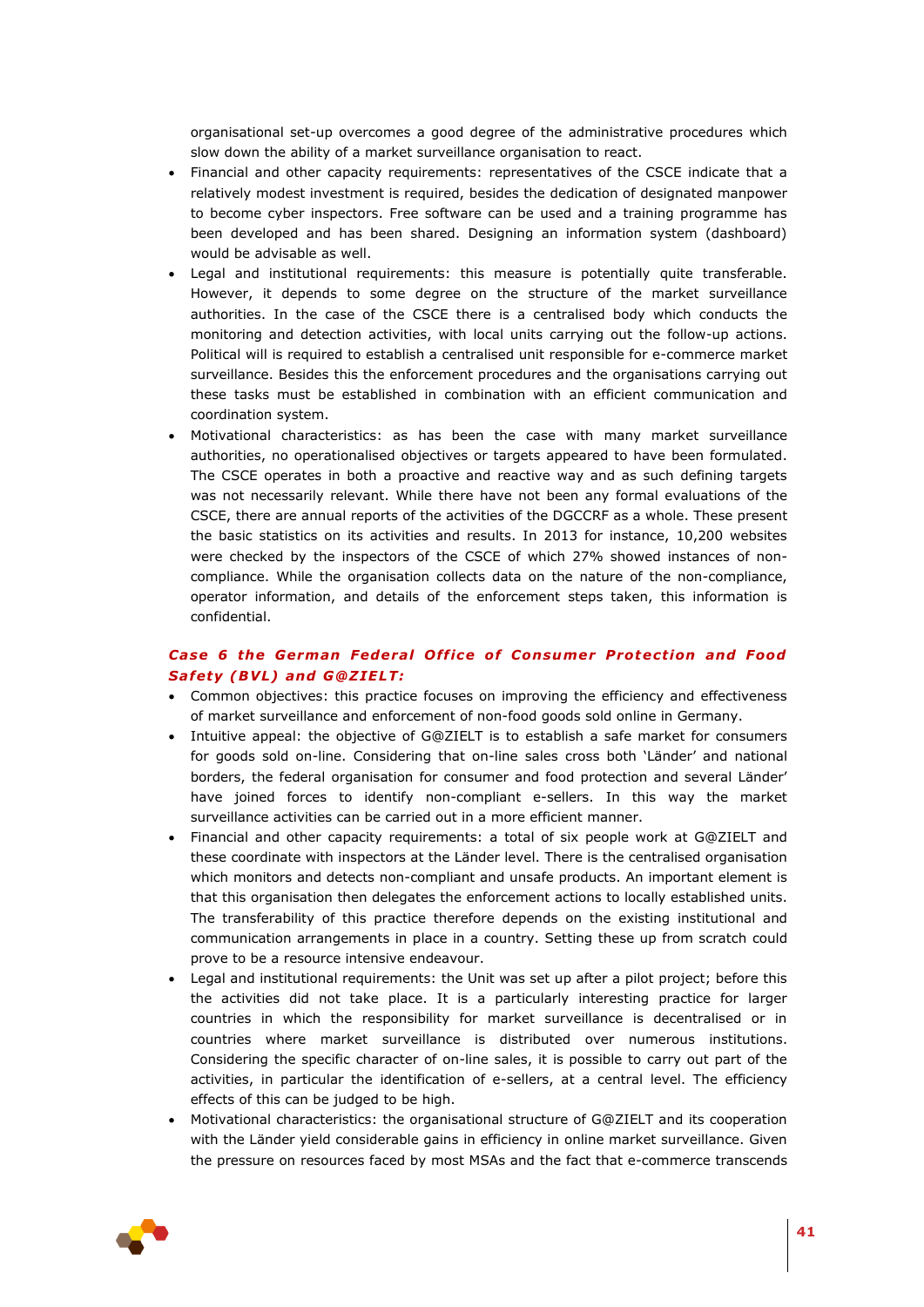geographical boundaries, such gains in efficiency are naturally appealing. The Centre after all, operates on behalf of the 16 'Länder'. Instead of several 'Länder' carrying out the same activities, one agency is now responsible. The main advantages of this central organisation are that duplication of search work is avoided, resources are preserved, and work processes are organised more efficiently. In total six people are employed by the Unit. If each 'Länder' organised the activities themselves, much more workforce would be needed and the costs, for example, of automated software would have to be borne by each Land.

### Case 7 Collaboration with Customs: the DGCCRF and French Customs:

- Common objectives: this measure contributes to market surveillance of consumer products as the scope of monitoring, detection and enforcement activities are expanded. Through the cooperation of the two organisations more cases of non-compliance and unsafe products can be identified.
- Intuitive appeal: under Regulation 765 national MSAs in the EU must collaborate with their national customs officials in market surveillance of goods coming from outside the EU. However, the exact way in which such cooperation is established can vary across countries. In France, the DGCCRF has a particularly close working relationship with the customs authorities and the nature of this cooperation forms the subject of this case. This relationship leads to considerable gains in the efficiency of the market surveillance activities and the enforcement conducted.
- Financial requirements: given that this cooperation builds on a history of working together between the DGCCRF and the French customs, the exact costs of this form of collaboration are not clear.
- Other capacity requirements: the centralised structure, complemented by local units of both organisations and the description thereof in the protocol are useful elements. However, these could require a considerable amount of time for another country to implement unless the authorities already have the necessary organisational structures in place. Beyond this however, developing the protocol itself, establishing channels for communication, formal meetings, making joint control plans and sharing resources like testing laboratories are relatively transferable.
- Legal and institutional requirements: the results in this case in France appear to be particularly good and efficient due to the competences of the customs authority, which is a legal issue. This may form an issue when it comes to transferring this particular practice of collaboration between customs and MSAs.
- Motivational characteristics: while the exact numbers and effects of joint market surveillance efforts are not entirely public, the value of this measure is reflected in other ways as well. There are considerable gains to be made in efficiency from this more formalised protocol between MSAs and customs. The control plans which are developed by both organisations are an excellent example of how this more formalised cooperation leads to more effective market surveillance and consumer protection. These plans tend to contain extended market surveillance initiatives focused on a specific product where one organisation covers, for instance, goods as they enter the French market. The other organisation monitors those specific goods sometime later when more have appeared on the market itself. In this way the scope of the market surveillance activities has expanded through the joint action of the DGCCRF and customs. This increases the likelihood of locating more deficient products which in turn contributes to the upholding of product compliance and assuring the safety of consumer goods.

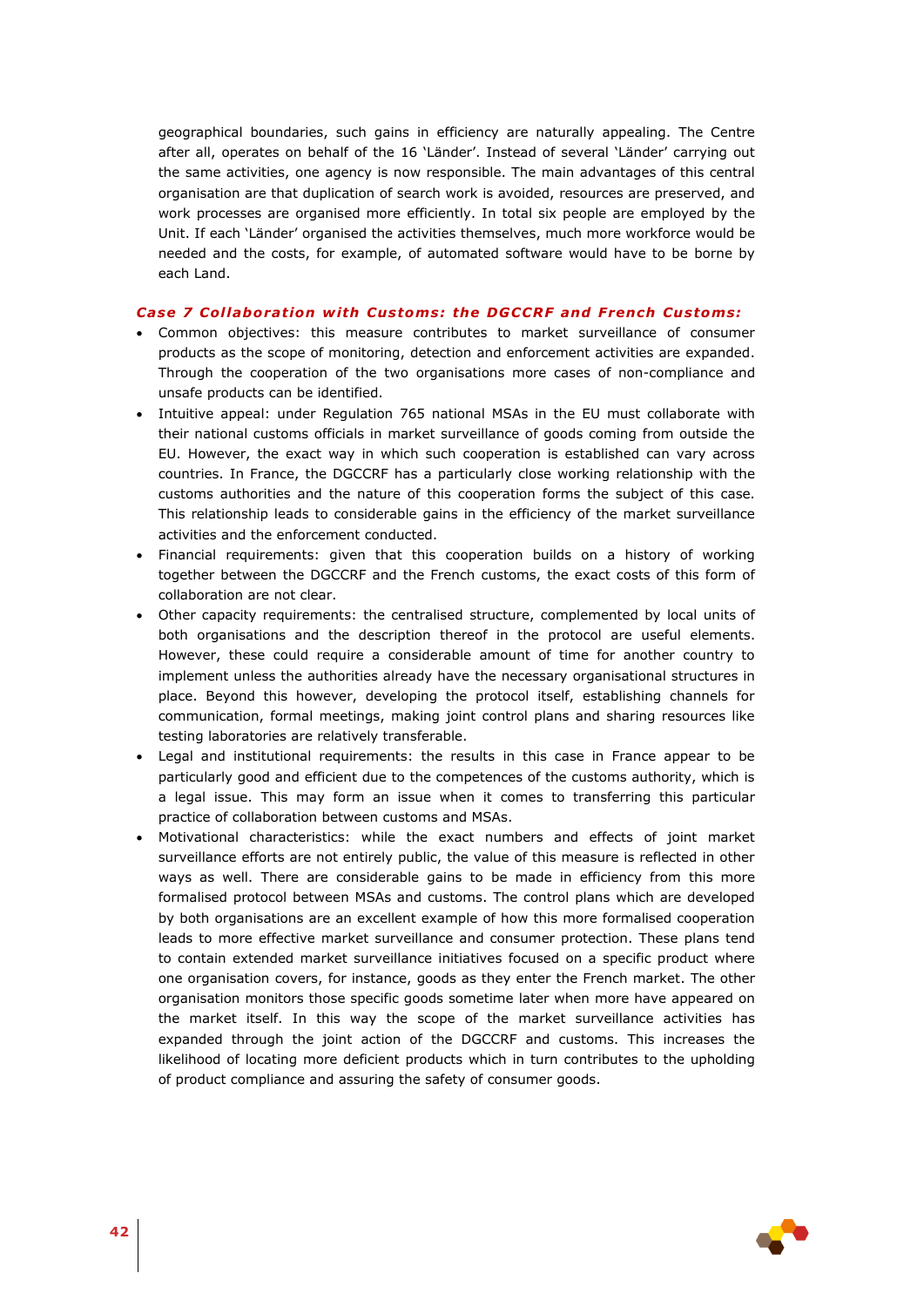# **Case 8 Using intermediaries to identify products and operators: the** *Hampshire County Council Trading Standards (UK) and cooperation w ith Amazon and eBay:*

- Common objectives: this measure contributes to the market surveillance of goods sold online in that intermediary organisations online are used to help identify, trace and take further steps regarding online economic operators. In doing so, challenges such as monitoring and detection as well as enforcement are overcome to some extent since the intermediaries can more easily contact the operators selling on their platforms.
- Intuitive appeal: the main problem to be addressed here is ultimately consumer protection from non-compliant and unsafe products sold online to consumers in the UK. The trading standards offices (TSOs) have faced challenges based on lower levels of human and financial resources since 2008. Co-operating with intermediaries can prove an efficient and cost-effective way of locating products and having products, and sometimes operators, removed from the public eye. Amazon and eBay are in a better position to reach the operators and their products and as such, can save TSOs the time and energy of tracing the operator, proving their non-compliance and taking enforcement steps. This practice thus helps overcome the challenges of identifying and tracing business operators online, a core challenge accompanying the rise of e-commerce.
- Financial and other capacity requirements: regarding human resources, financial considerations or necessary administrative systems to be implemented as part of this practice, very little is needed. As such the practice would appear to be quite transferable to other contexts.
- Legal and institutional requirements: the transferability of this measure depends mainly on whether a protocol for cooperation can be established between intermediary like Amazon or eBay and the MSA of a given country. In the case of the UK, eBay has a central e-mail address for Trading Standards Officers and Amazon has designated individuals to liaise with the officers. The nature of the protocol with intermediaries is therefore an important consideration when looking to transfer this practice to other contexts.
- Motivational characteristics: from an effectiveness perspective it is difficult to estimate the impact of this measure. Removing online products via intermediaries can feel like a drop in the ocean at times according to TSOs. However, despite this, the practice is effective and efficient from an operational perspective. It works reasonably well and products are usually taken down when evidence is presented to the intermediary. The practice is effective and efficient as well in that it can save the MSAs the time of buying, testing, identifying and tracing sellers themselves. In this way some important challenges inherent to e-commerce are overcome by this practice, namely the difficulties in identifying, tracing, and taking action regarding business operators and their products online.

# *Case 9 E ff ic ien t consumer comp la ints systems: the Swed ish Consumer Agency system:*

- Common objectives: this measure contributes to improved market surveillance online by informing consumers clearly of how to lodge a product complaint and what the MSAs can feasibly do in response. This has a dual impact of informing consumers of their rights and thus forming a preventative measure on the one hand. On the other hand, by improving the quality of complaints that the Swedish Consumer Agency receives, the quality of information collected improves. Such information forms one of the corner stones of market surveillance activities both online and offline.
- Intuitive appeal: the practice directly and clearly addresses two important needs, namely to inform consumers and to improve the information which the Agency receives, enabling it to conduct better market surveillance activities.

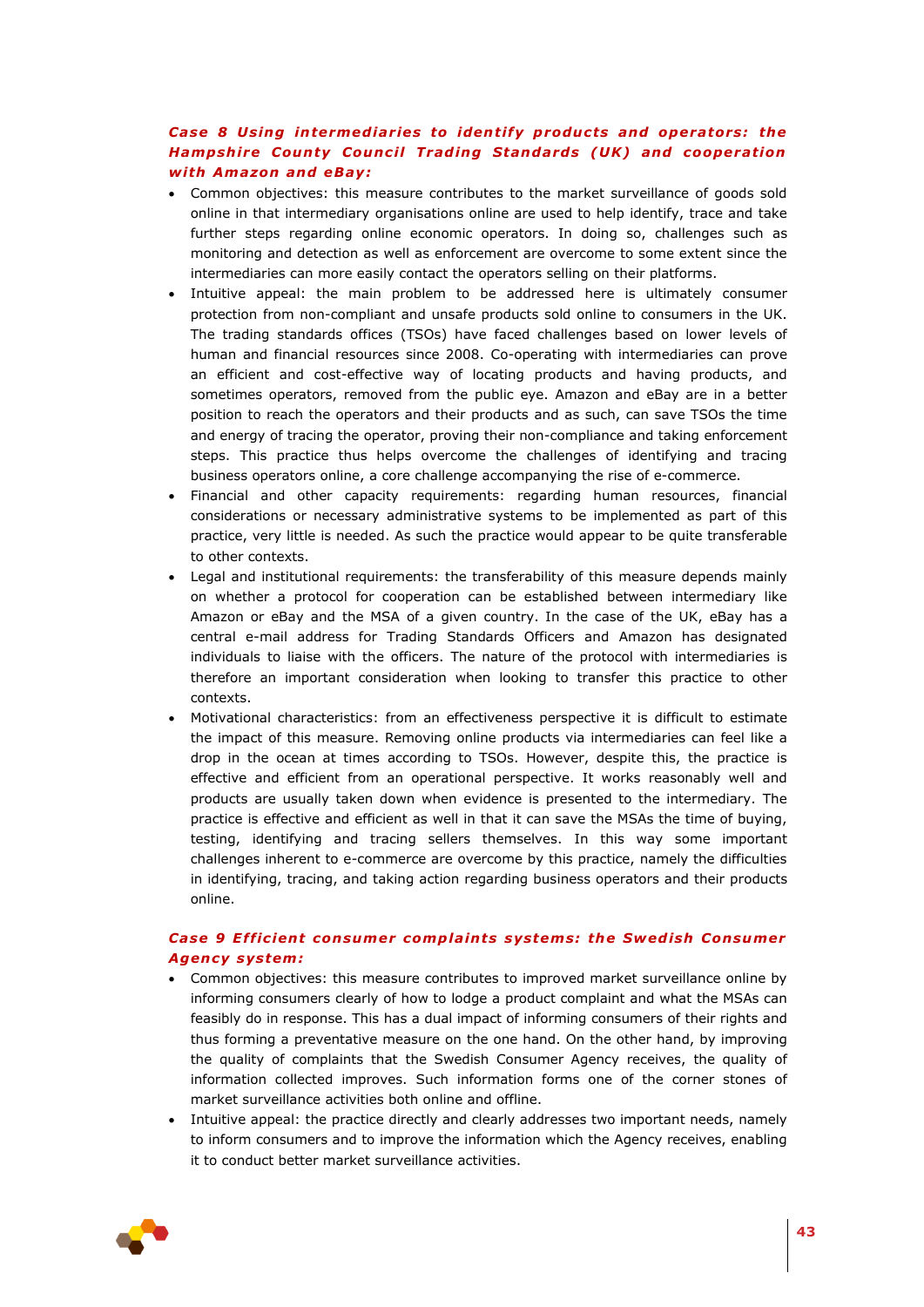- Financial requirements: the financial requirements involved are those needed to make the design and layout of the website clear and concise. It is important to provide consumers with the information they need to make a good, informative, complaint. Maintenance costs should be considered but these should not constitute a major obstacle to transferability. Since most organisations have a website in place they will already be dealing with standard maintenance costs for their web presence.
- Other capacity requirements: there do not appear to be any major capacity requirements involved in this measure. At most, establishing which information is especially important for consumers to be aware of when making a complaint could be gathered but this does not form a large systematic investment. The multiple languages in which information is presented would necessitate human resources in the form of specific native speakers but this is not an insurmountable obstacle.
- Legal and institutional requirements: a consumer agency or a comparable organisation should be in place, but this is already the case in the Member States of the EU. No further legal or institutional requirements are necessary for this practice to be implemented in another context.
- Motivational characteristics: the clarity and accessibility of the consumer complaints system is an appealing aspect of this measure. Though there are no formal impacts measured, the benefits of having sound guidance on lodging complaints is clearly a measure that can yield more useful complaints information. This can be achieved with a relatively infrequent investment of resources; as a result, the measure can be considered to be quite efficient.

# **Case 10 Using social media and free, specialised websites to find** *operators: Belgium's Internet Surveillance Department search procedures to track operators:*

- Common objectives: the measure contributes to product compliance and safety of goods sold online by implementing search processes which make surveillance and enforcement in e-commerce easier.
- Intuitive appeal: identification and tracking of operators is made significantly easier using straightforward search methods which are readily available online. A good proportion of the non-compliant operators can therefore be located without too much time and money being invested.
- Financial and other capacity requirements: from a financial perspective the measure does not cost much. The search tools being used are readily available and the process of searching in this way is part of the internet surveillance department's regular working activities. Concerning human resources, no extra or specialised ICT knowledge is required either.
- Legal and institutional requirements: the activities of the internet surveillance department were already undertaken as side activities before the department became formalised. Few extra institutional and administrative structures appear to have been required to set up the department and its search procedures.
- Motivational characteristics: due to the resource pressure which most MSAs across the EU face, the low level of resources required for these search processes have obvious appeal. A good proportion of non-compliant operators can be found quickly and efficiently.

### *Case 11 Mystery Shopping: the case of the UK:*

In some Member States there are legal difficulties regarding mystery shopping exercises. This activity is not allowed in certain countries as a result. This situation has not been helped by the poor reputation of some private firms that conduct mystery shopping exercises for the corporate sector. Nonetheless, there are lessons to be learned from the experience in the UK. Other Member States may well adopt

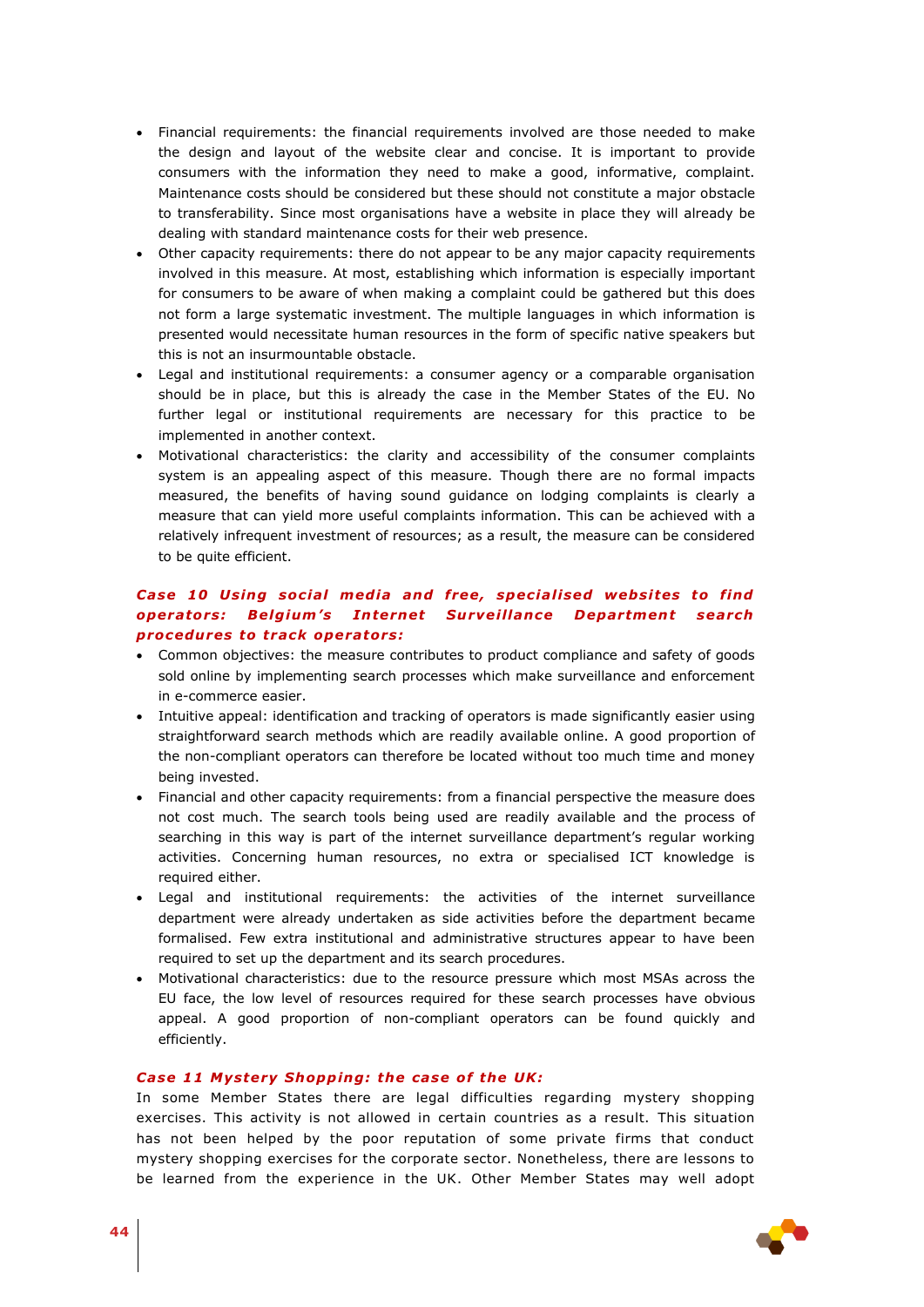similar approaches, especially if there is greater co-operation in pursuing operators trading illegally from other countries within the EU.

- Common objectives: the measure contributes to product compliance and the safety of goods sold online by implementing search processes to identify non-compliant products and the economic operators providing them.
- Intuitive appeal: mystery shopping allows MSAs to act as a consumer and obtain and test products. It also enables MSAs to check whether products shown on websites are the products consumers actually receive when they are ordered.
- Financial and other capacity requirements: the financial requirements related to mystery shopping are relatively low. A credit or payment card, a computer IP address and a delivery address that do not show any link with the MSA are necessary.
- Legal and institutional requirements: a requirement is that the legal basis should be well stipulated and indeed that mystery shopping should be allowed. This is not in the case in all Member States.
- <span id="page-44-0"></span> Motivational characteristics: given the benefits of detecting non-compliant operators and products this is a useful and rather simple method to employ.

### **5.3 Transferability: Consumer awareness raising practices**

# *Case 12 Us ing the med ia: Suf fo lk Coun ty Counc i l Trad ing Standards (UK) and the information the MSAs provide for mainstream TV shows su ch as "Watchdog" :*

- Common objectives: in an effort to promote consumer awareness of consumer rights, Trading Standards offices in the UK also make use of the media as a form of preventative action.
- Intuitive appeal: by capitalising on the expertise and reach of the Watchdog programme, consumers are made aware of their rights, obligations and the risks involved when buying products online. By raising consumer awareness, they can better recognise issues of product safety and compliance and can make more informed complaints or take appropriate action.
- Financial requirements: this practice seems to be readily transferable to other regions or countries. From the perspective of the time required and the human and financial resources, the practice is very efficient. It is also transferable as little investment is required from the MSA's side.
- Other capacity requirements: as is indicated above, not much energy needs to be put into the activity by the market surveillance authority. Nor do particular administrative systems or legal requirements appear to be in place for the successful functioning of this practice. Some training on how to deal with the media appears to have been very useful to the employees of the Border Agency/Suffolk County Trading Standards however. This should be borne in mind if another MSA were to implement this same practice. Such training helps to equip employees with the knowledge needed to deal with the media as one cannot control exactly how the media choose to present a story. All in all however, the Border Control authority/Suffolk County Trading Standards indicate that the practice is highly adaptable and expect that it would transfer relatively easily.
- Legal and institutional requirements: two elements do warrant attention at this juncture concerning the transferability of this practice. The first is the fact that a country or region should have a similar trusted and established consumer orientated media programme. The success of this practice seems to depend to a great extent on the media expertise and the trusted voice of the programme Watchdog. Therefore a comparable organisation in another context appears to be necessary for a transfer of the practice. Secondly, the collaboration between Watchdog and the trading standards offices (TSOs) developed in a relatively organic way and is not the result of a systematic process.

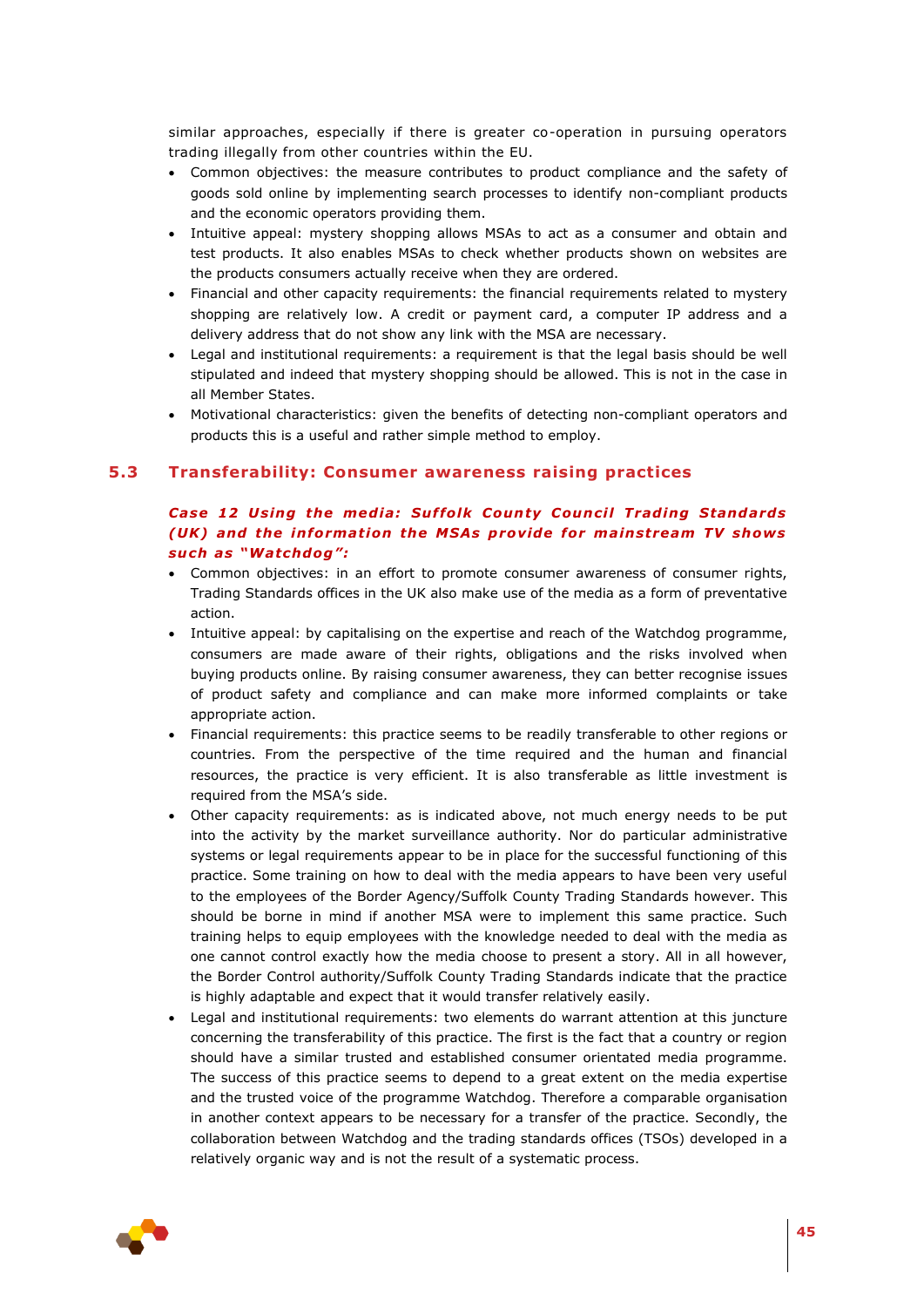If another MSA were to establish contact with such a media programme (not television necessarily) this measure could ultimately be transferred without much investment of resources.

 Motivational characteristics: the activity is undoubtedly effective according to the TSO though it is very difficult to measure the precise effects of these measures. However, the TSO would not be able to present the messages in the same way and with the same success as a programme like Watchdog. The presenters have more experience in how to present such stories and the programme itself is famous, with a larger audience than the MSA could hope to reach. The TSO can therefore capitalise and benefit on this when the programme covers stories relevant to their work.

### *Case 13 Raising consumer awareness: the Malta Competition &* **Consumer Affairs Authority (MCCAA) Information Seminars:**

- Common objectives: the Awareness Campaign directly relates to the core objective of addressing market surveillance online as it raises awareness amongst both consumers and traders alike. Information is presented regarding the rights and obligations each must adhere to. In this way the organisation aims to promote both consumer awareness and healthy competition by addressing product safety and compliance issues in the seminars.
- Intuitive appeal: preventative activities informing both business operators and consumers have been hailed as important components of market surveillance and enforcement activities. As such this measure has an intuitively logical appeal which does not raise any transferability issues.
- Financial requirements: this Awareness Campaign and the seminars involved are complemented by an extensive media strategy, including television, newspapers and social media. The overall budget for the Awareness Campaign was 534,000 euro, of which 85% is funded by the ESF under the ESF 2007 – 2013 Operational Programme II – Empowering People for More Jobs and a Better Quality of Life. The financial component could form a potential stumbling block as regards transferability.
- Other capacity requirements: the use of media channels, both on and offline appear to be important complementary aspects to the information seminars. Provided that such media outlets can be used there are no other capacity requirements which form obstacles to transferring this measure. For the most part it simply involves giving lectures and seminars on those topics that are most relevant to consumers and traders.
- Legal and institutional requirements: this measure is relatively straightforward in that the consumer or market surveillance authority holds free information seminars for those who are interested. There are no specific legal or institutional requirements which would prevent this measure from being implemented elsewhere.
- Motivational characteristics: this measure includes a novel approach as it informs consumers and traders simultaneously of the importance of product compliance and its contribution to a competitive economy. This is something in the interest of both consumers and traders. Both parties are made aware of the importance and especially the relevance of consumer rights and product compliance and safety.

# **Case 14 Private Quality or Trust Marks: the Dutch Home shopping** *guaran tee mark "Thu isw inke lwaarborg" :*

- Common objectives: this national quality mark contributes to product safety and compliance in a preventative manner. Consumers are able to make informed decisions about where they can buy from, based on the presence or absence of this quality mark. However the organisation does not check whether the products are compliant and safe.
- Intuitive appeal: the quality mark is relatively well established in the Netherlands and was initiated by the association Thuiswinkelwaarborg.nl. It helps consumers to make their own judgment as to the trustworthiness of a website.

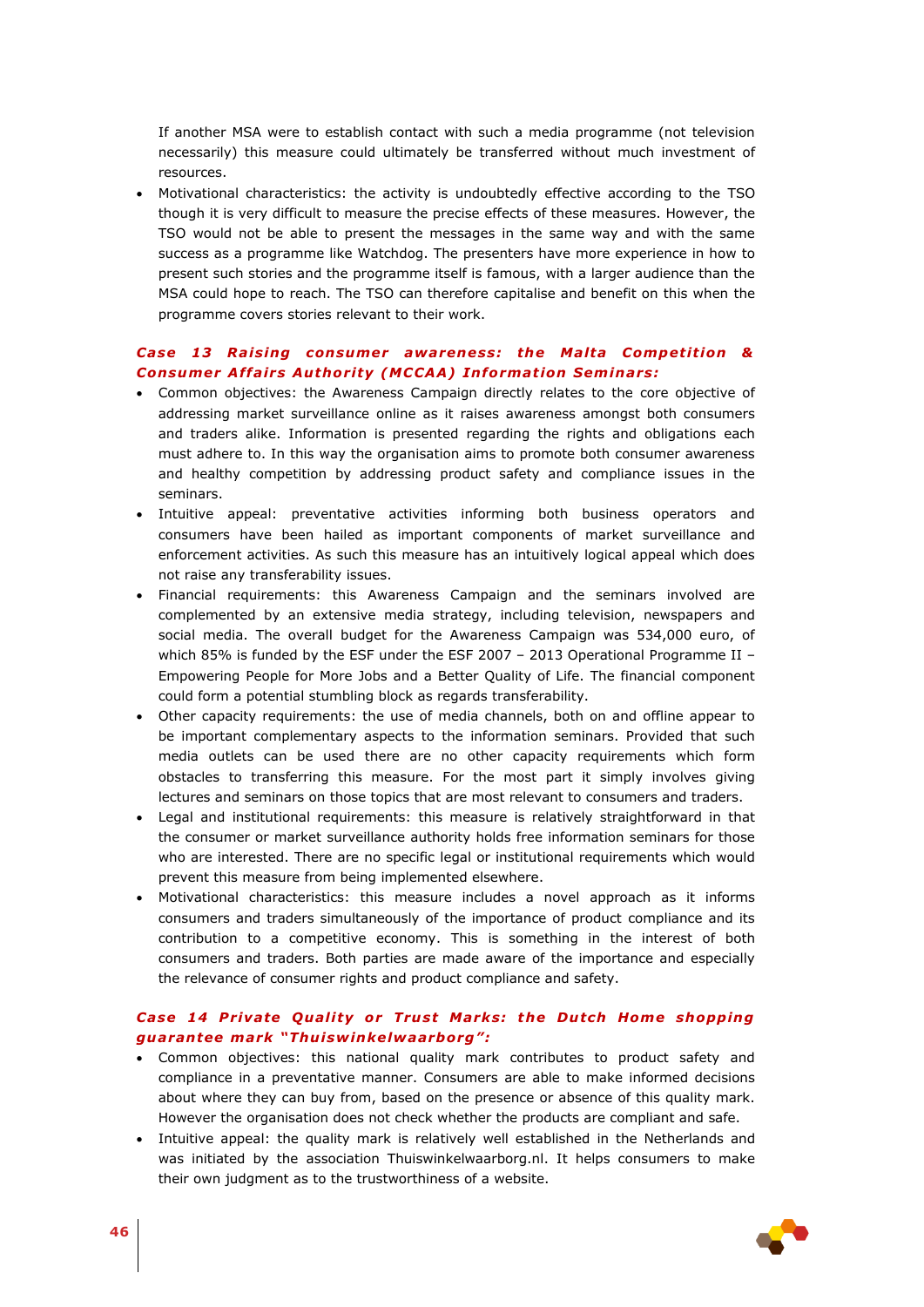This contributes to consumer awareness which has been identified as a vital aspect of market surveillance activities at the level of EU MSAs and EU policy alike.

- Financial and other capacity requirements: the financial requirements involved in setting up such a measure will vary across different Member States. This depends on the costs of establishing accreditation systems through which to obtain the quality mark. In the case in the Netherlands however, members pay to gain the certification mark themselves. Expertise and administrative systems are required to set up the accreditation criteria and process, but these aspects do not constitute large issues regarding transferability.
- Legal and institutional requirements: the existence of a similar, established and recognised association and quality mark would facilitate the transfer of this practice . However if such an organisation is not present, implementing the measure would simply take more time, which does not necessarily diminish the transferability of this practice.
- Motivational characteristics: given that around 72% of Dutch consumers pay attention to whether an operator has the Thuiswinkel.org mark the practice appears to have effectively created a significant amount of awareness amongst consumers. As a further 26% of consumers would not buy from operators without the mark it appears to have contributed to raising awareness of the risks of buying online. This therefore forms an appealing consumer awareness raising practice.

# Case 15 Using social media and specialised websites to find *operators: Denmark and the Howard Shopping Assistant:*

- Common objectives: this website contributes to raising consumer awareness. It is thus a preventative measure with regards to upholding the quality of consumer goods which are bought online.
- Intuitive appeal: by providing information on operators the Howard Shopping Assistant allows consumers to gain an impression of the website and whether they wish to buy from it. In this way consumers are equipped with tools to protect themselves when buying online.
- Financial and other capacity requirements: the financial costs attached to this website are not clear at this point. The search engine which analyses the website being investigated combines the results from other existing websites. In this way it does not appear to require high costs beyond the setting up and maintenance of the website. The human resources required consist of individuals needed to develop and maintain the website, notably in different languages. Some expertise with regards to the promotion of the website in other EU countries would also be useful. Since this is a website, few extra administrative structures appear to have been set up by the ECC in Denmark.
- Legal and institutional requirements: no extra legal or institutional requirements appear to be necessary. The ECC in Denmark developed the website and it is being used in other countries as well, reflecting an easy transfer of the practice.
- Motivational characteristics: the practice is easy to use for consumers and helps them to make their own judgment on an operator. By promoting the use of this website, MSAs across the EU can limit the number of purchases made from potentially risky operators, at very little cost. This therefore seems to be quite an attractive practice.

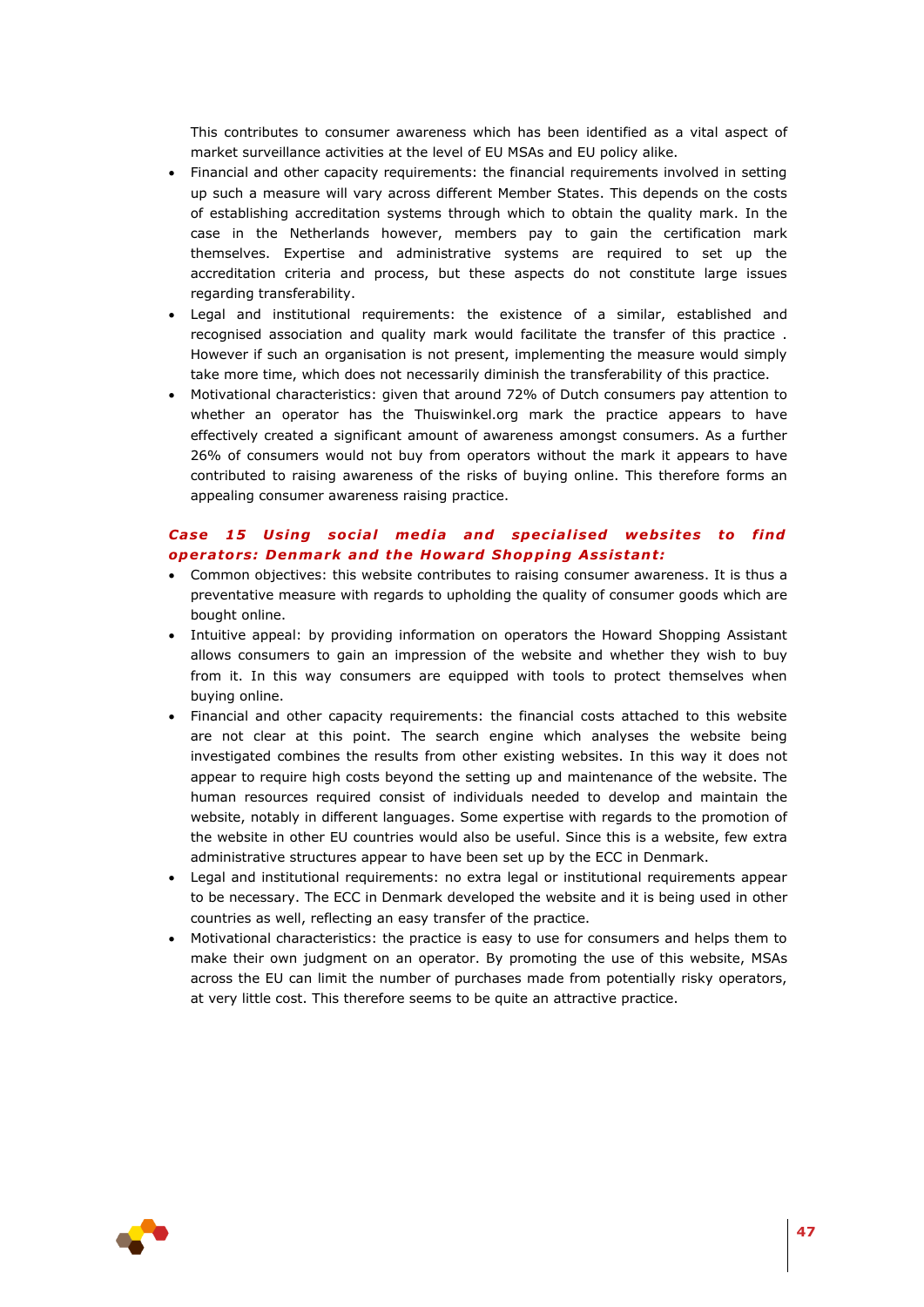## **5.4 Transferability: Business operator awareness raising practices**

# <span id="page-47-0"></span>Case 16 Regular updates for business operators on new relevant *legislation: the Consumer Protection Board of Estonia (CPBE) &* **Information Letters:**

- Common objectives: this measure aims to promote awareness amongst business operators both on and offline regarding their own obligations and rights. The rights of the consumers are also highlighted. In this way product safety and compliance are worked towards in a preventative manner.
- Intuitive appeal: in informing parties of the rights and obligations to be met by business operators, the practice helps to prevent certain issues from surfacing in the first place. The practice helps to reduce the cases of non-compliant or unsafe products which result from a lack of awareness regarding the requirements for products and business operators. The mechanisms and reasons for why this practice works are fairly intuitive therefore.
- Financial requirements: the practice has been undertaken for the last five years or so. Each information letter however is very cheap to formulate and costs nothing extra; from this perspective the measure is highly transferable.
- Other capacity requirements: the whole process of developing a letter takes anything from a few weeks to a month. The process involves: establishing which legislative changes have taken place and which are the most important or problematic, identifying the target groups, and disseminating these letters. This practice is very transferable in that very few other conditions and systems are required.
- Legal and institutional requirements: in Estonia there is a national register for economic activity which, until recently, required all businesses to update their contact and business details annually. This system provided an important means of gathering the contact details for operators. Updating this information is no longer compulsory and details can become outdated, but nonetheless this register provides an extra source of business information which helps in identifying target groups. Having an efficient system for locating contact details of targeted companies both on and offline appears to be an important condition for transferring the practice.
- Motivational characteristics: the CPBE has noted increases in the number of consumer complaints received and increases in the letters they receive from companies specifically on e-commerce issues. The CPBE interprets these complaints and letters in a positive light since they reflect a growing awareness and interest amongst consumers and businesses on market surveillance and online purchases. As such, the measure appears to be working well. Given the low resources required to produce these letters and their positive impact, this measure is considered to be quite efficient and transferable. Indeed countries such as the UK, Finland and France use similar measures, demonstrating the transferability of this practice.

# *Case 17 Centralised information on selling online in a given country: the Australian Competition and Consumer Commission (ACCC) bus iness gu ide to se l l ing produc ts on l ine to Austra l ian consumers:*

 Common objectives: the main idea behind the guidelines for consumer product safety online was to address problem areas before they could become actual problems. The ultimate objective of this practice is to address this gap in the knowledge and awareness of operators selling online to Australian consumers. It is thus a preventative measure.

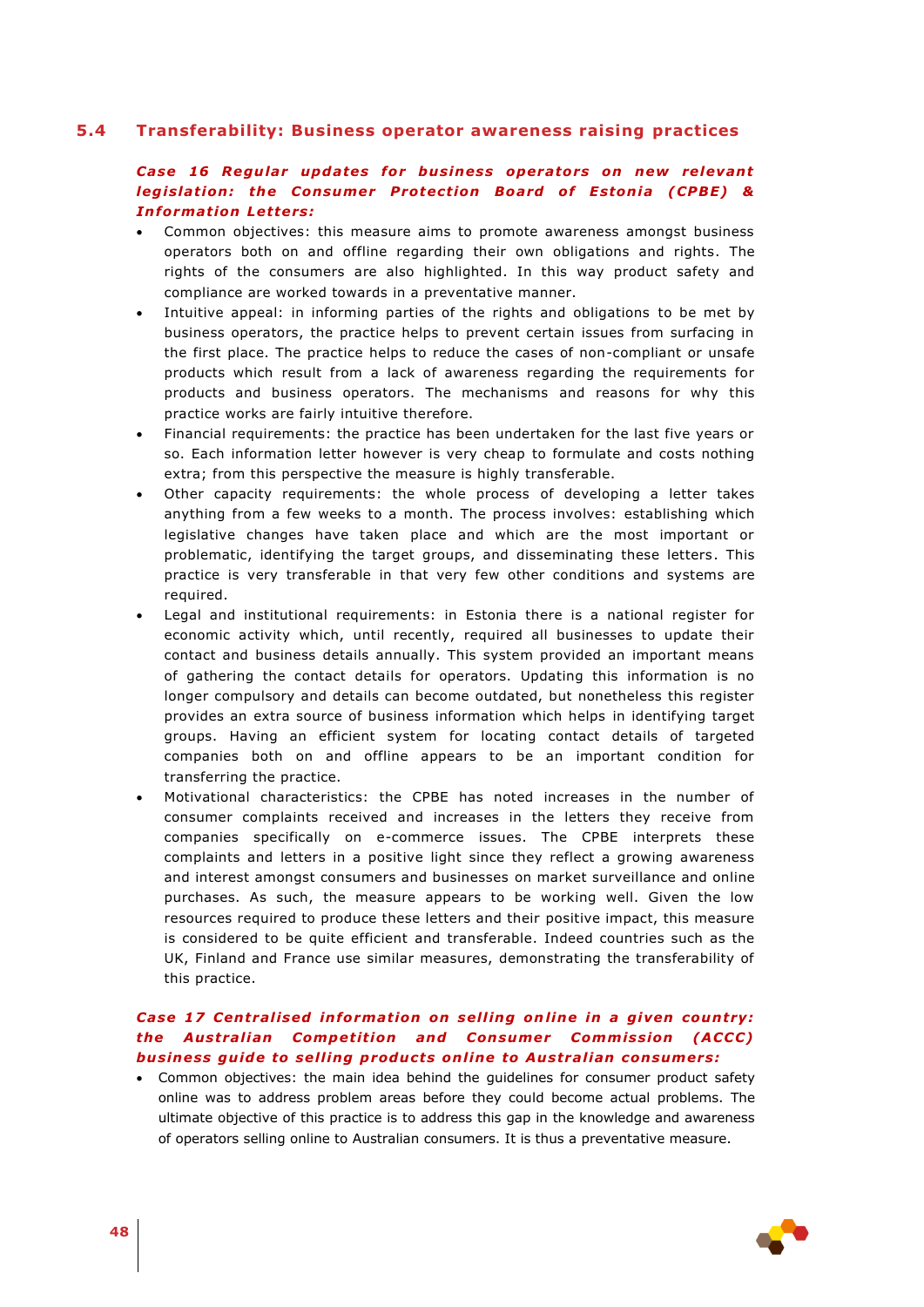- Intuitive appeal: the guidelines are essentially a communication tool to raise awareness amongst business operators, including those from overseas<sup>13</sup>. The quidelines contain information on: the full range of obligations, pertinent legislation, consumer rights and relevant organisations when it comes to setting up a business and selling online. Issues of responsibility are also addressed, to overcome one of the main problems in ecommerce. This is that online operators often do not realise that the same compliance requirements apply to them as to brick and mortar shops.
- Financial and other capacity requirements: this measure is fairly transferable. The process behind the development of the guidelines does not require much extra investment in terms of human, time or financial resources. There are no requirements therefore which would obstruct the transferability of this measure.
- Legal and institutional requirements: the relationships with the stakeholders form an important element in this practice. In some areas there were existing relationships and in some newer industries (such as those related to online activity) new contact was sought by the ACCC. These new industry relationships led to good interactions and results. There are some cultural nuances which must be borne in mind when considering the establishment of such industry relationships. Generally though, by attending industry events, talking to representatives, and the people involved, the interest of the MSA in industry issues is demonstrated. In the case of the ACCC, the organisation tries to contact industry groups once every few months in a face to face group session to promote and strengthen good relations. While these issues are important, they do not form obstacles to transferring this practice to other contexts. A key feature when considering transferability is that the ACCC is the national regulator for competition in Australia and has a quite a high profile. Its enforcement activities are regularly reported in the media and its name and brand are well known.
- Motivational characteristics: Given that the guidelines were published in March 2014, there are no formal evaluations or reviews available yet to estimate the effects of these guidelines on business awareness. It is therefore difficult to estimate at this point in time whether the awareness raising amongst business operators selling to Australian consumers (online) has had an effect. However, other indicators point to the effectiveness of this measure as well, such as the heightened social media attention for the ACCC and its guidelines. Positive feedback from stakeholders and industry associations have been reported as well. These parties feel reassured that action is being taken and that the playing field for on and offline operators is being levelled. From an organisational perspective, the guidelines have been useful since the ACCC can use them as a reference. It forms a concrete point of information; the guidelines provide an authoritative aid which the ACCC and its commissioners can refer to.

# **Case 18 Raising business operator awareness: the Dutch Authority of Food and Wares & the information and learning website** *TradeRou teAs ia .n l:*

- Common objectives: when it comes to market surveillance and enforcement, this measure constitutes another preventative measure. The practice helps reduce the number of non-compliant and unsafe products on the market in the Netherlands. Businesses are often unaware of the obligations and requirements they must fulfil and adhere to, so that products are not always safe and compliant. This is where preventative measures have the potential to play an important role and as such this measure targets a specific and important challenge.
- Intuitive appeal: this measure is not unique in the sense that there is an informational website on trading in Asia. Rather the fact that the information is being presented in a unified, coherent manner by the national authority makes finding information easier for

<sup>1</sup> <sup>13</sup> ACCC press release 20.03.2014

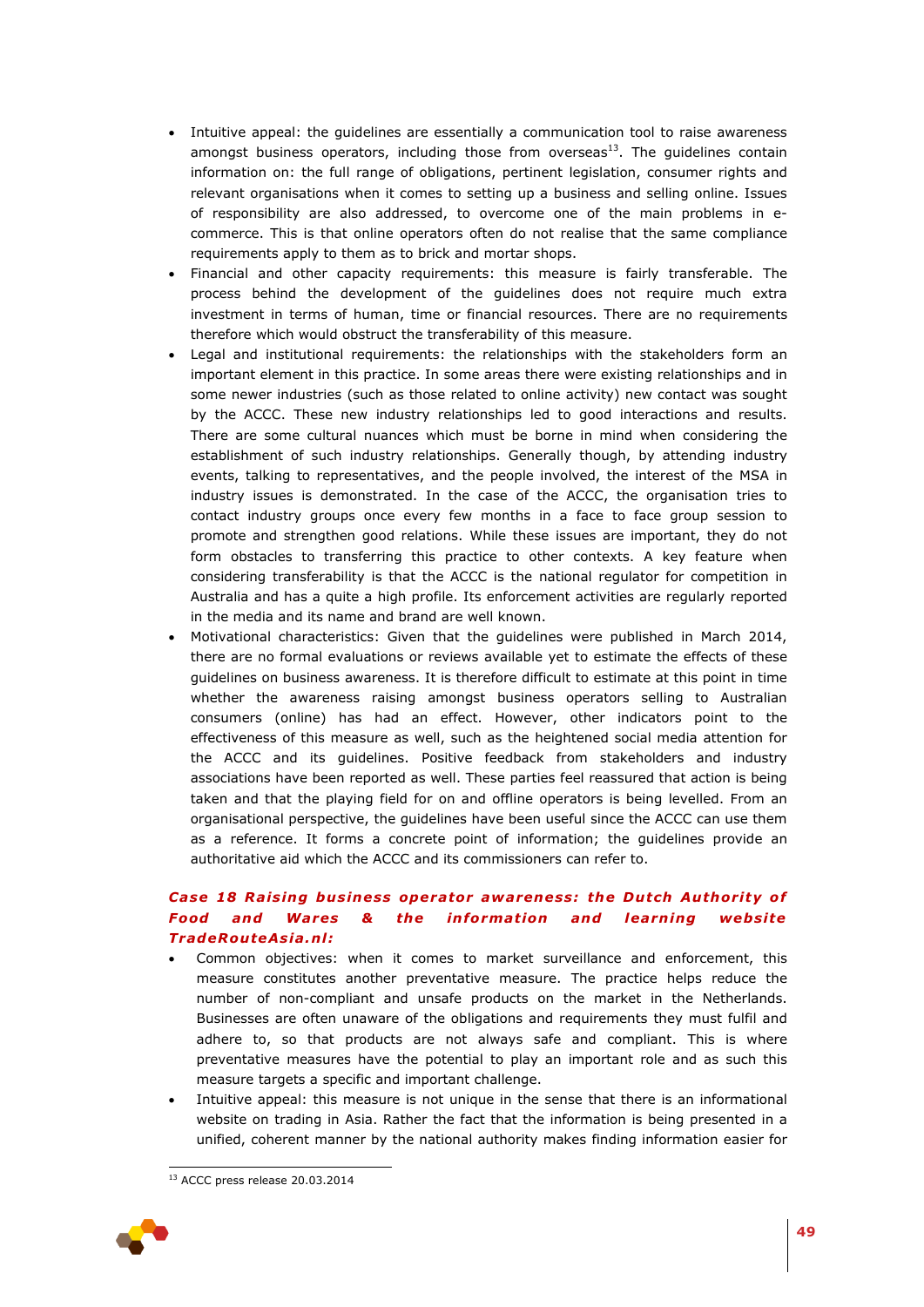(potential) importers. An especially innovative element however are the checklists, the e-learning tests and e-learning modules. These provide a quick and effective way to not only identify knowledge gaps but to remedy these as well.

- Financial requirements: since its implementation in 2010, the annual costs for the maintenance of the website are between 15,000 and 20,000 euro. This does not appear to be an inordinate financial investment and therefore the financial requirements do not appear to form an obstacle to transferring such a website.
- Other capacity requirements: requirements for implementing a website of this type include: the ability to identify the most pressing knowledge gaps, as web design expertise to present information clearly and concisely, and to set up e-learning modules. An important lesson was that people must be made aware that such information provision and awareness raising websites exist. As such the dissemination of information about the website and the promotion of it are very important as well.
- Legal and institutional requirements: no large new administrative systems were required to develop the website either. In principle any MSA could develop such a website. It requires gathering and selecting appropriate information, consultation with key stakeholders and interest groups, and website maintenance once the site has become active. This however is something which could be done quite easily in a different geographical context.
- Motivational characteristics: indicators regarding the effectiveness of this measure are relatively diverse. These include: the number of visitors, returning visitors, number of people following e-learning modules, the lengths of visits and which pages receive the most views are all monitored. The number of visitors and number of returning visitors have been increasing since the promotion campaign for the website, demonstrating the effectiveness of a promotion campaign for the website. Furthermore, a specific knowledge gap is met through the website. The information on trading with Asia is presented in a uniform and centralised way by a trusted authority. This in itself is a fairly appealing aspect of the website.

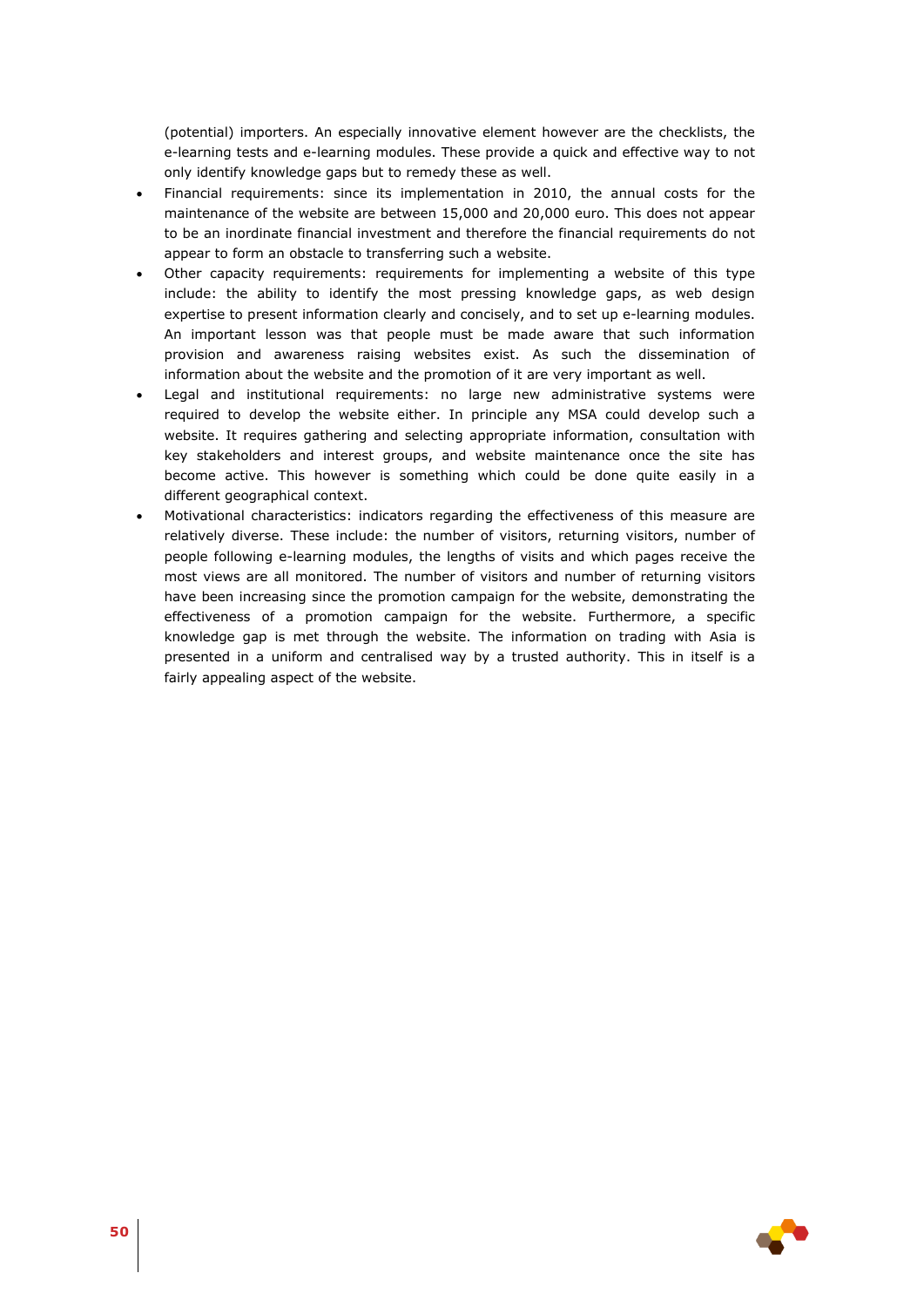# <span id="page-50-0"></span>**6 Recommendations**

Based on the desk research, interviews, the case studies and the inputs from the Expert Working Group meetings, a set of recommendations has been drawn up. These are presented below and have been grouped in several main areas with further recommendations included within each category. The recommendations are grouped as follows:

- Monitoring and detection:
- Consumer awareness raising;
- **Business awareness raising;**

This section ends with several possible recommendations applicable at the EU level.

# *Recommendat ions relat ing to Monitoring and Detect ion*

## *A. Establish a formal market surveillance strategy for online trade*

Having an explicit **strategy for conducting online market surveillance** is by no means a universal practice for all the Market Surveillance Authorities (MSAs) across the EU. However, having a formal or defined strategy for approaching online market surveillance is an important tool. This helps in addressing challenges specific to ecommerce such as the potentially shorter or dispersed supply chains, the anonymity and difficult traceability of operators. Additionally, the online market surveillance process involves obtaining and testing products. By establishing a procedural framework for market surveillance of online consumer goods, there is a more systematic method of monitoring and detecting non-compliant products and/or operators and resources are used more efficiently.

In this study, implementing a formal market surveillance strategy has mostly been achieved by introducing a specific department or organisation with responsibility for carrying out market surveillance on online consumer goods or by establishing a formal online market surveillance process within an MSA.

Examples of how a designated department or organisation could be set up have been taken from the French and German cases. Examples from Finland and the Czech Republic demonstrate how such a market surveillance strategy could be developed and implemented.

#### *A.1 Set up designated departments or organisations*

A number of countries have developed formal, **designated departments or organisations** for market surveillance of online trade. Some countries, particularly larger ones, have set up a central national organisation which carries out monitoring and tracing of non-compliant or unsafe products and operators. Regional level organisations then carry out enforcement activities. In this way double work is avoided and the resources of the organisations involved in market surveillance are used more efficiently. Applications of these practical considerations have been drawn from the cases relating to the French DGCCRF/CSCE and the German organisation G@ZIELT.

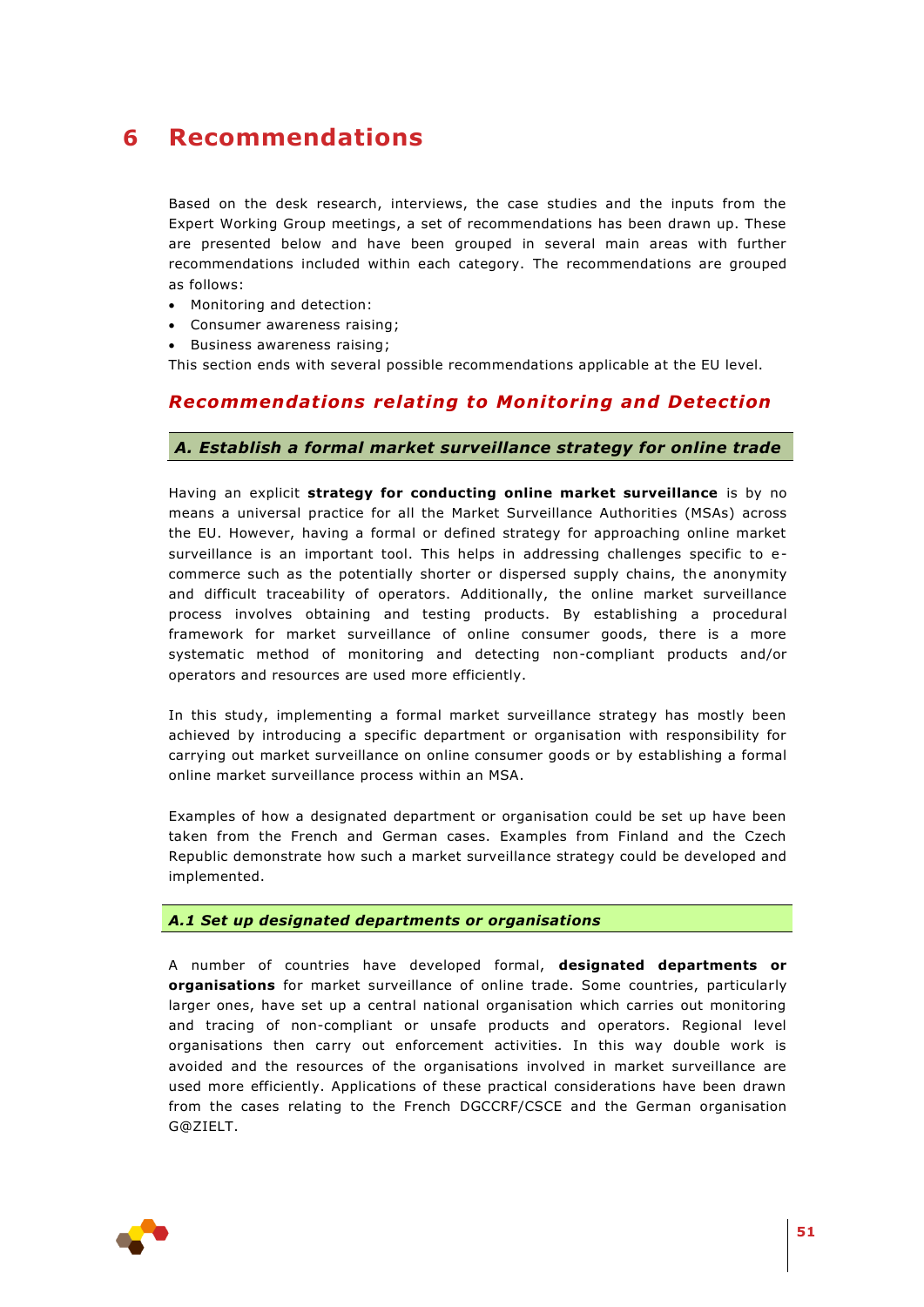In France the Direction Générale de la Concurrance de la Consommation et de la Répression des Fraudes (DGCCRF) has a range of functions in relation to national market surveillance**.** Within the DGCCRF the Centre de Surveillance du Commerce Electronique (CSCE) is dedicated to e-commerce specifically. The CSCE is responsible for the identification of unsafe or non-compliant products and the economic operators involved. Necessary action is taken by one of the 122 "Départements" in charge of market surveillance and inspections. The CSCE employs around 30 "cyber inspectors", who are, as well as being trained as market surveillance inspectors, specially trained in the use of ICT (in a 3-day training course). The centralised structure, the systems for communication and cooperation between the central, regional and local units, enable quick responses to non-compliant products and operators.

*(For more details, see Case 5, pages 29 – 33 of the Annex).*

In 2013, in Germany, the organisation G@ZIELT, part of the German Federal Office of Consumer Protection and Food Safety (BVL),expanded a project for monitoring online food sales to include cosmetics, consumer goods and tobacco products. Currently, G@ZIELT searches at a federal level and the 16 'Länder' authorities carry out identification and enforcement activities at the local level. The actual search procedures used involve an automated system which searches for websites on the basis of a set of search criteria. Market surveillance and enforcement activities are recorded in a database. Based on these activities action plans for the next year are developed to make the work and the use of resources as efficient as possible.

This practice is particularly interesting for the larger countries where the responsibility for market surveillance is decentralised or in countries where surveillance of e-commerce of similar products is distributed over a number of institutions. Given the specific character of online sales, carrying out part of the activities, in particular the identification of e-sellers, at a central level leads to significant gains in efficiency.

(*For more details, see Case 6, pages 35 – 40 of the Annex*).

## *A.2 Develop methodological guidelines for market surveillance of ecommerce*

Formulating **a specific search process for market surveillance of e-commerce** can lead to gains in effectiveness and efficiency. By acknowledging the specific features and challenges of e-commerce, market surveillance methods can be tailored to these issues and are likely to be more effective. Systematic and explicit methods which draw together in one place what inspectors need to know is a relatively intuitive practice which has been implemented in the Czech Republic and in Finland.

The Czech Trade Inspection Authority (CTIA) is responsible for monitoring and inspecting products supplied on the Czech market. CTIA has developed specific guidelines for their online shop inspectors in which the requirements of legislation have been translated into pragmatic actions. The guidelines are prepared by CTIA experts in charge of monitoring new legislation in specific product areas. They promote an understanding of the legislation and set out the implications for product safety and/or consumer rights in concrete terms, explaining how inspections should be implemented in practice. The guidelines are constantly updated in response to new legislation.

*(For more details, see Case 3, pages 19 – 24 of the Annex).*

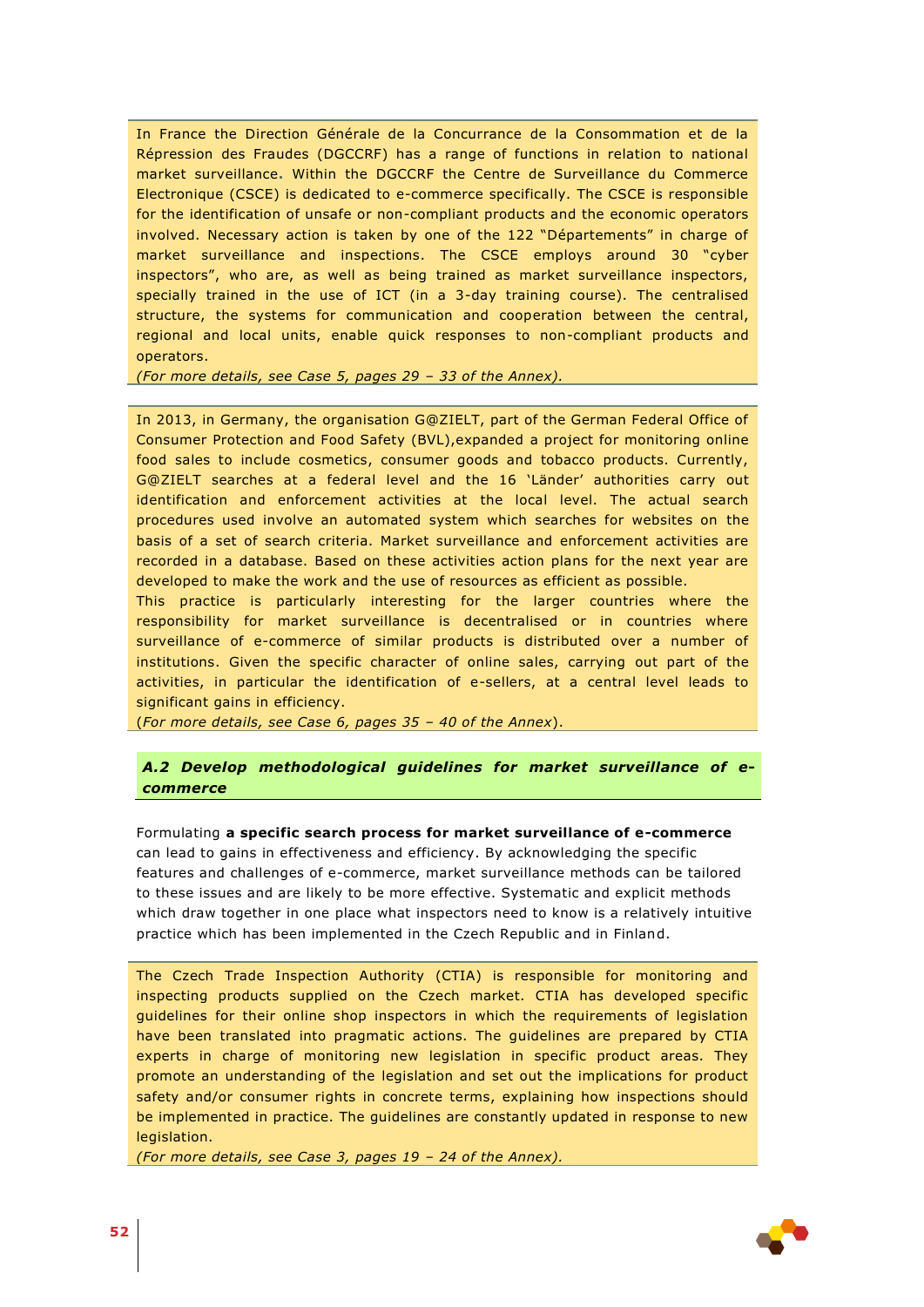The Finnish Safety and Chemicals Agency (Tukes) is the competent national authority for promoting the technical safety and conformity of products, consumer safety and chemicals safety. With the rise in the importance of e-commerce Tukes acknowledged the need for a defined strategy for e-commerce market surveillance. A project team was set up to create a central set of instructions for market surveillance online. In addition to employees from Tukes, other organisations involved were consulted to provide insights into the main threats, challenges and opportunities they had come across in their activities. This included representatives from product areas such as cosmetics, chemicals and electronics, and also from consumer safety. Other relevant organisations were consulted such as the Customs authority and the Finnish Competition and Consumer Authority (FCCA). Regular meetings with stakeholders and the appointment of a project leader were key elements in drawing together the different inputs in an efficient manner.

*(For more details, see Case 4, pages 25 – 28 of the Annex).*

## *B. Establish cooperation with other organisations and countries:*

International cooperation can yield very useful results when it comes to monitoring, detection and enforcement activities. A recurring comment from MSAs has been that although the EU has a single market and products move freely, the legal mandates of MSAs are limited to national territories. Despite EU wide information-sharing systems such as RAPEX and ICSMS, more information sharing is needed, as is more cooperation between MSAs. Products can move more freely than market surveillance and this undermines the effectiveness of surveillance activities. The legal mandate for MSAs could therefore be adjusted to allow for **deeper cooperation between MSAs**. While Regulation 765 establishes a basic level of cooperation between EU Member States, some countries have gone beyond this and make use of closer working relationships with other nations.

### *B.1 International cooperation*

Having cross-border working relationships, especially with countries **internationally, beyond the EU**, can help to remedy some of the main challenges inherent in market surveillance in e-commerce. A major problem is monitoring detection and enforcement beyond national and particularly, beyond EU boundaries. International cooperation could be particularly useful with Asian countries, which offer products on the national markets of Europe. This is evidenced by the cases from the Netherlands and Hungary. An observation applying to both cases is that this type of cooperation requires political will from the relevant organisations in both countries. Furthermore, financial and human resources must be committed in order to maintain the international working relationships established.

In the case of the Netherlands, the relationship between the Netherlands Food and Consumer Product Safety Authority (NVWA) and the Chinese authorities has developed over the years through study visits, learning about each's business cultures, and by establishing in which areas there is room for mutually beneficial collaboration. These activities provided input for the TradeRouteAsia website and became part of the NVWA's larger strategy of developing a working relationship with Chinese MSAs.

*(For more details, see Case 18, pages 93 – 97 of the Annex).*

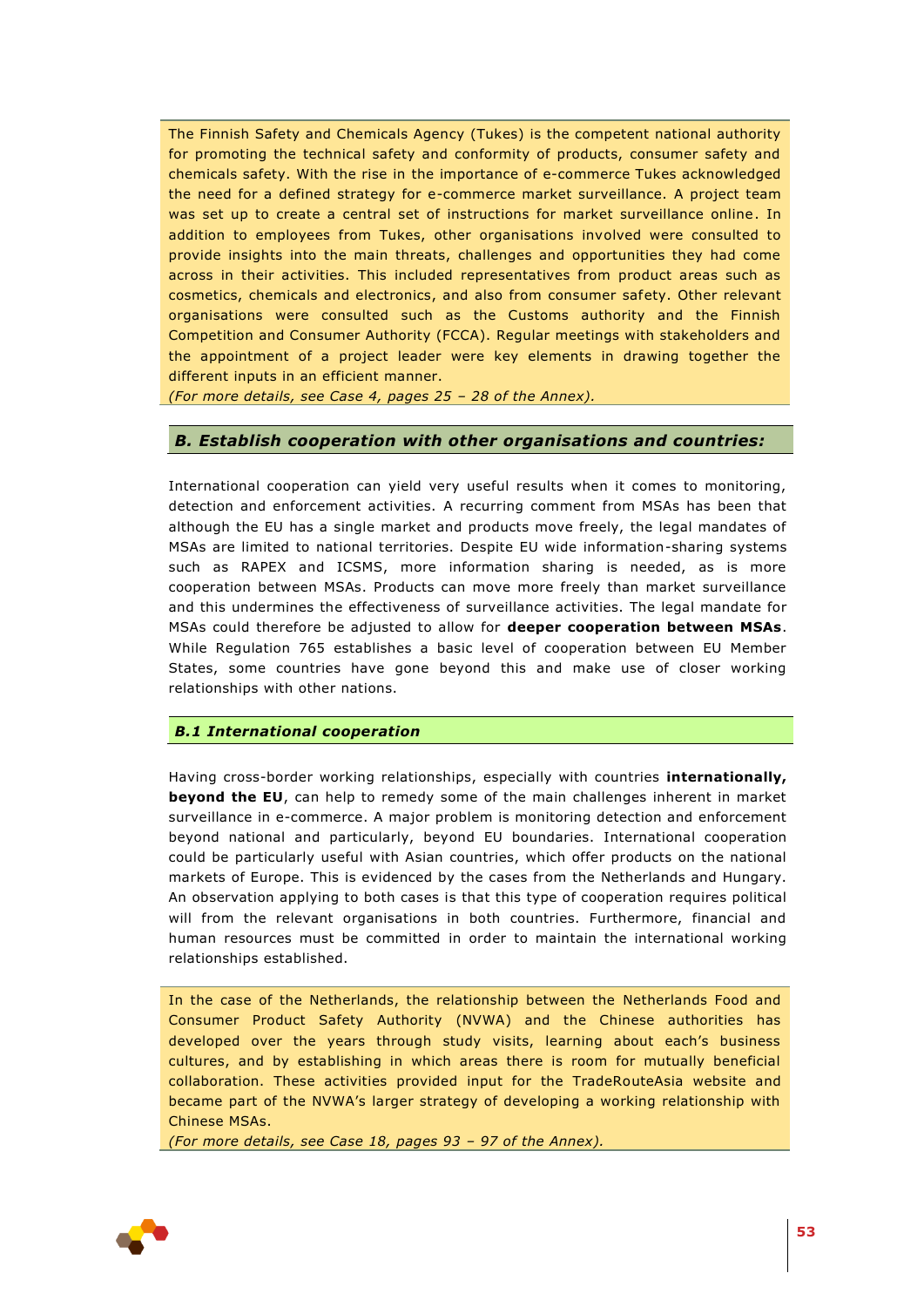In Hungary the Consumer Protection Authority (HACP) has information sharing relationships with China, Lebanon and neighbouring countries within Europe. The approach taken and the basis for these relationships vary, but are cited by the HACP as useful examples of promoting product safety online.

*(For more details, see Case 2, pages 11 – 18 of the Annex).*

#### *B.2 European cooperation*

Having good relations with organisations involved with market surveillance and product safety in neighbouring countries **within the EU** can also be very useful. The same positive reasons apply to closer cooperation between organisations within the EU as those referred to above in relation to cooperation with countries outside of the EU. By sharing information and co-ordinating monitoring, detection and enforcement across borders, surveillance activities can be undertaken more efficiently. This is illustrated by the case of The Nordic Ombudsman Group.

This case of the Nordic Ombudsman Group demonstrates how practical collaboration between consumer organisations can be achieved. This co-operation involves organisations from Denmark, Finland, Iceland, Norway and Sweden and the Faroe Islands, which meet regularly. They have set up a system for information sharing, covering a wide range of matters: information on court judgments, briefing notes, interesting articles, reports, negotiated guidelines and amendments to acts, interpretation and application of EU legislation and on emerging areas of practice. It also includes correspondence in specific cases and ongoing common projects. As far as possible, the exchange takes place electronically. While the Nordic Ombudsman group is a co-operation between consumer organisations, the style and nature of the co-operation is one which is applicable to other policy areas. It is thus also applicable to market surveillance and enforcement more specifically. *(For more details, see Case 1, pages 7 – 10 of the Annex).*

## *B.3 National cooperation*

This study has also pointed to the value of co-operation between MSAs and related organisations within a country. Such co-operation can be very useful in pooling resources and avoiding double work for the organisations involved in market surveillance. Within a country, organisations like customs, tax authorities, telecommunications operators, online market place platforms and consumer organisations can all be useful partners in market surveillance and enforcement activities. A number of countries make frequent use of such co-operation and some have formal protocols established which make co-operation between organisations more systematic and explicit.

Several practical points to facilitate such co-operation were derived from the good practice cases described. Formal protocols should be established by consulting all those stakeholders involved so that working relationships are mutually beneficial and target the most pressing challenges identified by the organisations involved. The organisational structures of the collaborating parties should be made transparent to other organisations, showing clearly which departments and people are responsible for which areas. Related to this, systems for jointly planning and co-ordinating collaborative activities should also be implemented. This can be achieved through regular co-ordination and planning meetings of the various organisations involved.

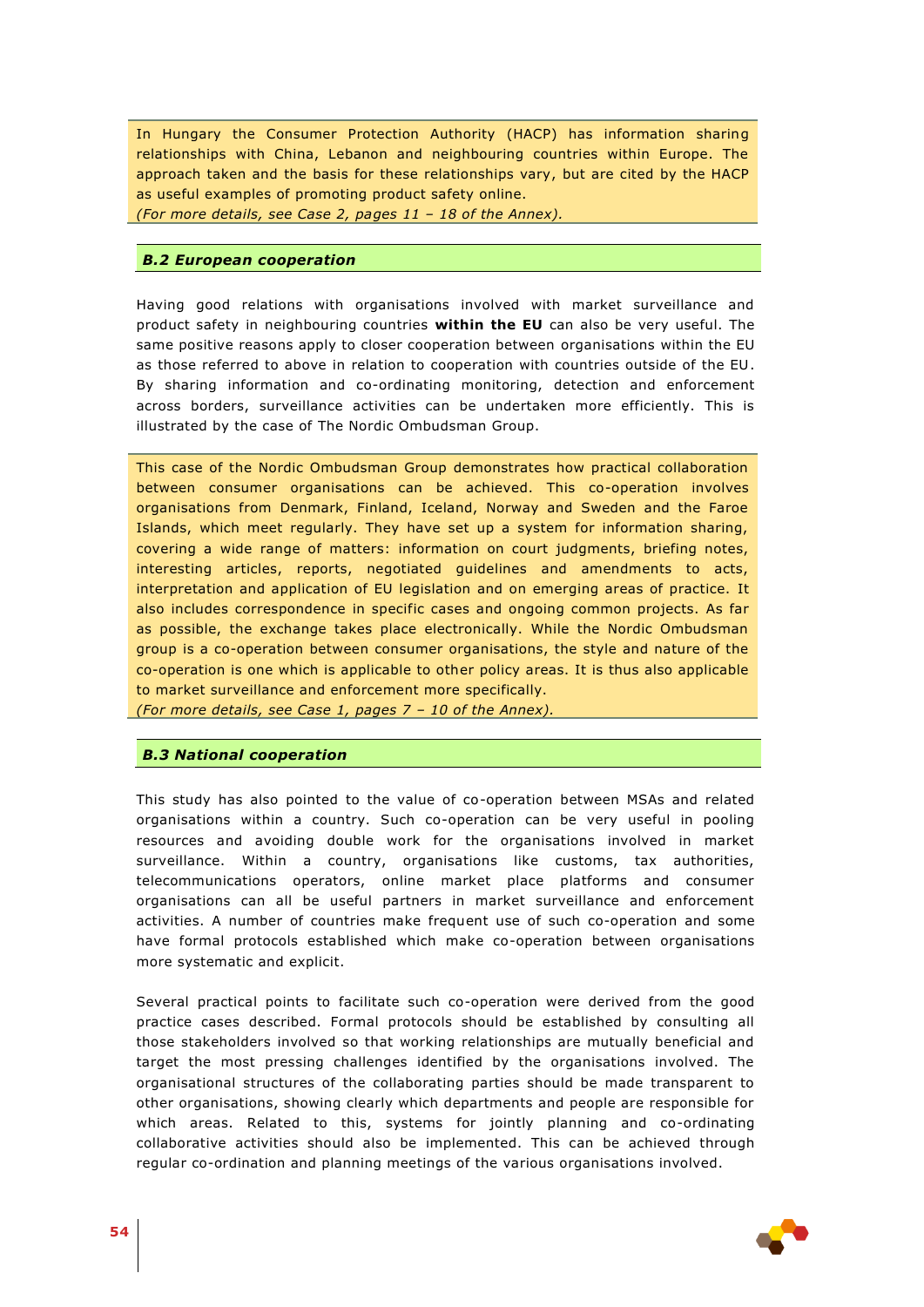The necessary resources to allow for collaborative action should also be identified and made available. The way these practical considerations have been implemented is demonstrated across several national contexts.

In France, for example, the DGCCRF has a close working relationship with the customs. This is established in a formal protocol where the nature of the co-operation with customs goes beyond the stipulations of Regulation 765. Both the customs and the DGCCRF have a central organisation and a number of local and regional units. As such, knowing which central and local departments are in charge of which geographical and product areas is important and this is stipulated in the protocol. As a result of the protocol, regular meetings are established, market surveillance priorities are discussed, action plans developed, and joint market surveillance and enforcement activities are planned. In this way the scale and scope of the market surveillance and enforcement activities in France has increased. The DGCCRF and customs also share their information systems (although these are not fully integrated) and the network of testing laboratories, the SNE.

*(For more details, see Case 7, pages 41 – 44 of the Annex).*

The German organisation G@ZIELT, also collaborates with a series of different organisations. For instance, the German Network Information Centre, DENIC, has the legal mandate to close websites of operators which have been shown by G@ZIELT not to contain the necessary information on the domain owner.

*(For more details, see Case 6, pages 35 – 40 of the Annex).*

### *B.4 Cooperation between MSAs and actors in the online supply chain*

Another category of organisations with which collaboration is useful for MSAs is with **actors in the supply chain**, such as **intermediaries and online market places.**  These include for example e-Bay and Amazon which cover a large part of the online sales market to consumers. Most MSAs collaborate with this type of company and in some cases protocols on co-operation are more formalised than in others. Establishing formal co-operation between MSAs and such intermediaries can help to make monitoring, detection and identification activities within market surveillance more efficient.

Online market places, have a business interest in making sure that products sold on their platform and operators are compliant. Besides these, other organisations in the supply chain such as international shipping companies can also be useful partners. UPS for example searches products they ship if an MSA provides sufficient evidence that there is something wrong with the contents of a package. Designating a point of contact, therefore, between on-line market places and MSAs, or between MSAs and larger shipping companies is another recommendation for MSAs.

The UK's Hampshire Trading Standards collaborates with Amazon and e-Bay in its market surveillance activities. This case demonstrates how approaching the national representative of such a platform and providing evidence of non-compliance often leads to the removal of the product or operators. This protocol is not highly formalised, but contact occurs on a fairly regular basis and is deemed to be effective. *(For more details, see Case 8, pages 45 – 50 of the Annex).*

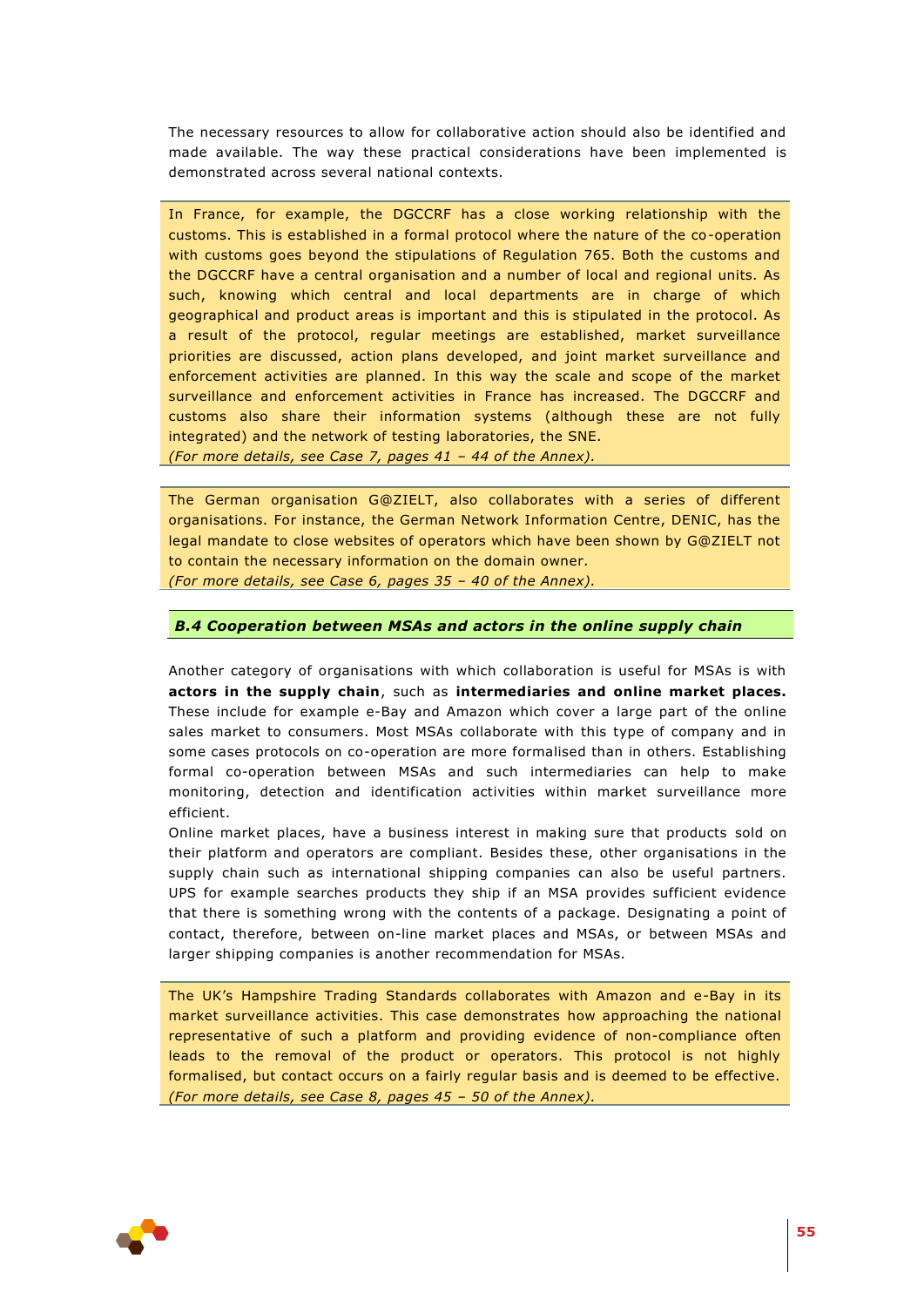#### *C. Optimising the use of available tools:*

An interesting finding from this study is that a significant part of e-commerce market surveillance can be performed using a number of free, readily accessible tools to identify and trace operators. These do not require inspectors to be highly qualified ICT specialists. To optimise the use of available tools a number of complementary recommendations are made which have been shown to help the improvement of online market surveillance.

#### *C.1 Use available internet tools*

Given the existence of free, accessible online tools, using such **tools** should be incorporated into the online market surveillance strategies of MSAs. Basic Google or internet searches were shown to be quite useful in identifying information about operators. Beyond this, more specialised, free websites can be used such as "WebCrawler" or "Whois".

At the Belgian Internet Surveillance department, freely available tools and websites are used to detect information on business operators. in a sizable portion of market surveillance activities.

*(For more details, see Cases 10, pages 55 - 60 of the Annex).*

### *C.2 Establish guidelines for search procedures and provide basic technical training*

Related to the use of these free and accessible tools is the importance of establishing guidelines for **search procedures** for inspectors so that the use of such ICT tools is made systematic and avoids double work by inspectors. Having a systematic protocol in place for how to search is an important element in using such online tools. The **provision of basic technical training** for market surveillance inspectors on more specialised on-line search methods such as searching and tracing IP addresses, can also be done relatively quickly.

The exact nature of such training can vary across institutions but it can be completed in a matter of a few days for instance. This is the case in France, in the CSCE, where the 30 cyber inspectors receive training over several days and are then equipped to carry out national level e-commerce market surveillance. *(For more details, see Case 5, pages 29 – 34 of the Annex).* 

*C.3 Develop a systematic database for recording online market surveillance and enforcement activities*

Another important tool in market surveillance is a **sound database** for recording cases of non-compliant products and/or business operators. This can be done for instance, by making the national consumer complaints system as clear as possible, allowing consumers to provide more informative complaints. This in turn helps MSAs to pursue the complaint more efficiently. Clear instructions on the websites about how to submit a complaint are important here, as is also the provision of information in different languages.

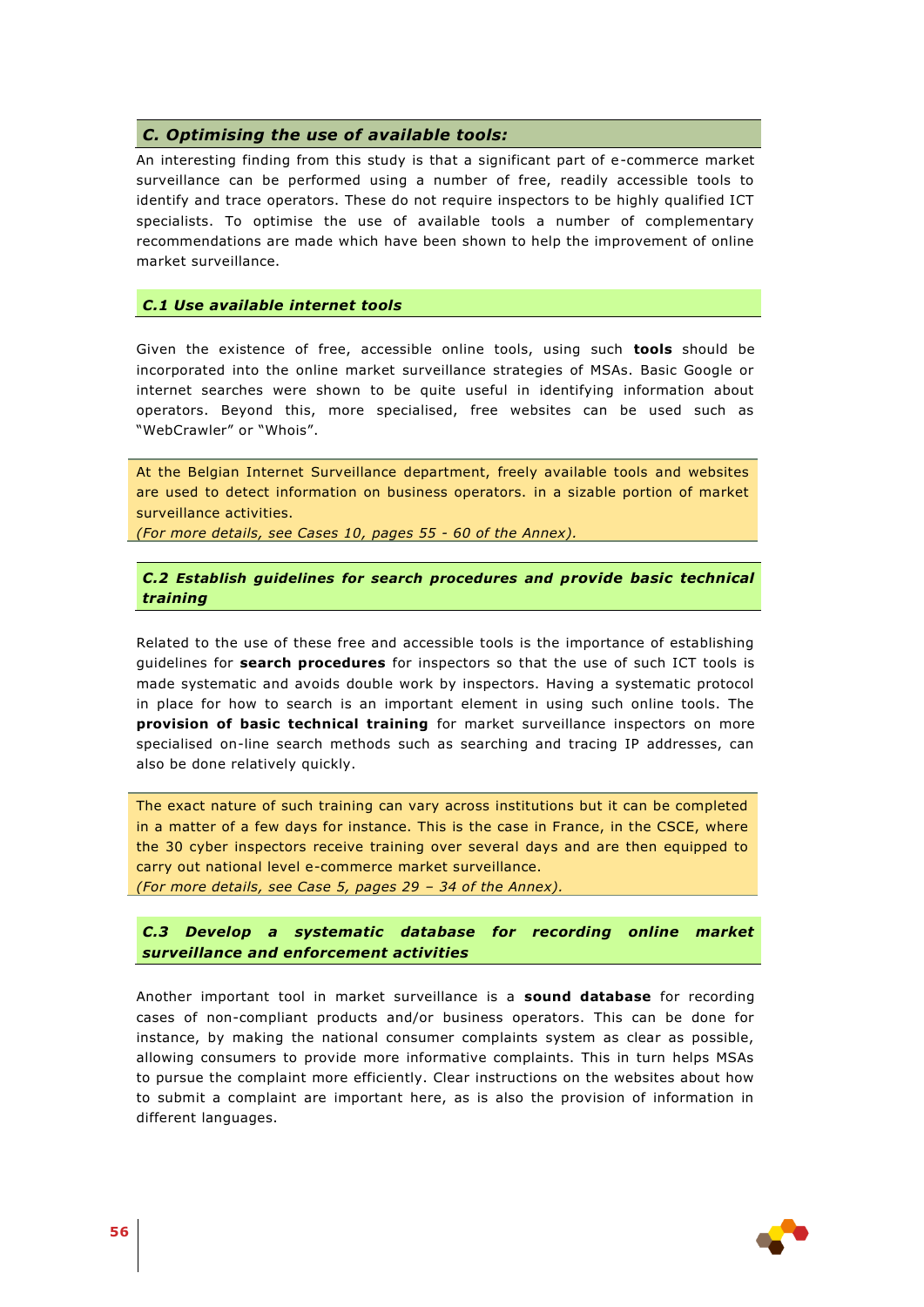The value of such a system is demonstrated by the Swedish Consumer Agency's website and complaints system. The website used by the Agency provides clear information, in a range of languages. It contains detailed information on when and how consumers can make a complaint. The clear information offers consumers the opportunity to provide detailed information on their complaints. This detailed information gives the Agency better information to undertake concrete actions. *(For more details, see Case 9, pages 51 – 54 of the Annex).*

*C.4 Make use of trust or quality marks to guide the online market surveillance activities*

Evidence also indicates that **trust or quality marks** can be used to identify priorities for market surveillance activities. Operators which carry marks can be prioritised for investigations into compliance with operator and product requirements.

This is the approach taken by the Netherlands Food and Consumer Product Safety Authority (NVWA) and the quality mark system for online shops, Thuiswaarborg.nl. The Dutch web shops with the quality mark are responsible for a large share of the market for consumers good sold on-line. As such, the NVWA focuses its activities on making sure that these shops are compliant.

*(For more details, see Case 14, pages 77 – 78 of the Annex).* 

*C.5 Implement Mystery Shopping*

Not all MSAs make use of **mystery shopping**. Mystery shopping allows MSAs to act as a consumer and obtain and test products. It also enables MSAs to check whether products shown on websites are the products consumers actually receive when they are ordered.

The Trading Standard Offices in the UK have a long tradition of test purchasing. A credit or payment card, a computer IP address and a delivery address that do not show any link with the MSA are necessary. Given the benefits of detecting noncompliant operators and products this is a useful method to employ. *(For more details, see Case 11, pages 61 – 64 of the Annex).*

# *Recommendat ions on raising consumer awareness*

### *D. Making use of established media:*

An issue which has become apparent throughout this study is the difficulty that MSAs have in reaching consumers. Getting consumers' attention concerning the potential risks involved in buying products online is a significant challenge. Consequently, **making use of established media channels** to reach consumers is a useful practice for MSAs to consider. Given the pressure on resources which most MSAs face it is prudent to seek to establish, wherever possible, working relationships with media channels that have expertise in communicating with a broad public and reaching a much wider audience than an average MSA.

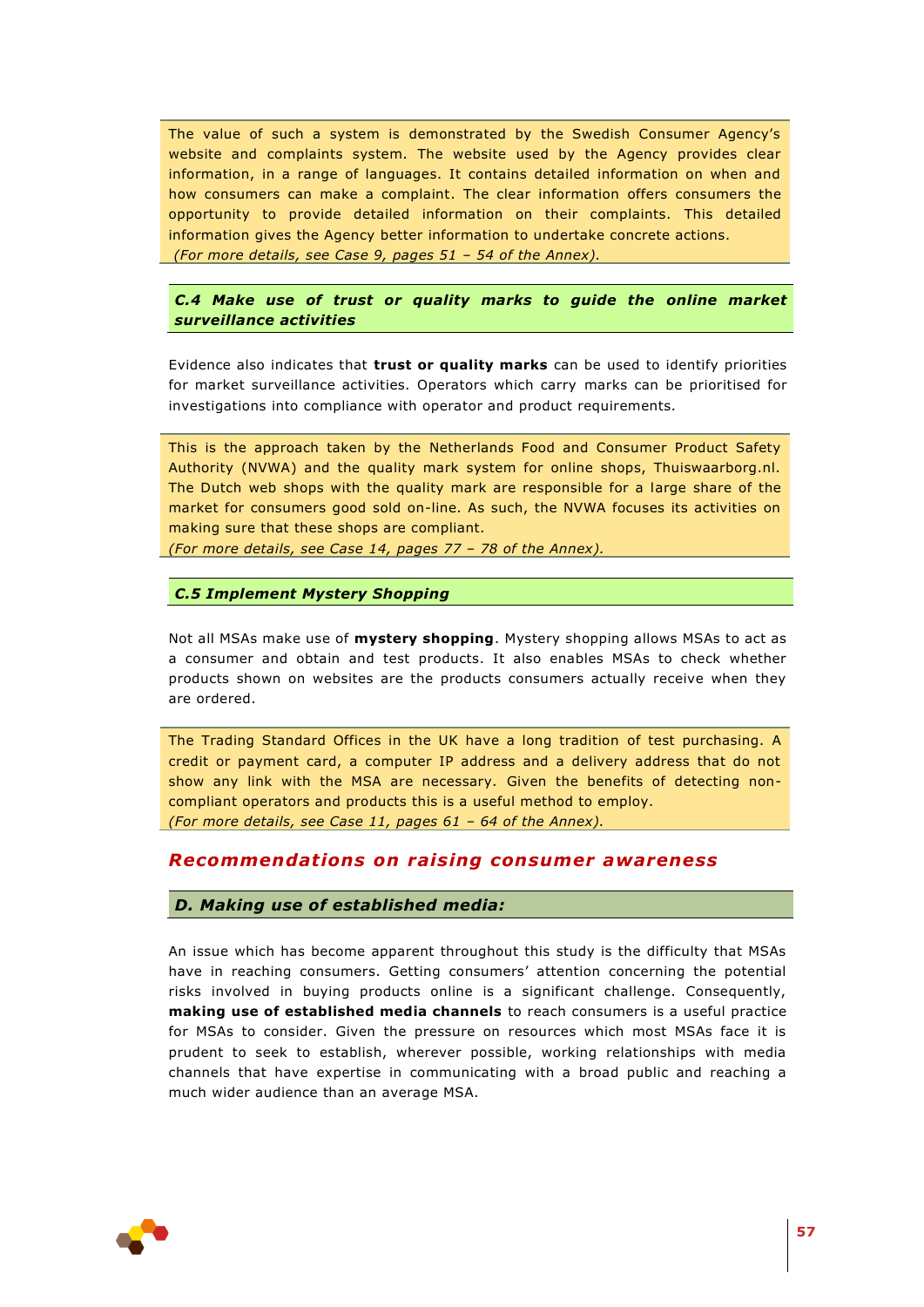The co-operation between the UK's Suffolk County Council Trading Standards departments and the national consumer rights TV programme "Watchdog" highlights the value of such a relationship. This case demonstrated how useful such programmes can be for informing consumers of product safety and consumer rights issues. The Trading Standards offices provide input and interviews to the producers of Watchdog and this requires relatively few resources from the Trading Standards departments. The Trading Standards offices capitalise on the media expertise and the broad reach of this television programme in communicating issues to consumers. Therefore from a Trading Standards perspective, this is highly efficient method of raising consumer awareness. Practical steps here involve appointing designated contact people in Trading Standards departments, making an effort to maintain the working relationship with media channels, and some media training for the inspectors on being interviewed for broadcasts.

*(For more details, see Case 12, pages 65 – 70 of the Annex).*

In Malta, the Maltese Competition and Consumer Affairs Authority (MCAA) and a series of other actors organised high profile seminars aimed at both consumers and producers to raise awareness. This is in addition to their on-going activities. Generally, as well as online information, a comprehensive range of awareness measures are provided by the Office for Consumer Affairs. This includes an active media campaign, consisting of regular contributions of articles to a range of newspapers, plus reactions in the media to topical issues. Officers participate on a regular basis in Radio and TV programmes to explain to the general public legal rights and obligations in the area of consumer affairs. Besides disseminating information, officers also answer the queries of listeners and viewers that call in during programmes. Recently, this on-going provision was supplemented by special seminars that were free for any interested party and these were supported by TV adverts and information material.

*(For more details, see Case 13, pages 71 – 75 of the Annex).*

### *E. Maximise information retention and dissemination:*

Looking further at awareness raising activities in general, it remains important that information provided to consumers and operators is clear. However, clear information is only of limited use if it is not disseminated properly and does not its target audience. Equally, steps can be taken to maximise the retention of information provided to consumers and operators, thus contributing to an MSAs awareness raising activities.

#### *E.1 More focus on clear information to maximise retention*

The value of clear and concisely formulated information is demonstrated in the Swedish case and also how this contributes to more informative complaints to an MSA. Besides this, presenting information in such a way that it maximises interest and **retention** by consumers is also an important consideration. This can be achieved by researching information on persuasive communication or behavioural economics, for instance. Allocating a portion of the budget to developing clear, relevant information for consumers is important and a practical step that would be advantageous for an MSA. DG Health and Consumers of the European Commission (DG SANCO) has produced a number of reports in this area. DG SANCO also publishes information on

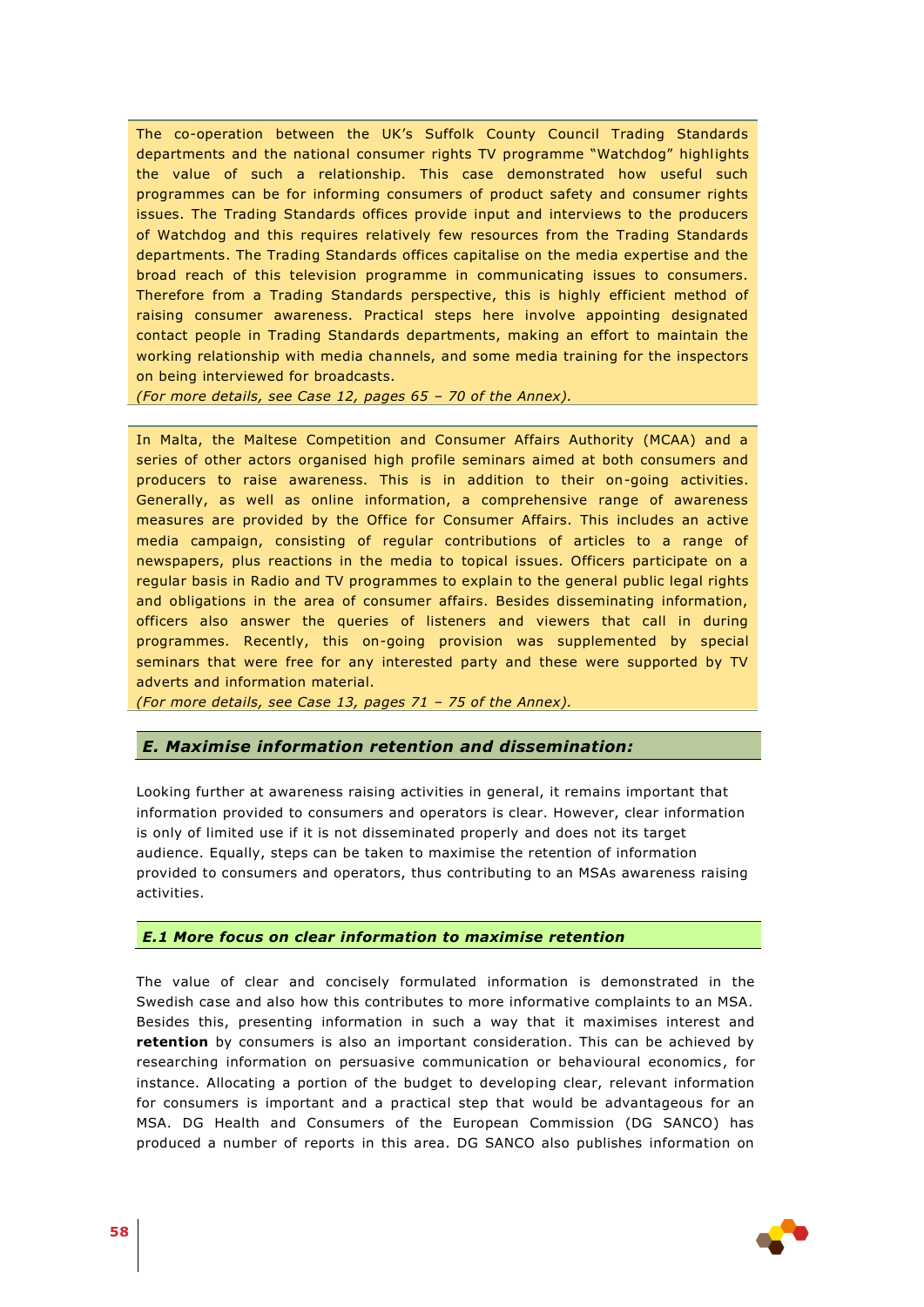behavioural economics which could also be used when developing information aimed at consumers by MSAs<sup>14</sup>.

The Swedish Consumer Agency's overall task is to safeguard consumer interests and as such, one of the main objectives of the organisation is to improve consumer awareness. To achieve these goals, clear, concise and up-to-date information is provided on the website of the Agency, in a range of languages (Scandinavian languages, major European languages, Arabic, and Hebrew amongst others). It contains information on when consumers can make a complaint, step by step information on how to make a complaint, and what the Agency and other relevant authorities are able to do in response. The website also summarises and explains the main legislation in place concerning product safety and what the rights and obligations are of consumers and businesses in this context. Consumers are thus presented with a range of accessible and relevant information, presented in a very clear manner.

(*Case 9, pages 51 – 54 of the Annex)*

#### *E.2 More focus on the dissemination of information*

**Dissemination** of information is an equally important aspect, evidenced by the cases from Malta and Australia.

In the Maltese case where a variety of media channels were used to promote the series of seminars being organised by the Maltese consumer and competition authorities.

(For more details, see Case 13, pages 71 – 75 of the Annex).

The Australian case concerning guidelines for operators selling to Australian consumers is not aimed at consumers as such, but uses a conscientious dissemination approach which could provide inspiration for any form of information provision. The Australian Competition and Consumer Commission (ACCC) makes efficient and extensive use of its network of stakeholders and beneficiaries. Indeed the dissemination of the guidelines is seen as part of the more successful aspects of this practice.

*(For more details, see Case 17, pages 87 – 92 of the Annex).*

# *Recommendat ions on Raising Business Awareness:*

#### *F. Develop an accessible, coherent set of guidelines for operators:*

In addition to raising awareness among consumers, it is important to make businesses operating online aware of their obligations. Often there is no central information point for business operators to gain an overview of their obligations. These information overviews should combine input from various stakeholders, include the relevant legislation, and highlight issues of responsibility in the supply chain. This information should then be translated into **accessible, understandable guidelines for operators**. This allows operators to make use of a single, unified point of information when setting up an online business. Additionally, the reputation of the MSA can add legitimacy to such guidelines and reduce the fragmented nature of the information

http://ec.europa.eu/consumers/consumer\_evidence/behavioural\_research/index\_en.htm



1

<sup>&</sup>lt;sup>14</sup> see for instance: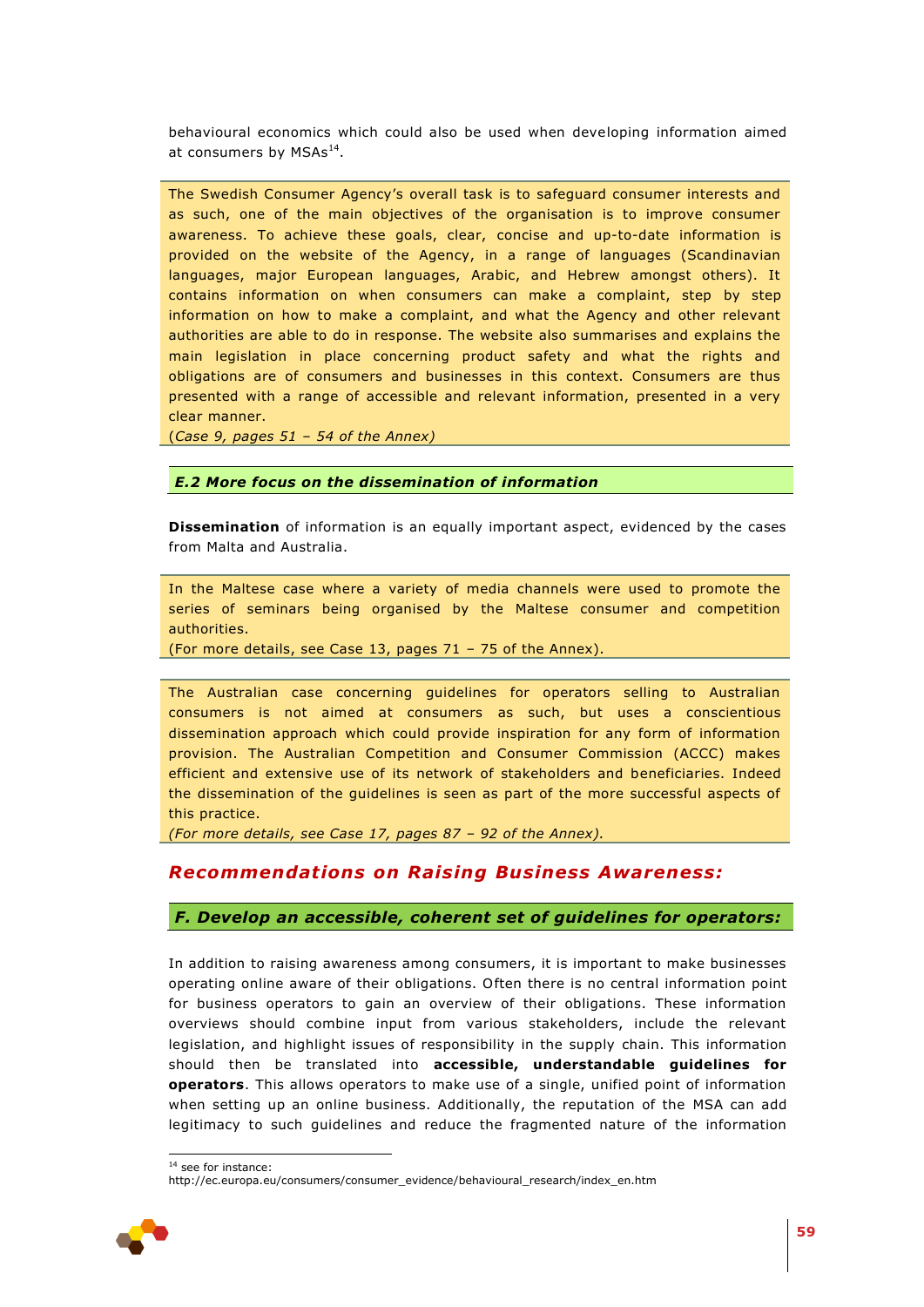provided. The cases of the Netherlands and Australia demonstrate the value of having the pertinent information relevant for economic operators in one centralised place.

The Australian case concerns the ACCC's 'Business Guide to Selling Online to Consumers in Australia', and was developed using the observations which the ACCC had collected during its normal working procedures. This was combined with input from its network of stakeholders and beneficiaries. This ensured that the main challenges for online business operators were addressed in the guidelines. Through systematic meetings and feedback rounds, all relevant stakeholders were consulted and a balanced, unified information source for operators wishing to sell online to Australian consumers was established.

*(For more details, see Case 17, pages 87 – 92 of the Annex).*

In the Netherlands the development of the TradeRouteAsia website also involved examining what the main challenges were for operators - in this case those who wished to trade with Asia. By listing the most pressing needs and challenges in a systematic manner the website was developed into a powerful support instrument. All in all, these cases demonstrate that stakeholder consultations, repeated over several rounds, are important practical components in the development of information tools of this kind. *(For more details, see Case 18, pages 93 – 97 of the Annex).*

# *G. Prepare product requirement legislation in understandable terms:*

Legislation on product requirements and on consumer rights are relevant areas for a business operator's activities, both on and offline. However, keeping track of new and amended legislation can be complicated and as a result, business operators sometimes violate product requirements unintentionally. Regularly informing operators and **providing updates of the changes to relevant legislation** is a useful practice that could again yield benefits by preventing non-compliant and unsafe products from entering the market to begin with.

In the case of Estonia, the Consumer Protection Board, has implemented this practice effectively. Regular updates are sent around on legislation that is relevant to operators, both on and offline. In many cases non-compliance is accidental and not conscious. Therefore warning operators and helping them to become compliant is a good practice which can be implemented with relative ease. A method or tracking legislative developments in this area is required, supported by the contact details of operators to whom letters containing updates can be sent

*(For more details, see Case 16, pages 81 – 86 of the Annex).*

#### *H. Use interactive information tools*

While clearly formulated and relevant content is important in information sources, retention amongst business operators can still prove a challenge. Even when information is well formulated, the challenge of retention amongst operators has important implications for MSAs. This study therefore recommends exploring different, **interactive manners of providing information** alongside those which are presented in more static forms, such as on websites and print media. Interactive methods of information provision tend to lead to a more active way of taking up information.

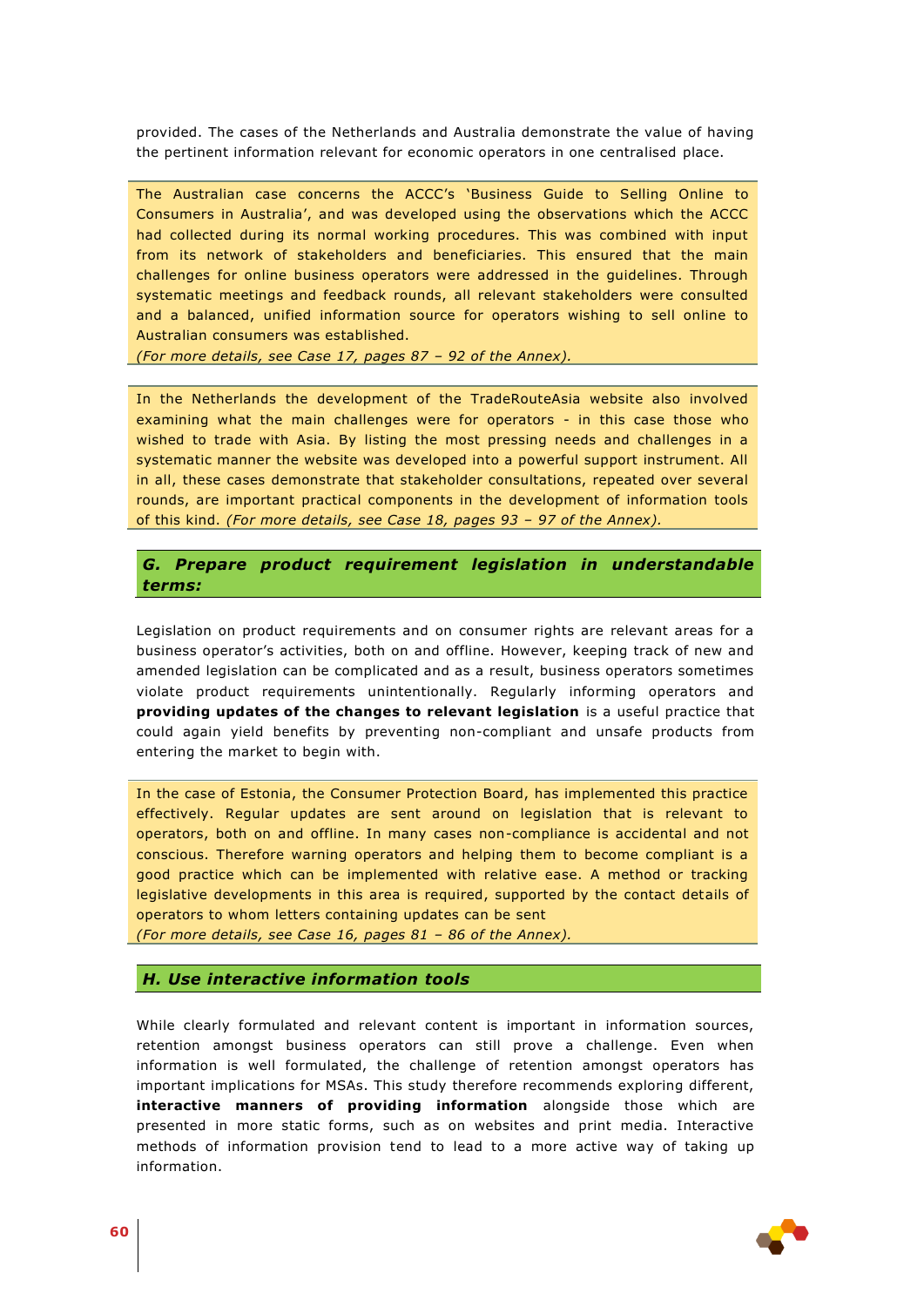This is demonstrated in the Dutch case for instance, where the TradeRouteAsia website uses e-learning modules and quizzes to involve and test business operators on their knowledge. Here it was a matter of establishing the main areas where information was felt to be lacking by stakeholders and by operators wishing to trade in Asia. This step was followed by addressing these issues in e-learning modules. *(For more details, see Case 18, pages 93 – 97 of the Annex).*

In a non-digital manner, the seminar series organised in Malta, for both producers and consumers, also forms a more interactive, real-life method of providing information. A discussion element of this kind is recommended here to allow visitors to activate the knowledge they have gained.

*(For more details, see Case 13, pages 71 – 75 of the Annex).*

# **European Level recommendations**

A number of the practices presented in this study can be shared and implemented in other Member States. Besides information and knowledge sharing, it has also become apparent that a number of national level MSA activities could be implemented at an EU level. This could improve the scope and reach of some of the practices explored. For instance, an **EU level strategy** for market surveillance in e-commerce was mentioned by some experts of the Working Group as a useful step in cross-border market surveillance. Just as national MSAs benefit from having an explicitly defined policy for online market surveillance so an EU level strategy could be beneficial as well. This could provide national MSAs with a starting point for their own market surveillance in e-commerce. For those nations which have such a guide or strategy, mutual learning could be encouraged between the EU and national level. Additionally, given that resource pressures are likely to remain, establishing priorities for online market surveillance is important. As such, specific, but common strategies for searching for products online could be introduced, thus avoiding duplication of work at a national level.

Furthermore, from an organisational perspective on online market surveillance, a specific department could be designated to operate at a transnational level. Inspired by such designated organisations in countries like Germany and France, countries could consider setting up corresponding designated transnational organisation themselves. The structure of having a central online monitoring and detection node, combined with regional or national level enforcement activities could permit more expansive and efficient online market surveillance. The European Commission could play a role in initiating or coordinating this.

A selection of the nationally developed online market surveillance tools could also be used by other Member States. Programmes like the German version of the programme "WebCrawler" could be implemented by other countries. This would require ICT expertise at country level, as well as collaboration and appropriate licensing arrangements with the G@ZIELT and the developers of the new version of the programme. It would also involve translating the programme into the relevant languages. The same applies to the Dutch TradeRouteAsia website in that the interactive way of making operators aware of what they need to know could be beneficial to other countries as well.

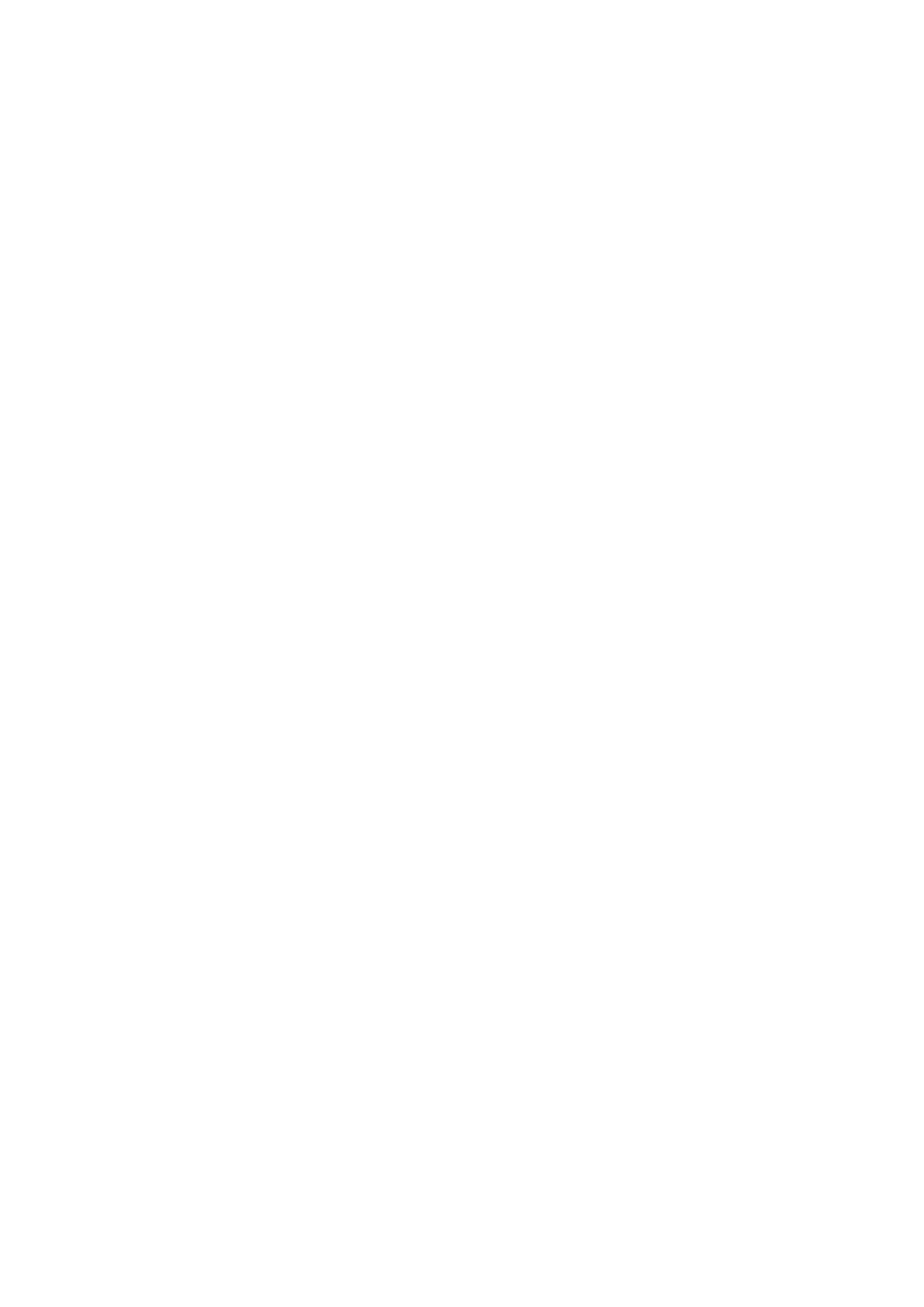# **Appendix 1 Literature**

- <span id="page-62-0"></span> Australian Competition & Consumer Commission, (2014), *Consumer Product Safety Online*, Canberra, Australia.
- Binding/Purnhagen, (2011), *Regulations on E-Commerce Consumer Protection Rules in China and Europe Compared - Same Same but Different*, JIPITEC 186 para. 1.
- Bundesnetzagentur, (2012), Market Surveillance Statistics 2012, [online], available at:

[http://www.bundesnetzagentur.de/SharedDocs/Downloads/EN/BNetzA/Areas/Telec](http://www.bundesnetzagentur.de/SharedDocs/Downloads/EN/BNetzA/Areas/Telecommunications/TechTelecomsRegulation/ElectromagneticCompatibility/Service/Market%20surveillance%20Statistics%202011.pdf?__blob=publicationFile) [ommunications/TechTelecomsRegulation/ElectromagneticCompatibility/Service/Mar](http://www.bundesnetzagentur.de/SharedDocs/Downloads/EN/BNetzA/Areas/Telecommunications/TechTelecomsRegulation/ElectromagneticCompatibility/Service/Market%20surveillance%20Statistics%202011.pdf?__blob=publicationFile) ket%20surveillance%20Statistics%202011.pdf? blob=publicationFile.

- Civic Consulting, (2011), *Consumer market study on the functioning of ecommerce and Internet marketing and selling techniques in the retail of goods Final Report Part 1: Synthesis Report*, Berlin, Germany.
- Deutsche Gesellschaft fur Internationale Zusammenarbeit (GIZ) GmbH, the Department of Market Regulation, State Administration for Industry and Commerce of the People's Republic of China (SAIC) and China Society of Administration for Industry & Commerce (CSAIC) (eds.), "*A Sino-German Comparative Analysis*" published by C.H. Beck, Hard and Nomos.
- European Commission, (2007), COMMUNICATION FROM THE COMMISSION TO THE COUNCIL, THE EUROPEAN PARLIAMENT AND THE EUROPEAN ECONOMIC AND SOCIAL COMMITTEE - EU Consumer Policy strategy 2007-2013 - Empowering consumers, enhancing their welfare, effectively protecting them, COM (2007) 99 Final, Brussels.
- European Commission, (2011), COMMISSION COMMUNICATION TO THE EUROPEAN
- European Commission, (2012), COMMUNICATION FROM THE COMMISSION TO THE EUROPEAN PARLIAMENT, THE COUNCIL, THE ECONOMIC AND SOCIAL COMMITTEE AND THE COMMITTEE OF THE REGIONS A European Consumer Agenda - Boosting confidence and growth, COM (2012) 225 Final, Brussels.
- European Commission, (2013), PRODUCT SAFETY AND MARKET SURVEILLANCE PACKAGE COMMUNICATION FROM THE COMMISSION TO THE EUROPEAN PARLIAMENT, THE COUNCIL AND THE EUROPEAN ECONOMIC AND SOCIAL COMMITTEE - More Product Safety and better Market Surveillance in the Single Market for Products, COM (2013) 74 Final, Brussels.
- European Commission, (2013), PRODUCT SAFETY AND MARKET SURVEILLANCE PACKAGE - COMMUNICATION FROM THE COMMISSION TO THE EUROPEAN PARLIAMENT, THE COUNCIL AND THE EUROPEAN ECONOMIC AND SOCIAL COMMITTEE - 20 actions for safer and compliant products for Europe: a multiannual action plan for the surveillance of products in the EU, COM (2013) 76 Final, Brussels.
- European Commission, (2013), The Single Market Act, [online], available at: http://ec.europa.eu/internal\_market/smact/index\_en.htm .
- European Commission, (2013), COMMISSION STAFF WORKING DOCUMENT IMPACT ASSESSMENT *Accompanying the document* Product Safety and Market Surveillance Package -A proposal for a Regulation of the European Parliament and the Council on consumer product safety and a proposal for a Regulation of the European Parliament and of the Council on market surveillance for products, COM (2013) 78 Final, Brussels.
- European Commission, (2012), COMMISSION STAFF WORKING DOCUMENT Bringing e-commerce benefits to consumers *Accompanying the document* COMMUNICATION

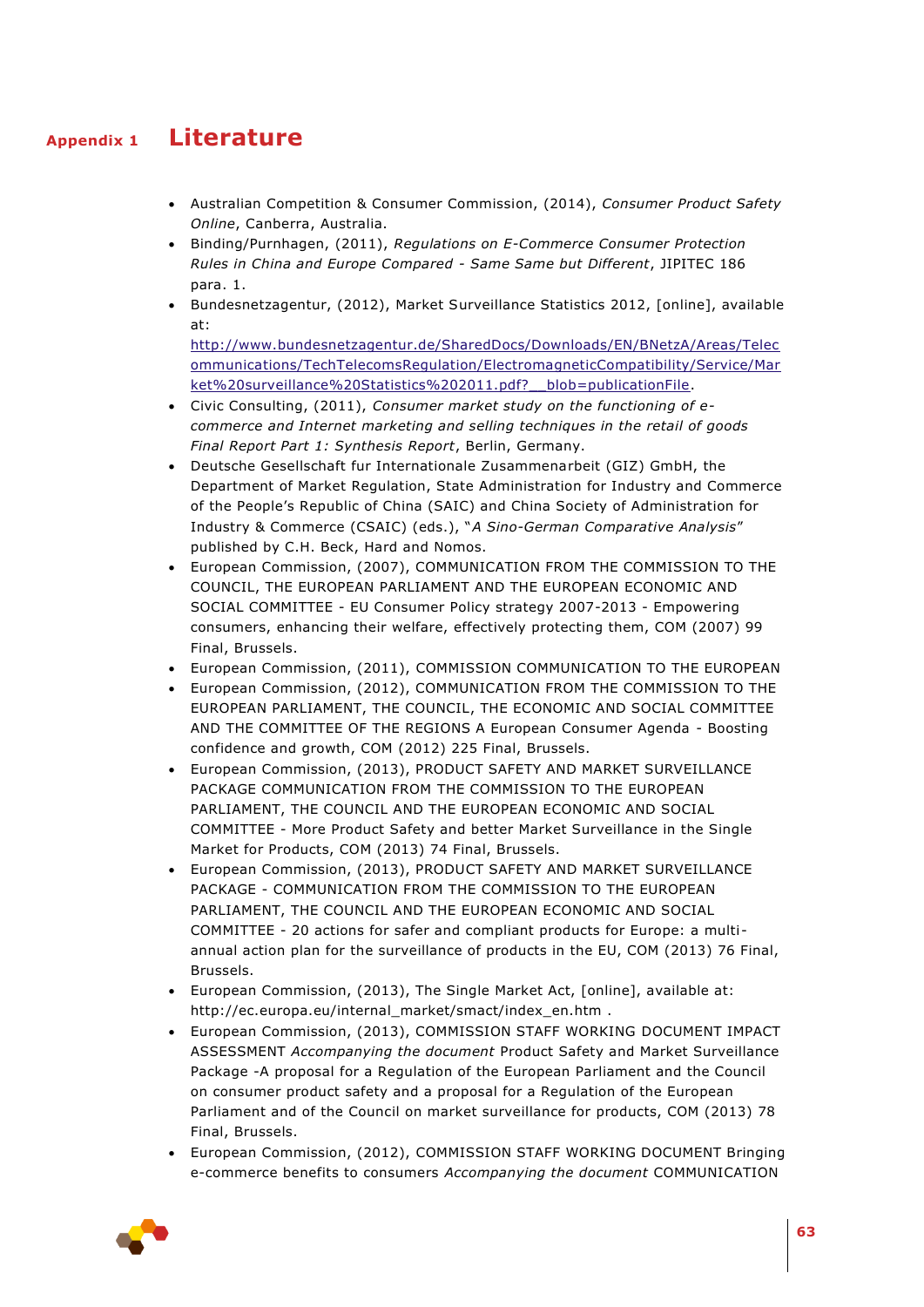FROM THE COMMISSION TO THE EUROPEAN PARLIAMENT, THE COUNCIL, THE EUROPEAN ECONOMIC AND SOCIAL COMMITTEE AND THE COMMITTEE OF THE REGIONS A coherent framework to boost confidence in the Digital Single Market of e-commerce and other online services, SEC (2011) 1640 Final, Brussels.

- European Commission, Consumer Policy Evaluation Consortium, (2012), *(External) evaluation of the Consumer Protection Cooperation Regulation*, London, United Kingdom.
- OECD, Working Party on Consumer Product Safety, (2013), DRAFT AGENDA Joint session of the OECD Working Party on Consumer Product Safety and the International Consumer Product Safety Caucus, to be held in Gold Coast, Australia, [online], available at: [http://search.oecd.org/officialdocuments/publicdisplaydocumentpdf/?cote=DSTI/CP](http://search.oecd.org/officialdocuments/publicdisplaydocumentpdf/?cote=DSTI/CP/CPS/A(2013)2/ADD&docLanguage=En) [/CPS/A\(2013\)2/ADD&docLanguage=En](http://search.oecd.org/officialdocuments/publicdisplaydocumentpdf/?cote=DSTI/CP/CPS/A(2013)2/ADD&docLanguage=En)
- European Commission, DG Enterprise and Industry, (2013), Market surveillance, [online], available at: http://ec.europa.eu/enterprise/policies/single-marketgoods/internal-market-for-products/market-surveillance/index\_en.htm .
- European Commission, (2014), *Final Report - Evaluation and Exchange of Good Practice for the Sustainable Supply of Raw Materials within the EU,* CSES, United Kingdom
- The European Consumer Centres Network (ECC- Net), (2012), *Help and Advice on your Purchases Abroad – 2012 Annual Report,* Luxembourg: Publications Office of the European Union.
- European Commission, DG Health and Consumers, (2009), *Conducted on behalf of the European Commission, Health and Consumers Directorate-General Final Report*, YouGovPsychonomics, United Kingdom.
- European Partnership for Energy and the Environment (EPEE), (no date), *Market Surveillance Best Practice Case Studies,* [online], available at: [http://www.epeeglobal.org/epeedocs/internet/docs/EPEE\\_-](http://www.epeeglobal.org/epeedocs/internet/docs/EPEE_-_Market_Surveillance_Best_Practice_Case_Studies_v_7319.pdf) [\\_Market\\_Surveillance\\_Best\\_Practice\\_Case\\_Studies\\_v\\_7319.pdf](http://www.epeeglobal.org/epeedocs/internet/docs/EPEE_-_Market_Surveillance_Best_Practice_Case_Studies_v_7319.pdf) .
- European Commission, DG Health and Consumer, (2010), Commission Working Document: RESULTS OF THE PUBLIC CONSULTATION ON THE REVISION OF THE GENERAL PRODUCT SAFETY DIRECTIVE, EU Publications Office, Luxembourg.
- European Commission, DG Health & Consumer Protection, (2011), "FRAMEWORK CONTRACT ON EVALUATION, IMPACT ASSESSMENT AND RELATED SERVICES CONSUMER POLICY: EX-POST AND MID-TERM EVALUATIONS", Norfolk, United Kingdom.
- European Commission, DG Health and Consumers, (2011), The future of market surveillance in the area of non-food consumer product safety under the General Product Safety Directive - SANCO/2009/B3/012 - Final Report March 2011, European Publications Office, Luxembourg.
- European Commission, DG Health and Consumers, (2013), Consumer product safety – Market surveillance and enforcement, [online], available at: http://ec.europa.eu/consumers/safety/projects/market\_surveillance\_enforcement\_ en.htm
- European Commission, DG Communications Networks, Content & Technology (2013), *Final Report - EU online Trustmarks Building Digital Confidence in Europe,* Publications Office of the European Union, Luxembourg.
- The European Consumer Centres Network (ECC- Net), (no date), *Enhanced Consumer Protection – the Services Directive 2006/123/EC – Analysis of Article 20.2 and Article 21 related consumer complaints reported to ECC-Net between 2010 and 2012,* [online], available at: [http://ec.europa.eu/dgs/health\\_consumer/index\\_en.htm.](http://ec.europa.eu/dgs/health_consumer/index_en.htm)

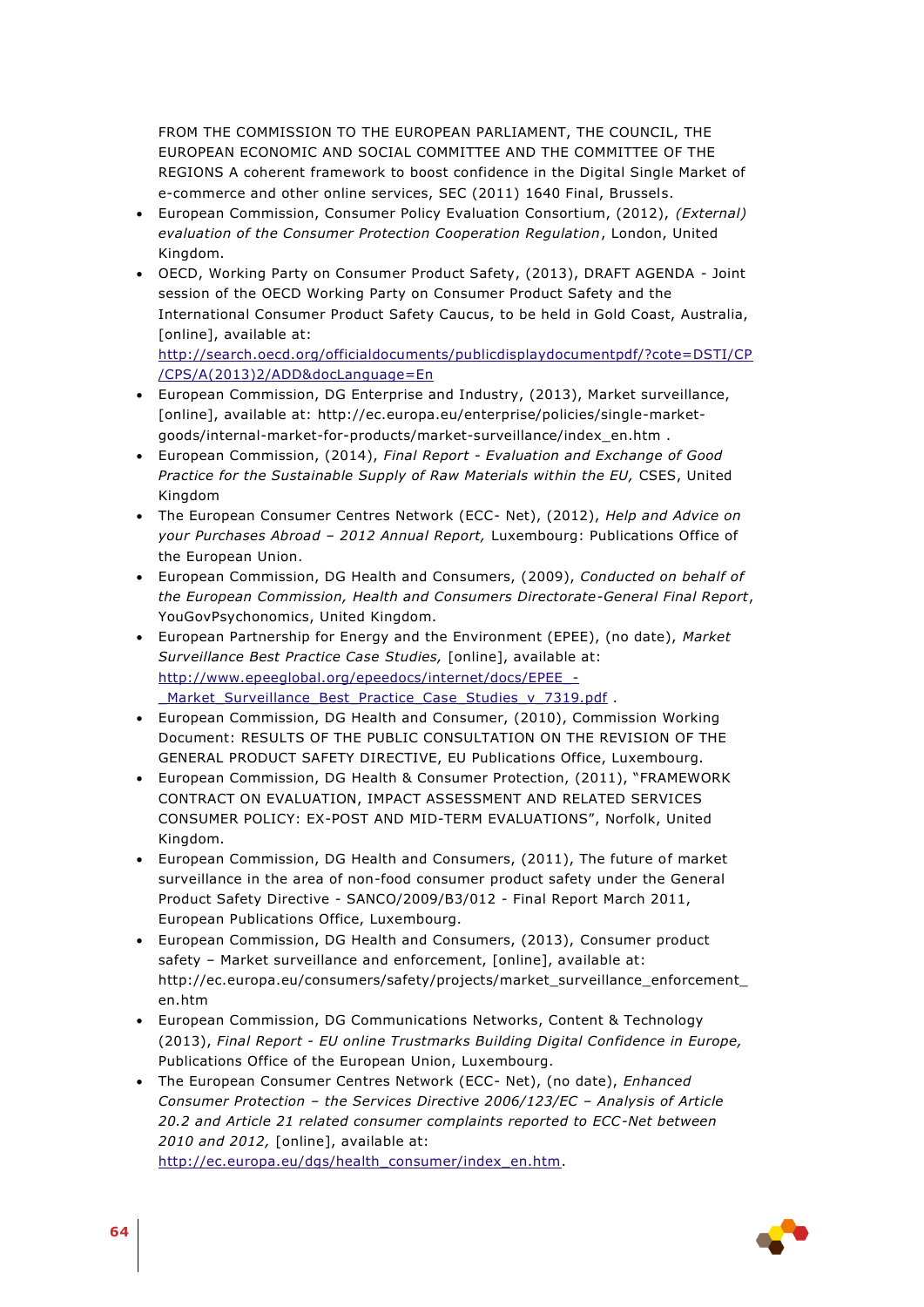- The European Consumer Centres' Network (ECC-Net), 2013, "Trust Marks Report 2013 'Can I Trust the Mark?'", Sweden.
- European Parliament & Council of the European Union, (2001), DIRECTIVE 2001/95/EC OF THE EUROPEAN PARLIAMENT AND OF THE COUNCIL of 3 December 2001 on general product safety, Directive 2001/95/EC, Brussels.
- EUROPEAN PARLIAMENT, THE COUNCIL, THE ECONOMIC AND SOCIAL COMMITTEE AND THE COMMITTEE OF THE REGIONS A - coherent framework for building trust in the Digital Single Market for e-commerce and online services, COM (2011) 942, Brussels.
- Eurostat, (2013), Press Release: European Year of Citizens 2013: Nearly 60% of EU internet users shop online: Clothes, travel & holiday accommodation: most common online purchases, Eurostat, Luxembourg.
- Eurostat Newsrelease, (2013), *Nearly 60% of EU internet users shop online: Clothes, travel & holiday accommodation: most common online purchases,* Eurostat Press Office
- Interpol, (2014), *Operations – Operation Panga*, [online], available at: [http://www.interpol.int/Crime-areas/Pharmaceutical-crime/Operations/Operation-](http://www.interpol.int/Crime-areas/Pharmaceutical-crime/Operations/Operation-Pangea)[Pangea](http://www.interpol.int/Crime-areas/Pharmaceutical-crime/Operations/Operation-Pangea) .
- House of Commons Home Affairs Committee, (2013), *E-Crime – Fifth Report of Session 2013 – 14*, London, United Kingdom.
- Neytendastofa, (2013), *The National Market Surveillance Programme – Iceland 2013*, [online], available at: <http://www.neytendastofa.is/lisalib/getfile.aspx?itemid=3075>
- European Parliament, DG Internal Policies, (2010), *Market Surveillance and Revision of GPS Directive*, Brussels.
- OECD Newsroom, (2012), *OECD launches online portal to boost product safety¸*[online], available at: <http://www.oecd.org/newsroom/oecdlaunchesonlineportaltoboostproductsafety.htm>
- Office of Fair Trading United Kingdom, (2010), *Protecting Consumers Online – A Strategy for the UK*, London, United Kingdom.
- ProSafe, EMARS, (no date), *Best Practice Techniques in Market Surveillance,*  [online], available at: [http://www.prosafe.org/read\\_write/file/EMARS\\_Best\\_Practice\\_Book.pdf](http://www.prosafe.org/read_write/file/EMARS_Best_Practice_Book.pdf) .
- ProSafe EMARS, (2008), *Best Practice Techniques in Market Surveillance Draft,*[online], available at: [http://www.unece.org/fileadmin/DAM/trade/wp6/SectoralInitiatives/MARS/Slovakia](http://www.unece.org/fileadmin/DAM/trade/wp6/SectoralInitiatives/MARS/Slovakia_Oct08/014281-Annex1.pdf) [\\_Oct08/014281-Annex1.pdf](http://www.unece.org/fileadmin/DAM/trade/wp6/SectoralInitiatives/MARS/Slovakia_Oct08/014281-Annex1.pdf) .
- ProSafe, (2011), *Consumer Product Safety in Europe: Corrective Action Guide - Guidelines for Businesses to manage Product Recalls & Other Corrective Actions*, [online], available at: [http://www.prosafe.org/read\\_write/file/Corrective%20Action%20Guide%20final.pd](http://www.prosafe.org/read_write/file/Corrective%20Action%20Guide%20final.pdf) [f.](http://www.prosafe.org/read_write/file/Corrective%20Action%20Guide%20final.pdf)
- Transport & Logistiek Nederland, Panteia, ING, Ondernemerschap.nl, (2013), *Fulfilment van online verkoop – It takes two to tango*, Zoetermeer, the Netherlands.
- United States Consumer Product Safety Commission, (2012), *Proactive at the Ports: CPSC Stops Unsafe Products Before They Reach Consumers*, [online], available at: [http://www.cpsc.gov/en/Newsroom/News-Releases/2012/Proactive](http://www.cpsc.gov/en/Newsroom/News-Releases/2012/Proactive-at-the-Ports-CPSC-Stops-Unsafe-Products-Before-They-Reach-Consumers/)[at-the-Ports-CPSC-Stops-Unsafe-Products-Before-They-Reach-Consumers/U](http://www.cpsc.gov/en/Newsroom/News-Releases/2012/Proactive-at-the-Ports-CPSC-Stops-Unsafe-Products-Before-They-Reach-Consumers/)nited States Consumer Product Safety Commission, (2013), *CPSC's Work with Europe*,



.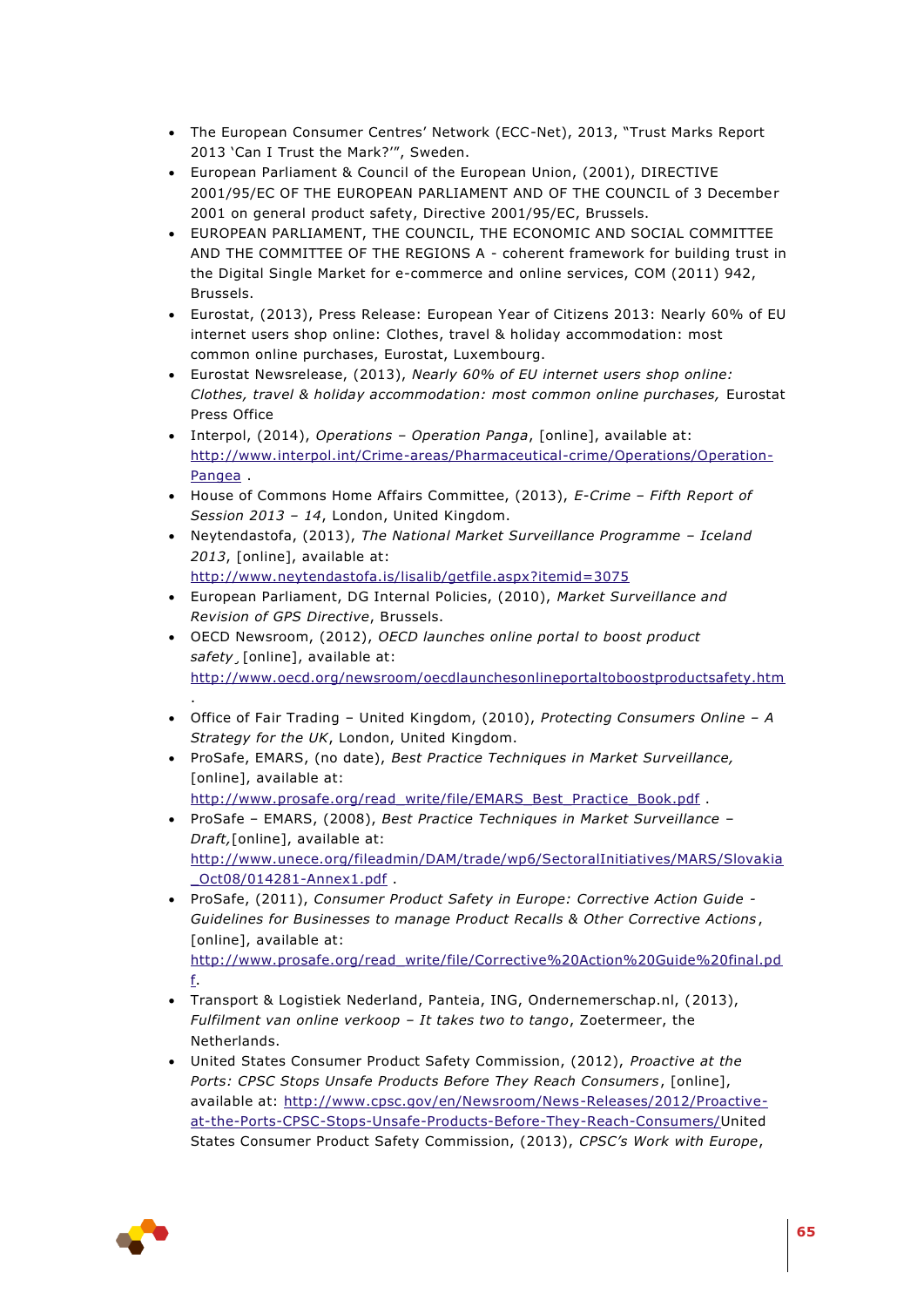[online], available at: [http://www.cpsc.gov/en/Business--](http://www.cpsc.gov/en/Business--Manufacturing/International/International-Regions/CPSCs-Work-with-Europe/) [Manufacturing/International/International-Regions/CPSCs-Work-with-Europe/](http://www.cpsc.gov/en/Business--Manufacturing/International/International-Regions/CPSCs-Work-with-Europe/) .

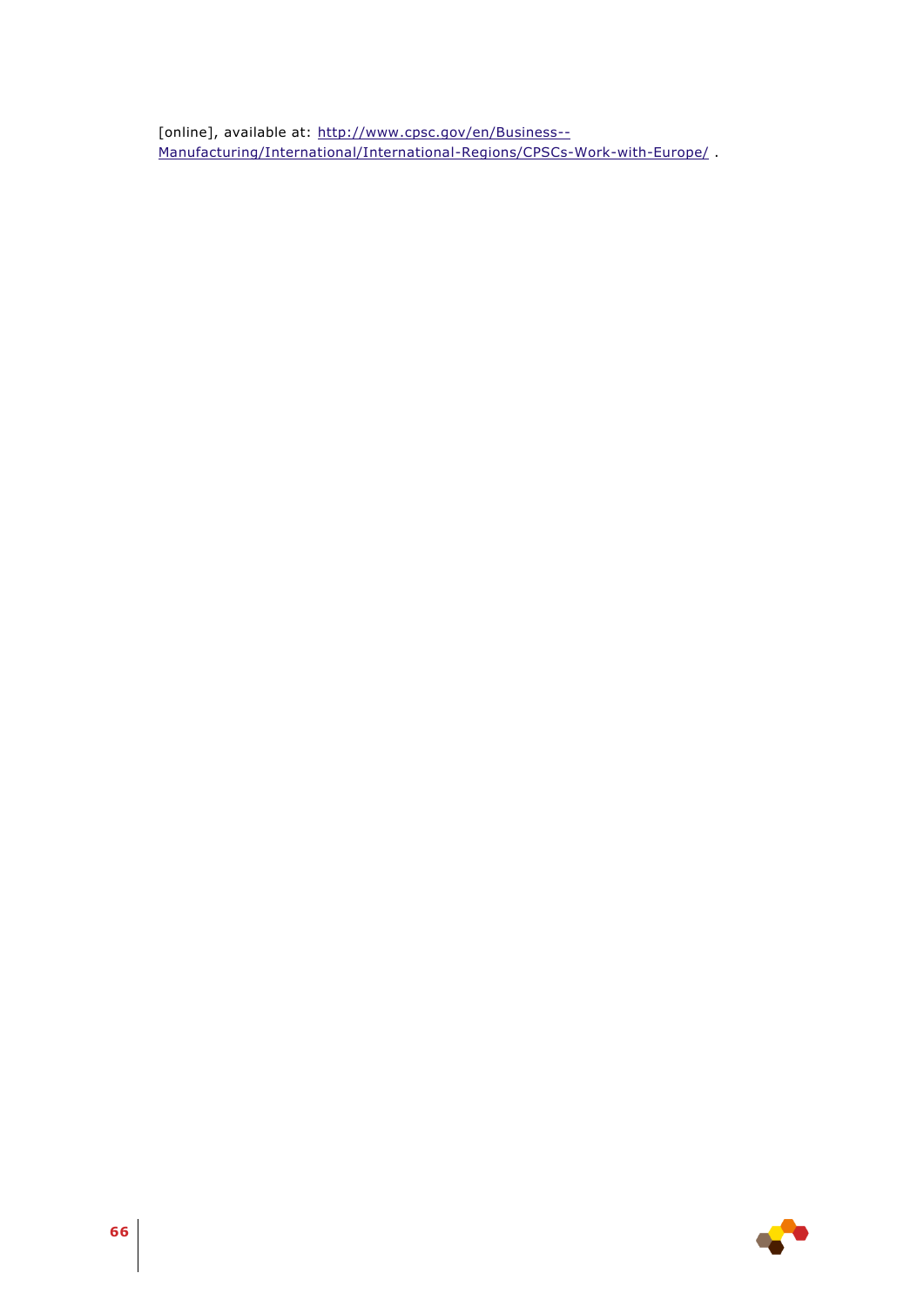# **Appendix 2 Questionnaires**

#### <span id="page-66-0"></span>**Phase 1: Interview Report Format:**

## *Interview report*

Country: Organisation name: Contact person: Date: Interviewer:

#### *Organisation Information*

- The mission of your organisation:
- Specific policy and/or strategy for products sold online:

#### *The Practice of Market Surveillance and Enforcement:*

#### *Monitoring and Investigation:*

- Activities:
- Differences whether the webs shops are a) inside your country, b) outside your country but inside the EU or c) outside the EU:
- Proactive or reactive way:
- Monitor consumer complaints:

#### *Enforcement:*

- Actors involved in enforcing:
	- o inside your country:
	- o outside your country but inside the EU:
	- o outside the EU:
- Cooperation and exchange of information with other relevant authorities:
- Cooperation and exchange of information with rest of the EU:
- Contact with the economic operators:
	- o inside your country:
	- o outside your country but inside the EU:
	- o outside the EU:
- Types of measures:
	- o inside your country:
	- o outside your country but inside the EU:
	- o outside the EU:
- Intermediaries:

#### *Prevention:*

- Practices to prevent web shops:
- Practices to prevent consumers:

*National Consumer Awareness Raising*

- Information campaigns to prevent consumers
- Private initiatives to promote citizen awareness:
- Other projects or policies to raise consumer awareness:

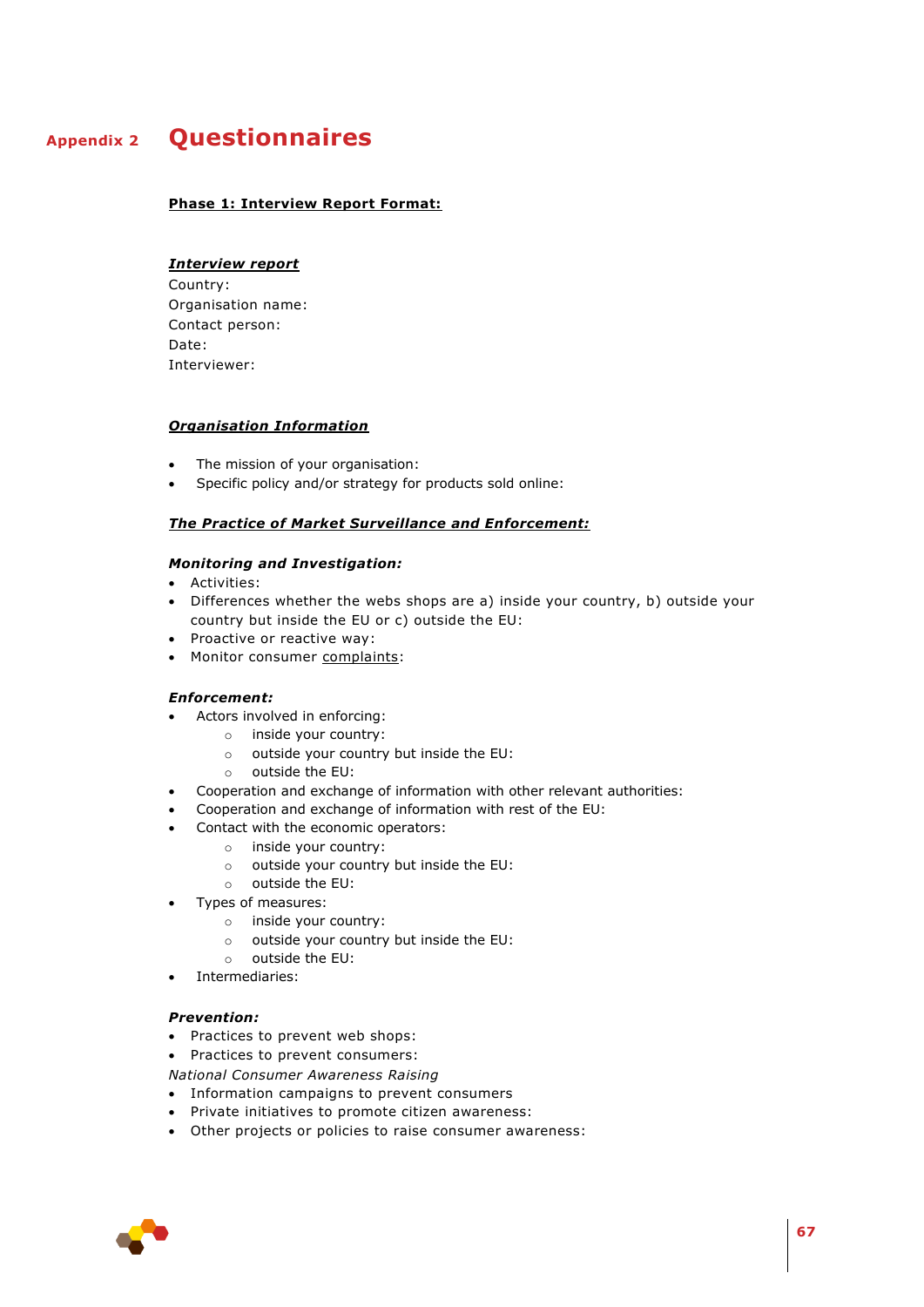# *Considering Good Practices*

- Own organisation's practices:
- Practices of other organisations in your country:
- Activities of other organisations outside your country:

# *Challenges and barriers*

- Main difficulties and challenges:
	- Webshops inside your country:
	- Webshops outside your country but inside the EU:
	- Webshops outside the EU:

# *Extra information*

 $\bullet$ 

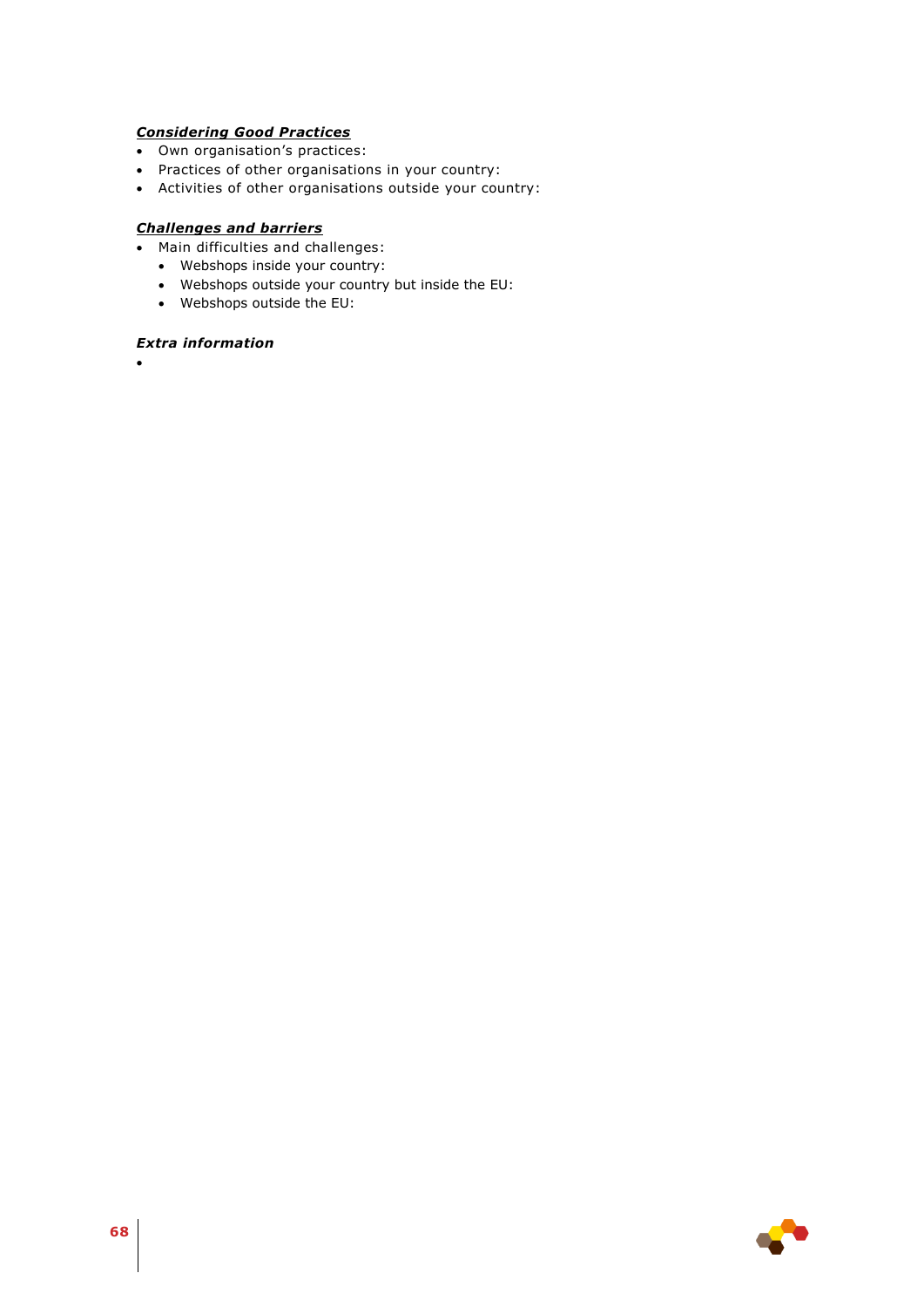## **Phase 2: Interview Guidelines Good Practice Cases**

# **EU Commission study: Good Practices in Market Surveillance on compliance and safety of non-food consumer products sold on line: Interview Guidelines Good practices**

The following questions listed below are in aid of the in-depth interview we would like to carry out with your organisation regarding market surveillance and compliance and safety of non-food consumer products sold on line. The aim is to establish amongst other things, the effectiveness and potential for transferring this case to other national contexts. As such, the questions are relatively detailed so that we can develop a sound and informative case, with special emphasis on why the case is effective and its impact.

Please note that the list constitutes interview guidelines and in the event that information for specific questions can be found in documents online, kindly inform us of this so that we can keep the interview as efficient as possible. We hope that in sending these guidelines the general aim of this interview is clear.

Thank you for your participation!

### **Title of Practice:**

Country: Organisation:

### **A. Purpose of the Practice**

#### *Objectives of the project/programme*

1. Please provide a brief description of the key features of the measure/action/initiative.

2. What are the main objectives of the measure/action/initiative?

3. How were the objectives and structure of the measure/action/initiative formulated? What was the process followed? Which actors were involved?

4. What is the problem/issue/need that the measure/action/initiative intends to address? How is the measure expected to address the identified problem/issue/need?

#### *Detailed description of the practice:*

5. Which entity/organisation is responsible for the initiation of the specific measure/actions/initiative?

6. Are there any other partners involved in the initiative? How are they involved? What is their role?

7. When was the measure/action/initiative initiated?

8. What is (has been) the duration and the budget of the measure/action/initiative? What have been the funding sources?

#### *Reasons for highlighting the practice:*

9. How does the proposed measure/initiative contribute to product safety and compliance amongst non-food consumer products bought online?